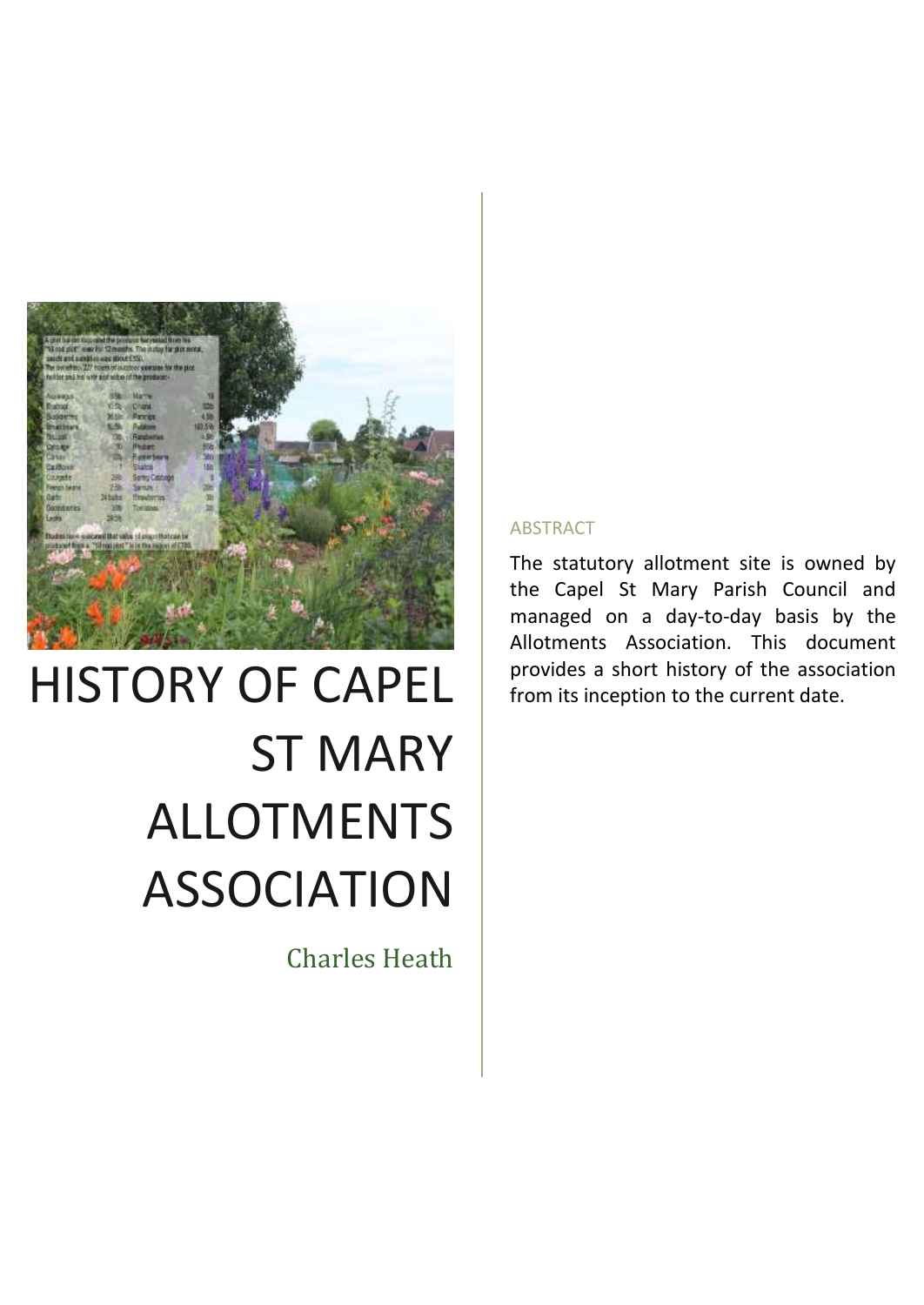## Contents

ľ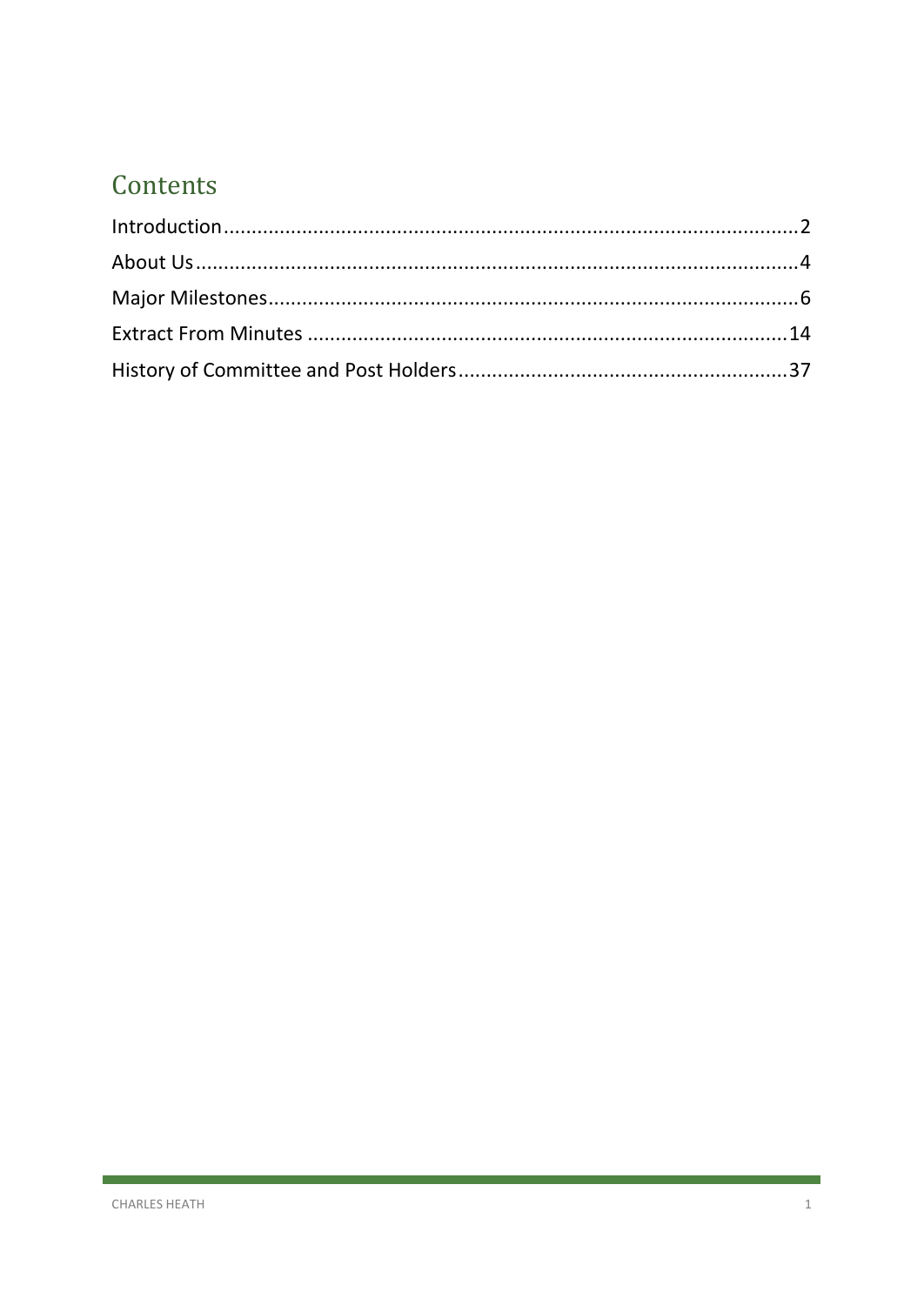## History of Capel St Mary Allotments Association

By Charles Heath, chairman 2017

Quote from Colin Hurcombe, Parish Council Chairman 1986 to 1990\*

*"Perhaps the most lasting and pleasurable moment for me as chairman was the annual tour of the village allotment area. One would arrive on a very pleasant summer evening to be met by members of the Allotments Committee, who with intense pride, would proudly boast of their work and conduct the tour of what could only be described as their immaculate allotments created with hard work, loving care and total commitment."* 

\* Source – The Book of Capel – Centenary of Capel St Mary Parish Council - 1894-1994

## <span id="page-2-0"></span>Introduction

In March 1976 Capel St Mary Parish Council purchased 5.8 acres of land along Pound Lane. The land was purchased from Tollemache & Cobbold Breweries Limited. However, prior to the purchase, planning permission was granted by Babergh District Council to the Parish Council to change the use of agricultural land to allotment gardens in August 1975.

The 5.8 acre plot was purchased for £3,500 with a mortgage and the rent fixed initially at £20 per 10 rod plot and was the amount calculated to enable repayment of the mortgage over a 20 year period. Repayment was set at £969.84 per year payable in two instalments of £484.92 in April and November each year. As can be seen in the summaries below this was subsequently found to be illegal.

Interestingly, almost opposite the allotments on the other side of Pound Lane towards the church is the former Kings Head public house owned by Tollemache & Cobbold Breweries which was built in 1878 and converted in 1969 to a private residence named Ashpound Cottage.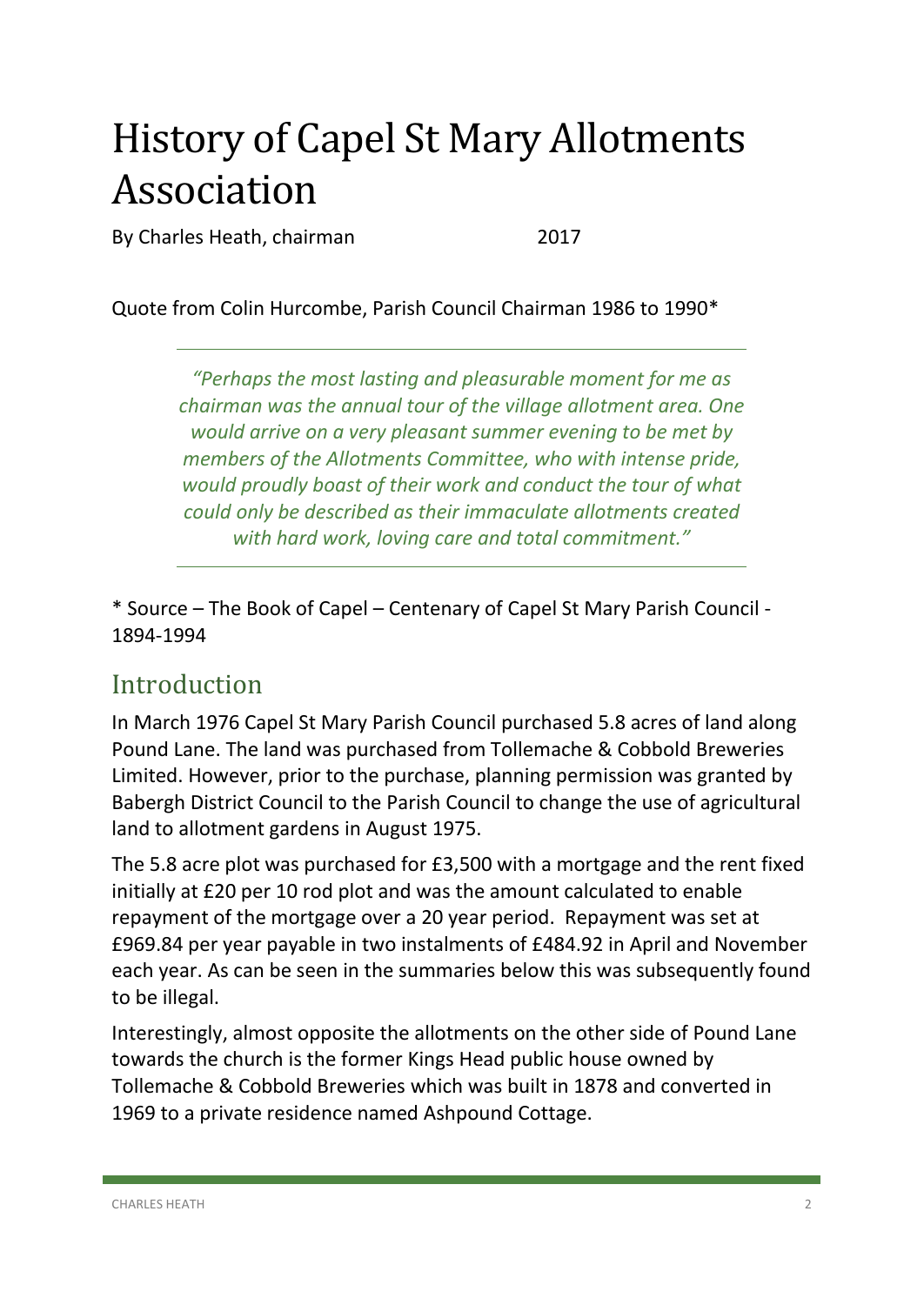Initial expenditure by the Parish Council was as follows:

| Item                 | <b>Expenditure</b> |
|----------------------|--------------------|
| Land                 | £3,500.25          |
| Legal charges        | £110.63            |
| Ploughing            | £221.40            |
| Car Park             | £791.08            |
| Fencing              | £897.71            |
| <b>Equipment Hut</b> | £614.82            |
| Water supply         | £850.00            |
| Water meter          | £132.00            |
| <b>Taps</b>          | £80.00             |
| Ipswich Plant Hire   | £126.36            |
| Rotovator and spares | £370.00            |
| Stationery           | £97.05             |
| <b>Sundries</b>      | £69.38             |
| <b>Total</b>         | £7,860.68          |

The recorded rents received in the first three years are:

| Year | <b>Rent</b> |
|------|-------------|
| 1977 | £205.00     |
| 1978 | £701.25     |
| 1979 | £77.50      |

From the amounts received it would suggest that only 10 plots at £20 per plot were let in 1977 and 35 plots at £20 per plot in 1978. The amount collected in 1979 is low because of the refunds given due to the rents being reduced from £20 to £10 per plot. In 1980 plot rental was further reduced to £5 per 10 rod plot.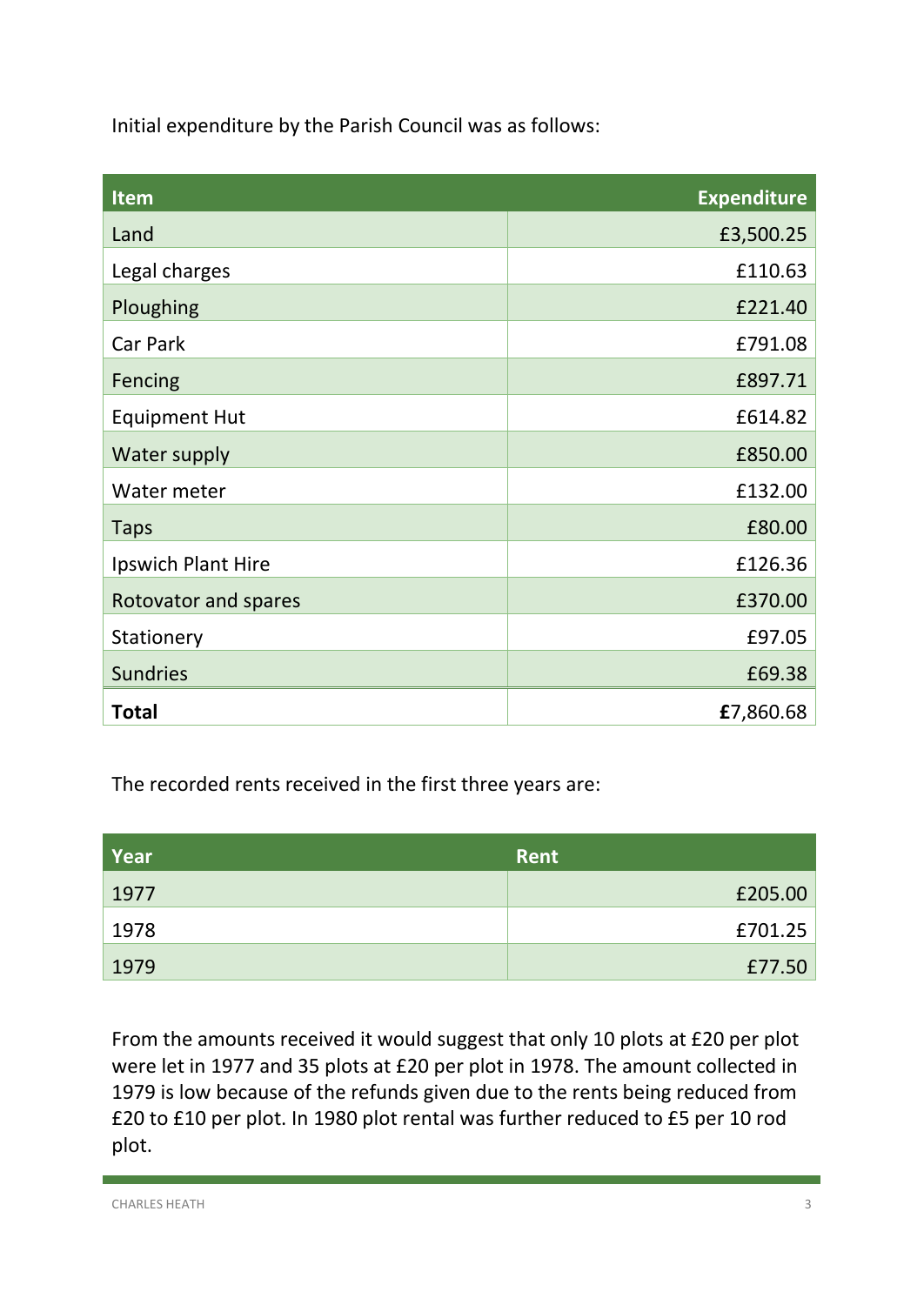The initial plot holders formed Capel St Mary Allotments Association in February 1977 with the view to assisting and to liaise with the Parish Council in all matters to do with allotments.

## <span id="page-4-0"></span>About Us

The Allotments Association manages the site on behalf of the Parish Council. The Association treasurer prepares the Management Committee budget. The Association collects the plot rentals.

The maintenance of the site is carried out by the Allotments Association. The Site Manager organises the maintenance and improvements on site and is helped by two work-ins held spring and autumn attended by volunteer plot holders.

The site is 5.8 acres and has 80 plot holders renting a mix of half and full plots all accessible by tractor paths and with easy access to water.

A poly tunnel provides space for 24 poly tunnel plot holders. A toilet is on site.

The site has an electricity supply to the trading hut, poly tunnel, BBQ area and toilet.

A trading "Hut" is run by the Stores Manager and stocks a range of 230 products all at trade prices plus a nominal mark up.

The Seed Scheme Manager organises the NSALG/Kings discounted seed scheme.

The Show Secretary organises the Annual Flower and Produce Show held over the first full weekend in September. Entries normally reach over 600 exhibits over 120 different classes. This has become one of the highlights of the Association year and is seen as a major village event for Capel and has grown to be one of the major shows in the area.

An annual BBQ is held in July normally attended by 100 members and friends.

Membership of the Association cost £5 and is open to anyone whether they have a plot or not. Membership usually stands at around 350 members.

The Association is affiliated to the Royal Horticultural Society (RHS) and in the past exhibited at the 1999 Chelsea Flower Show and a year later at the Hampton Court Flower Show and was awarded a Bronze medal.

In 2006 one of our plot holders was placed second in the Gardening News National Allotment competition. Also, in 2006 the Association was awarded a Webmasters Certificate from One Suffolk for the website.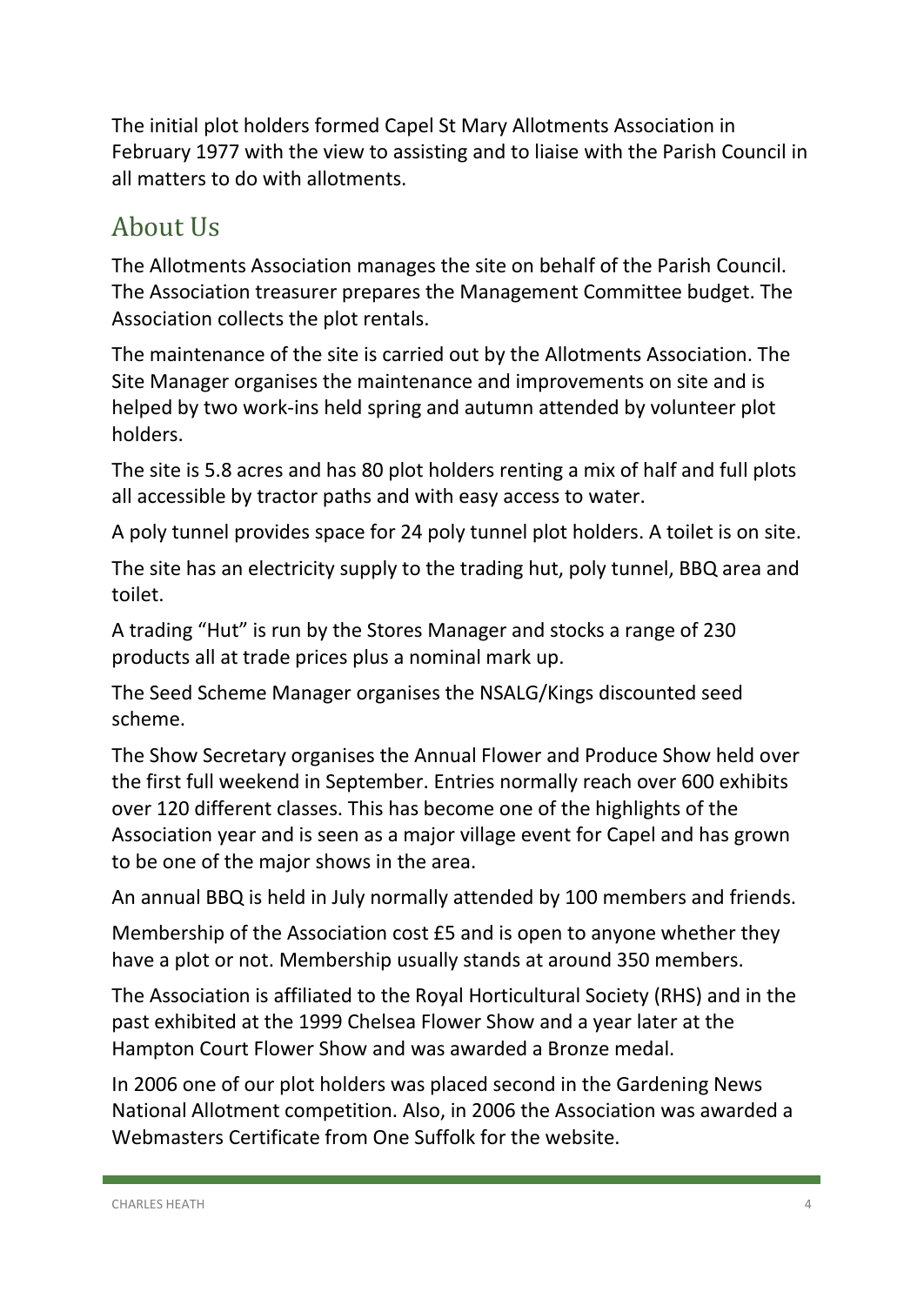The General Secretary represents Capel Allotments at the Suffolk Society of Allotments and Leisure Gardens (SSALG). The SSALG is the Suffolk County organisation of the National Society of Allotments (NAS). All members are affiliated to the NAS taking £3 from our annual subscription of £5.

Over the years the Association has helped finance horticultural machinery for use on site from profits from the trading hut. A rotovator and cultivator are available for hire. Small petrol mowers are available for cutting grass paths between plots. Strimmers and a ride on mower are used by suitably trained volunteers to maintain the tractor paths and grassed areas.

Current (2017) plot rental is £26 for a full 10 rod plot. Only half plots are let for £16. If a plot holder attends a "work-in" a £6 rebate is given. Work-ins are held twice a year, Spring and Autumn when volunteer plot holders carry out site maintenance jobs under the guidance of the Site Manager.

In 2009 the Association commenced the development of a nature area. This has now developed into a delightful area with a pond and many shrubs, plants and bulbs. Information boards around the site give information on pond life, insects and butterflies etc. Many local organisations have visited the wildlife area including many youngsters as well as art groups.

The general committee meet 6 times a year whilst the executive committee meets 5 times a year. A whole range of topics are discussed about the running of the allotment site including administration and legal responsibilities of the committee.

The AGM is held in April on site in the poly tunnel at 12 noon after a mornings work-in.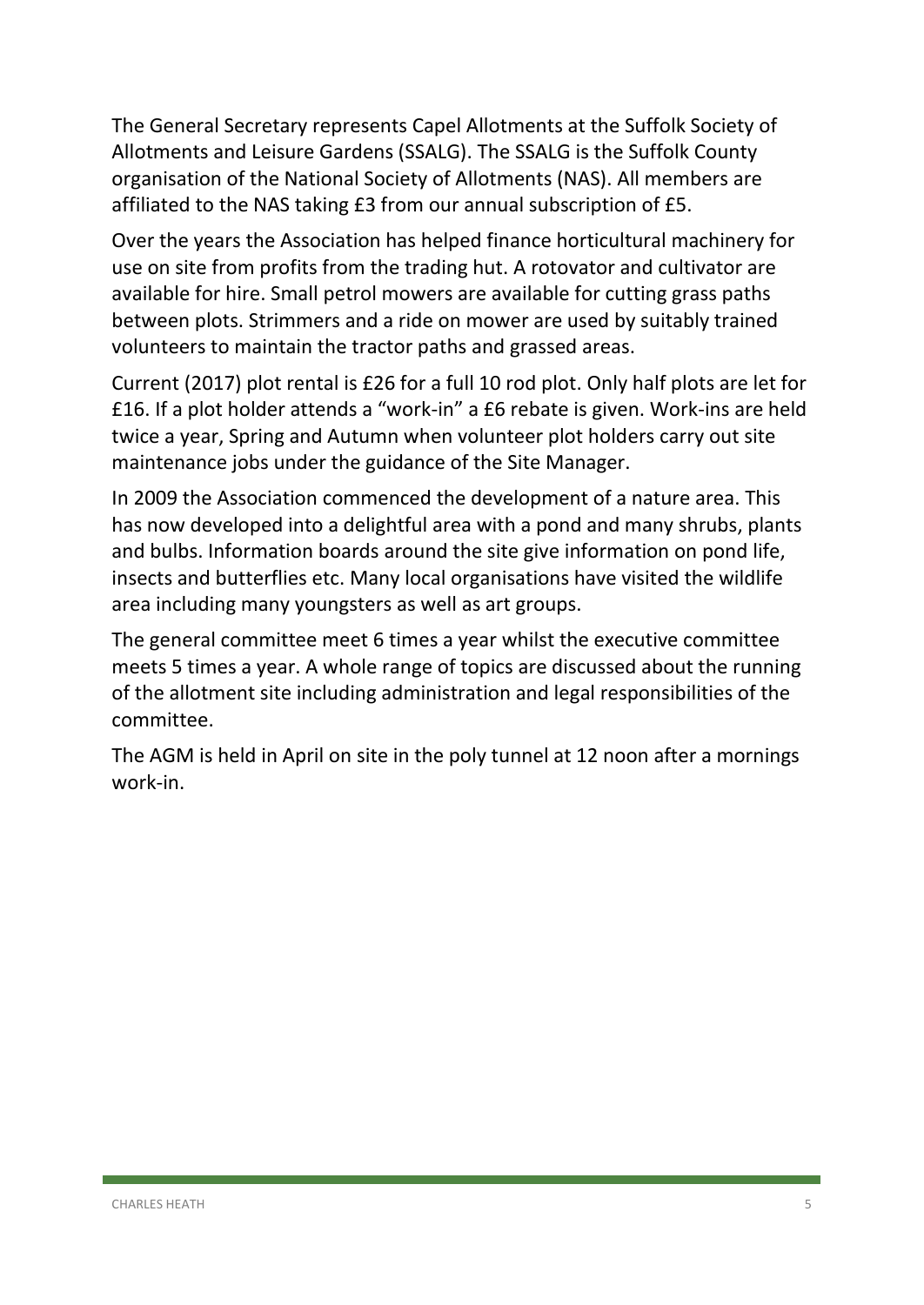## <span id="page-6-0"></span>Major Milestones

Major milestones in the history of the Capel St Mary Allotments Association:

#### 1976 to 1979

- March 1976 Parish Council purchases 5.8 acres of land.
- 2<sup>nd</sup> February 1977 First recorded Committee meeting.
- Annual subscription agreed at 25p.
- Rent for a full plot was £20. *(cost of rental considered too high).*
- Local scouts were offered £5 to pull up weeds from the whole site! *(surely not, slave labour!).*
- August 1977 First Best Kept Allotment competition prize bottle of whisky.
- Joined the National Society of Allotments and Leisure Gardens (NSALG) (20p per member).
- Rent reduced to £10.
- September 1978 First Flower and Produce Show held at the village primary school.
- Stores hut opens.
- 1978 Water installed on site.
- 1979 Allotment Management Committee formed.
- Rotovator purchased.
- 1979 Annual subscription raised to 70p.
- Mr Roger Pearce appointed President in March 1979.

- Rent reduced to £5 in 1980.
- January 1981 A £270 loan from the Management Committee agreed for the purchase of Hut stock.
- 1981 Annual subscription raised to 80p.
- A request was made for a toilet on site (1981). *(A toilet was installed in 2000).*
- September 1981 Affiliated to the RHS.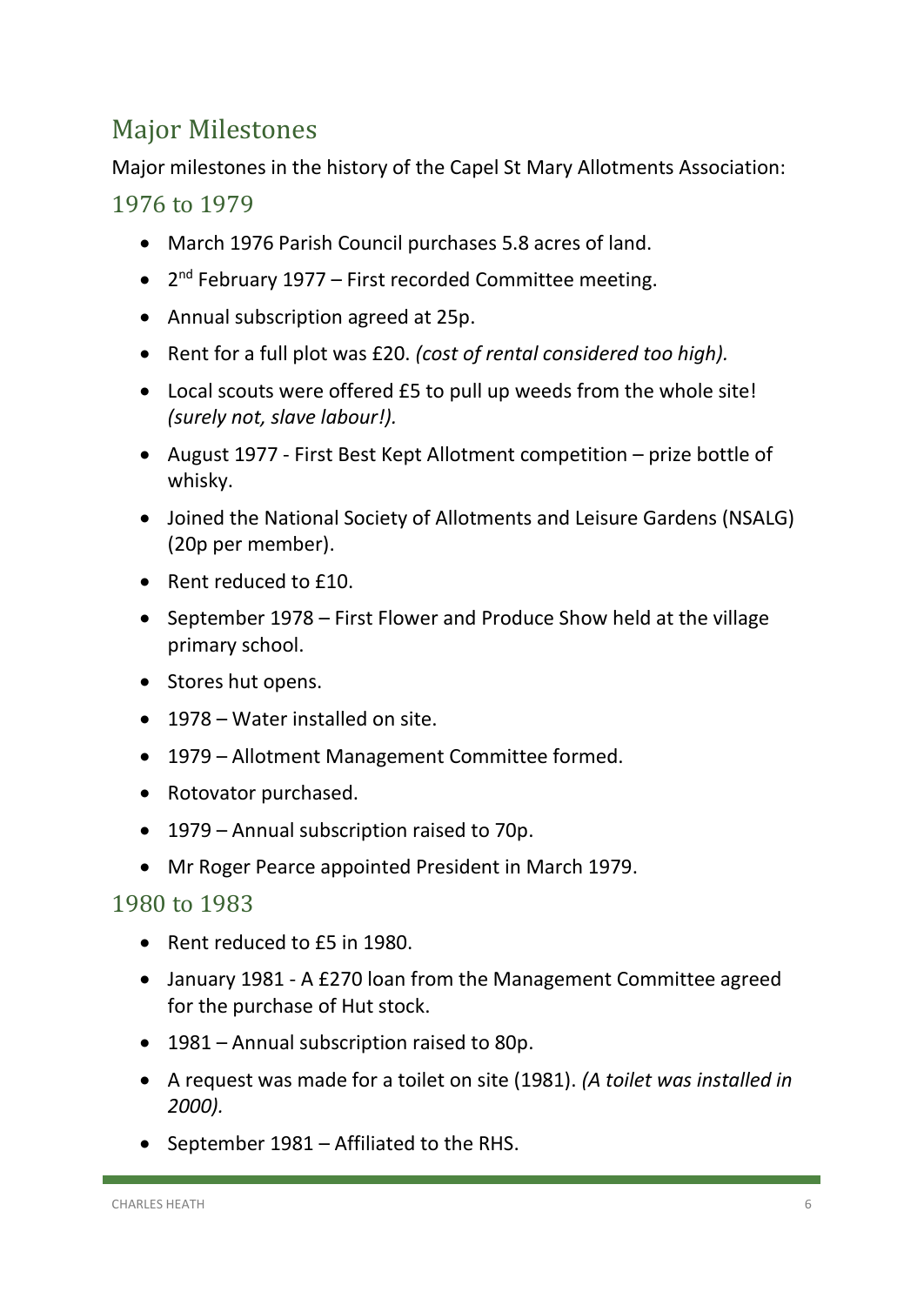- Joined the NSALG seed scheme.
- First formal work-in established.
- 1982 Show held at village hall.
- March 1983 new constitution approved. Establishment of an Executive Committee.
- Association membership reaches 93 members in 1983 compared with 40 in 1982. *(In 2017 membership is 350).*
- March 1983. All plots now let. Waiting list established.
- Concern about unworked plots.
- Changes at the NSALG had made the Association question the value of being a member.

#### 1984 to 1986

- 1984 Flower and Produce show held at ByPass Nurseries and extended to a 2 day event.
- 63 members attend the 1985 AGM at the ByPass Nurseries.
- 1985 the post of Site Manager created.
- Membership reaches 136.
- Graham Whybrow appointed Stores Manager.
- First version of the scarecrow logo appears on "The Hut" price list.
- The 1986 show held in marquee at the Bypass Nurseries site.
- Major Fenwick appointed President.
- Gordon Mott appointed Site Manager.
- 1986 Hut sales including seed scheme reach £3,055.

- In 1988 a trip to RHS Wisley was enjoyed by 50 members.
- 1989 Show held in village hall (571 entries by 74 people).
- Celia Waters appointed Show Secretary.
- Additional sales hut erected.
- Abe Hall stands down as General Secretary after 6 years.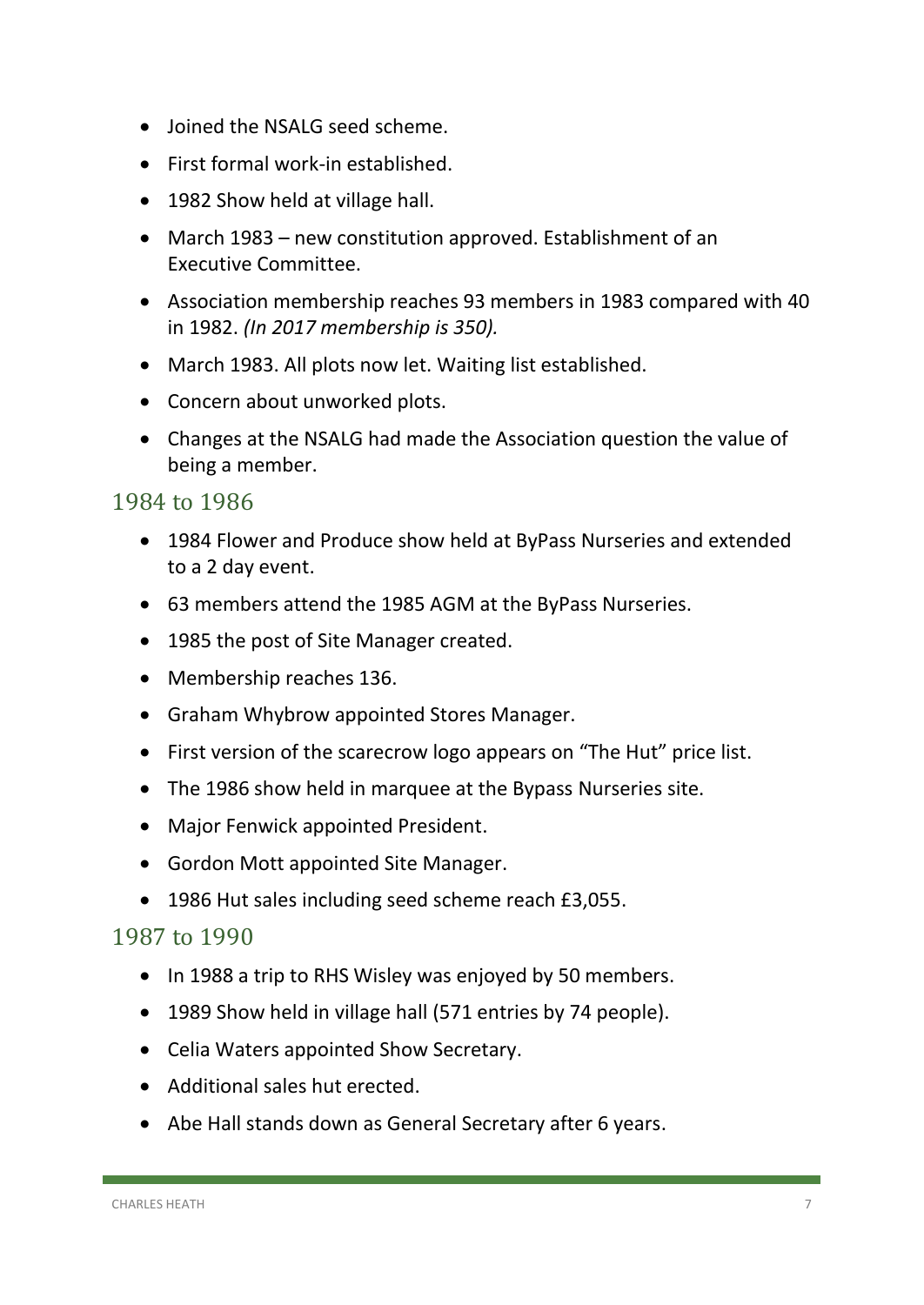- With a contribution from the Association the car park is to be resurfaced.
- In 1990 members enjoyed a visit to Kings of Kelvedon seed merchants.

#### 1991 to 1993

- 1991 annual show filmed by a TV company *(nothing came of it, suspect it ended up on the cutting room floor!).*
- 1992 show attracted 596 entries.
- Allotment site featured on Delia Smith's TV programme.
- Mick Webb appointed General Secretary.
- Many plots remain vacant. A proposal to grow Christmas tress was considered. *(An upturn in interest of plots curtailed any plans to grow trees).*

#### 1994 to 1997

- 1994 and 1995 shows held at ByPass Nurseries.
- Photography section introduced at the Show.
- 1996 Show back at the village hall.
- New ride on mower supplied by Parish Council for use in maintaining site.
- Attendance at 1997 Show down due to funeral of Diana Princess of Wales held on the same day.
- A new members pack introduced to give new members information about the Association.

- A photocopier purchased.
- Graham Whybrow starts a series of articles for Capel Capers.
- A flyer was produced to promote the allotment plots.
- The Show schedule now included metric measurements as well as imperial.
- New rotovator, cultivator and wheeled strimmer purchased.
- Keith Bright creates a web site for the Association.
- 1999 Revised constitution and rule book to be presented at next AGM.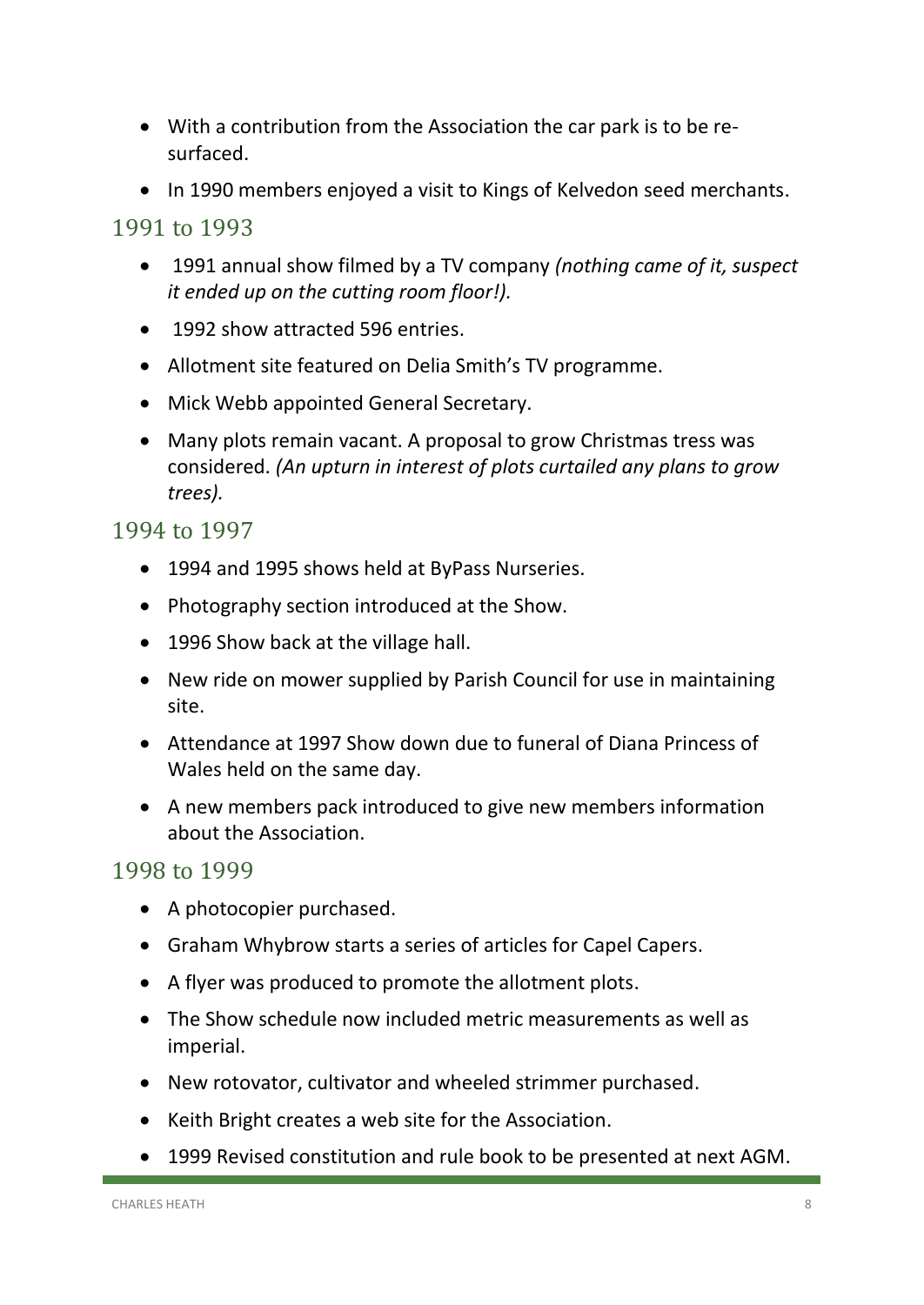- Show featured in local press and journalist from the Kitchen Garden magazine writes a feature about the show *(a 6 page article appears in 2001).*
- Association exhibits at Chelsea Flower Show.

#### The start of a new millennium 2000 to 2004

- In 2000 excessive rain floods car park and many plots.
- Our Millennium project came to fruition an on site toilet.
- Parish Council Chairman Gerald White formally opens the toilet with guest Colin Nickerson from the NSALG.
- Members of the Association together with Parish Council Chairman interviewed on the allotment site for Radio Suffolk.
- Our exhibit at the 2000 Hampton Court Flower show wins Bronze Medal.
- Mr Haynes from Kings Seeds gives talk at AGM.
- Dennis Ross retires as Site Manager and Keith Bright takes over role.
- Generator purchased to provide electricity to sales hut.
- Geoff Cox appointed Treasurer in place of Eric Catchpole.
- 2002 Show was our Silver Jubilee year.
- Two new cups for the Show. The Eric King Memorial Cup and the Andrew Tokely Cup.
- Lesley Dolphin of Radio Suffolk reports on progress of Andrew Tokely's leeks from planting to winning first prize.
- New Honda rotovator purchased.
- Bunkers built around site to hold surplus mushroom compost.
- Poly tunnel built providing 24 plots available to rent.

- 2005 Show held in marquee on the playing field giving the Show a real "country feel".
- A feature about Capel Allotments appeared in the Lets Talk magazine.
- South Suffolk MP Tim Yeo visits Capel Allotments site.
- Trip to Bressingham.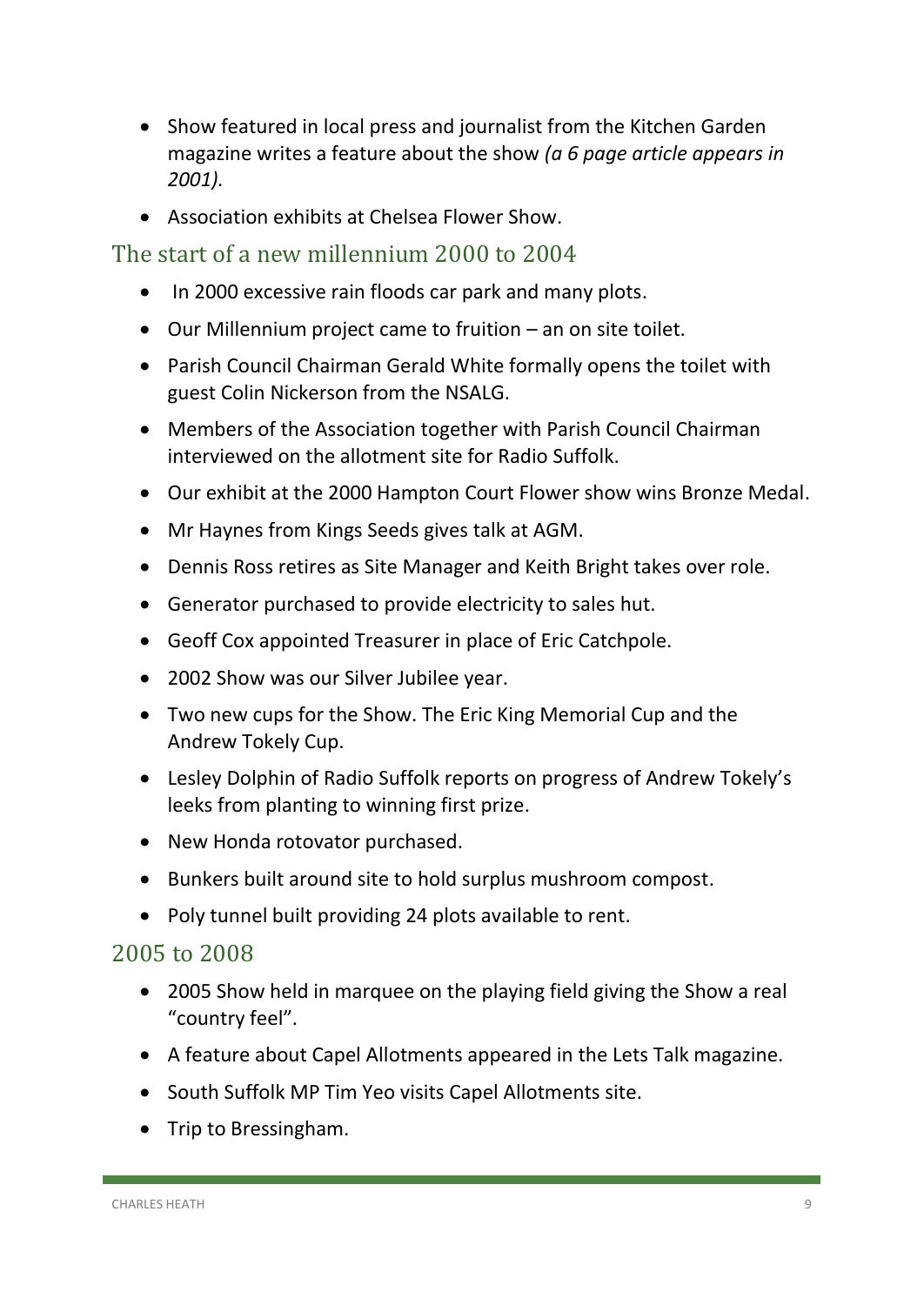- Steve Baker invited to become President in 2006.
- Colin Rose stands down as Site Manager and Clive Newby takes over.
- Work starts on the wild life area.
- Show attracts 697 entries in 2008.

#### 2009 to 2011

- Allotment site open for St. Elizabeth Hospice open gardens.
- New Show cup in memory of Colin Hurcombe.
- Membership reaches 380.
- 1400 bulbs planted in wild life area.
- A second poly tunnel erected.
- Scarecrow competition held.
- Karen Kenny (NSALG) and Derrick Holder (SSALG) attend the AGM.

#### 2012 to 2013

- 2012 Show is filmed and a DVD produced by Darius Laws and Nick Woolgar with the Premier shown at Ipswich film theatre.
- President of the International Office of Allotment Gardeners visits Capel Allotments.
- Original green cover on poly tunnel shredded by high winter winds.
- Replacement cover fitted in the spring but this cover was later ripped by hurricane force winds.
- New cover for poly tunnel financed by insurance claim.
- After 25 years service Mick Webb stands down from Committee and Philippa Brandon takes role of General Secretary.
- Subscriptions raised to £5.
- Electricity supply connected to site thanks to the expertise of Dennis Smith.
- Plot rental agreements and local rules reviewed and incorporated into the Parish Council Allotments Management Committee standing orders.

#### 2014 to 2015

• Dennis Smith takes over from Clive Newby as Site Manager.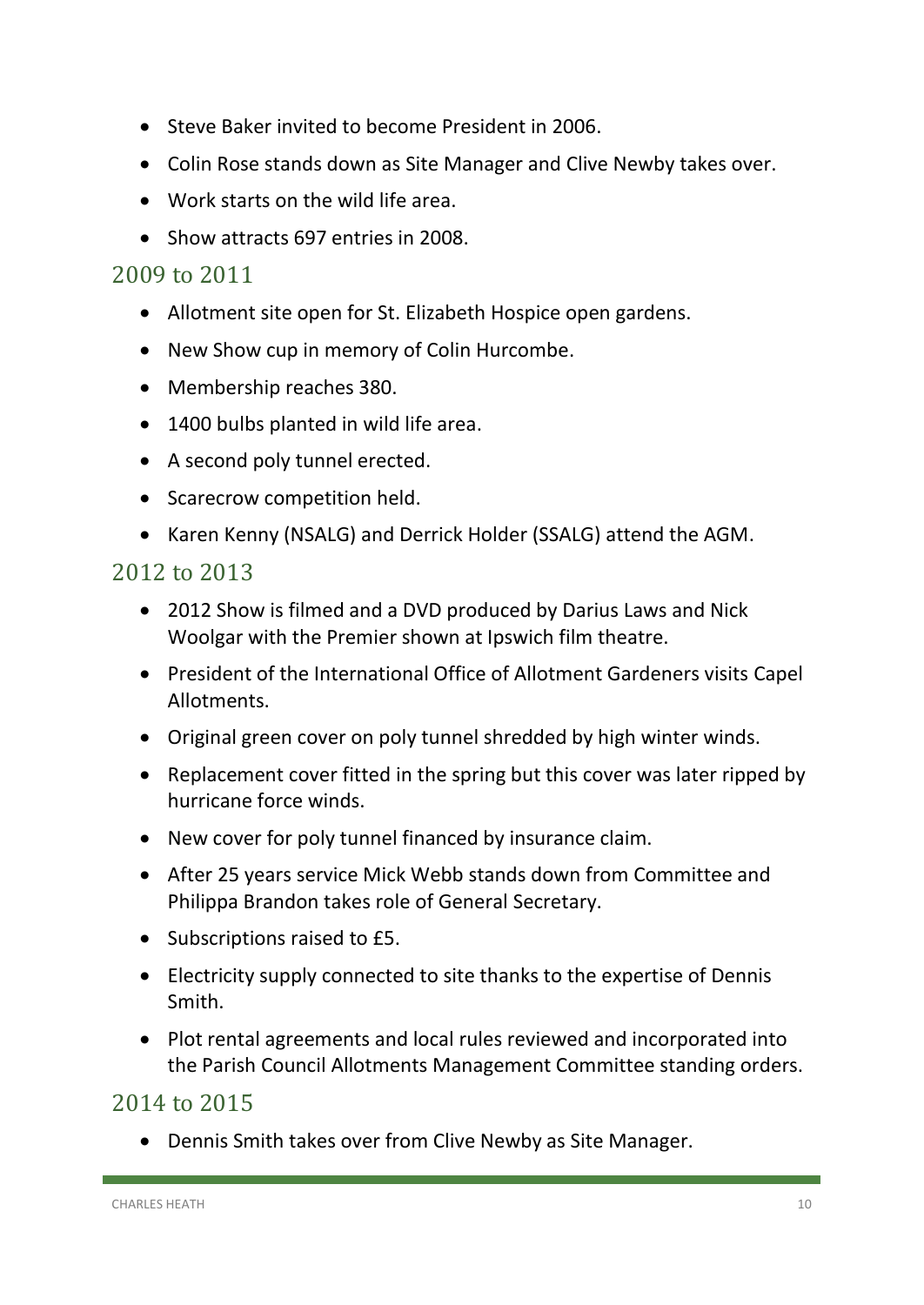- New brick BBQ built ready for the 2014 BBQ.
- Several new water tanks installed on Site.
- The Association together with the SSALG wins Silver Gilt Award at the 2015 Suffolk Show.
- Charles Heath retires as Show Secretary after 23 years and Wendy Russell takes over.

#### 2016

- 2016 plot rentals increased to £26 for a full plot.
- The Association together with the SSALG wins Gold medal at the 2016 Suffolk Show.
- Special display board and bunting was displayed at entrance of allotment site in honour of the Queen's 90<sup>th</sup> birthday
- Hut sales with seed scheme reach a record of £15,929
- Hut stocks a range of 230 items.
- Martin Dowsett joins committee as IT Manager.
- Sales hut extended to accommodate rolls of fleece and netting.

#### 2017

- Association reaches its  $40<sup>th</sup>$  anniversary.
- Presentation to 4 plot holders who have had their plots since 1977 these were Ian Fraser, Charles Heath, Colin Osborne and Malcolm Fenn
- Display of 600 photos to celebrate our 40 years shown at the BBQ, Fun Day and at the AGM
- New computerised ordering system adopted for the Kings seed scheme
- Ian Fraser retires from the committee after 37 years and Phil Hickley takes over the running of the seed scheme
- The Association together with the SSALG wins Gold medal and Best in Show at the 2017 Suffolk Show.
- New computer system used to run the  $40<sup>th</sup>$  Flower and Produce Show.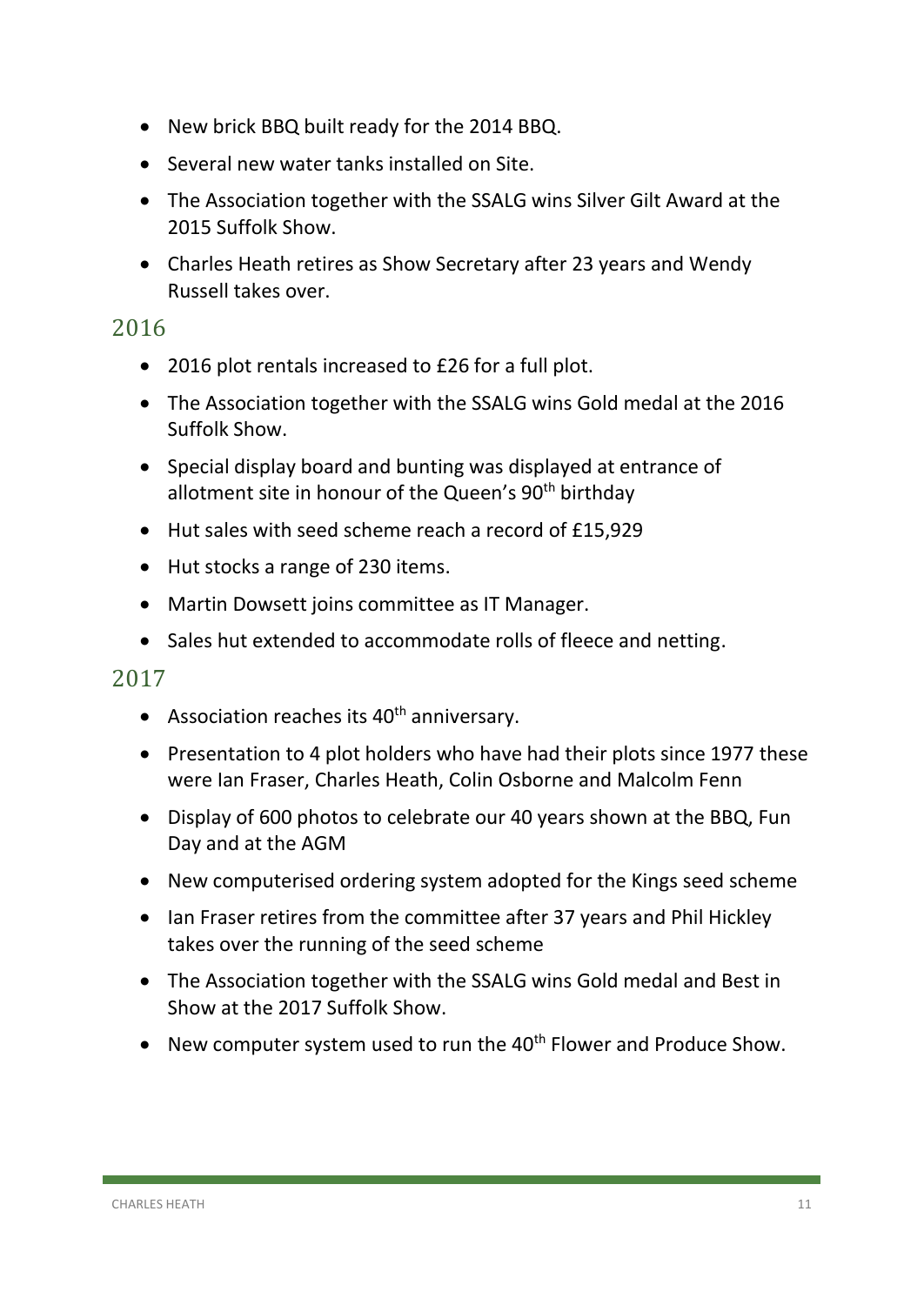#### 2018 to 2019

- The year of the long hot summer
- 10 week period without rain
- Take part in the village scarecrow trail
- Annual Show buoyant with pictures in NAS magazine
- Several promotion events including leaflets to new houses
- Pond dipping by youngsters in the wildlife area.
- Committee approves idea for a meeting room on site.
- Planning permission applied for and granted
- Old horse box purchased and renovated
- Website refreshed
- Facebook page launched
- Heavy attack of potato blight
- Wettest BBQ on record
- Horse box converted to a bar and named "Scarecrow Tavern"
- Theft of machinery from site
- New replacement equipment purchased
- Presentation to Show judge Dennis Page
- New banners to promote Show
- Application for grant from NAS Trust submitted.
- This history of Capel Allotments sent to Suffolk Records Office

#### March 202 to March 2021

- A pandemic (COVID) changed all our lives.
- The Site remained open as a place of refuge during the enforced lockdowns.
- There were record orders for seeds and potatoes and sales at the Hut.
- The 43rd Show was cancelled.
- We received a "Covid" government grant of £10,000 which financed the building of meeting room (Plotters' Retreat).
- The poly tunnel suffered storm damage and was extended and repaired.
- A new system for the collection of plot rental and subscriptions was introduced.
- Committee meetings were held using "WhatsApp"

#### March 2021 to March 2022

- Many "COVID" restrictions remain in place for 2021.
- The very sad news of Graham Whybrow's death in May 2021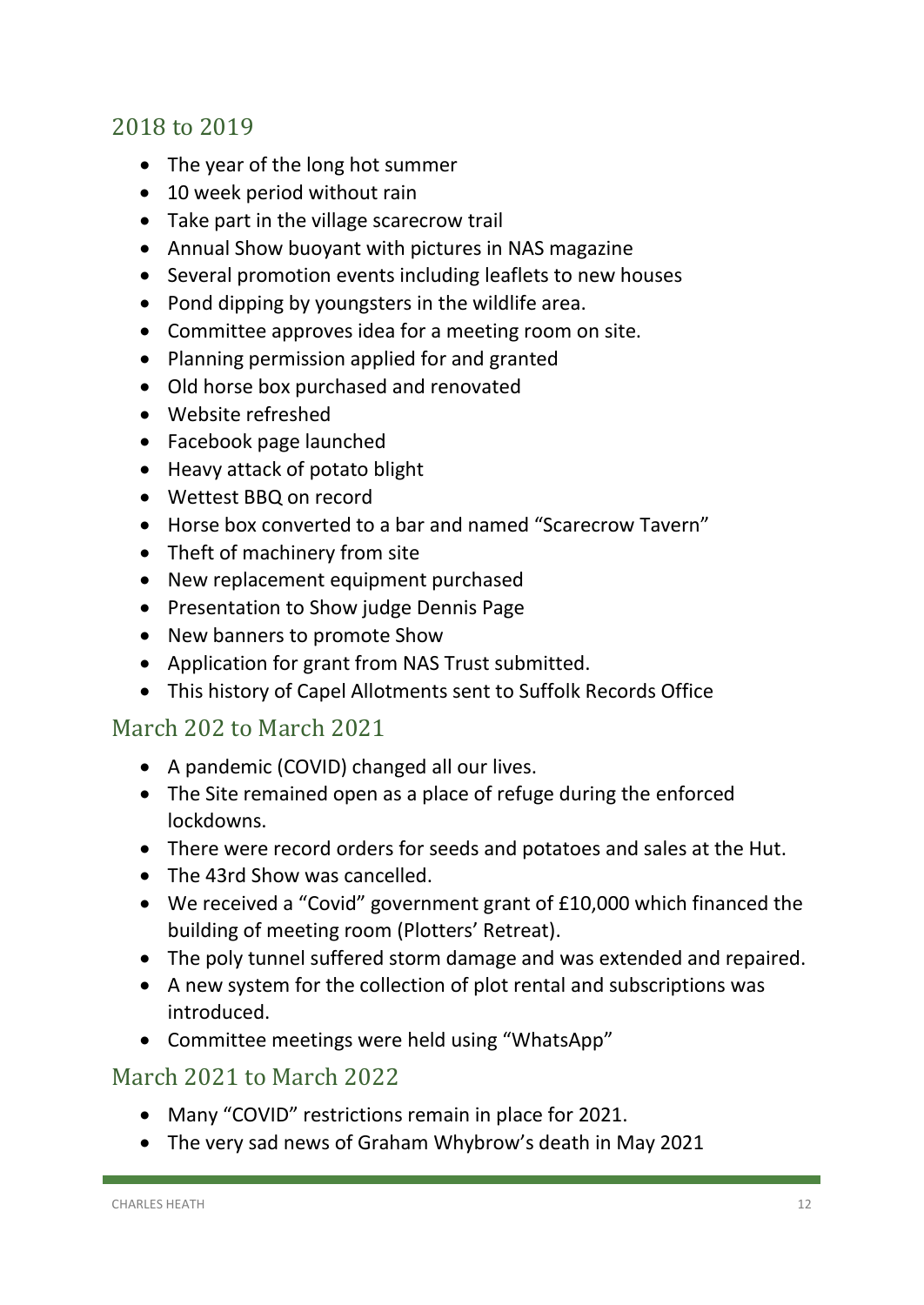- We were all deeply shocked by the sudden passing of Graham who joined the committee in 1981 and became Stores Manager in 1986.
- Plot rentals increased to £30.00 with £18.50 for a half plot and £12.00 poly tunnel plot with a £7.00 rebate for attending a work-in.
- The meeting room was completed.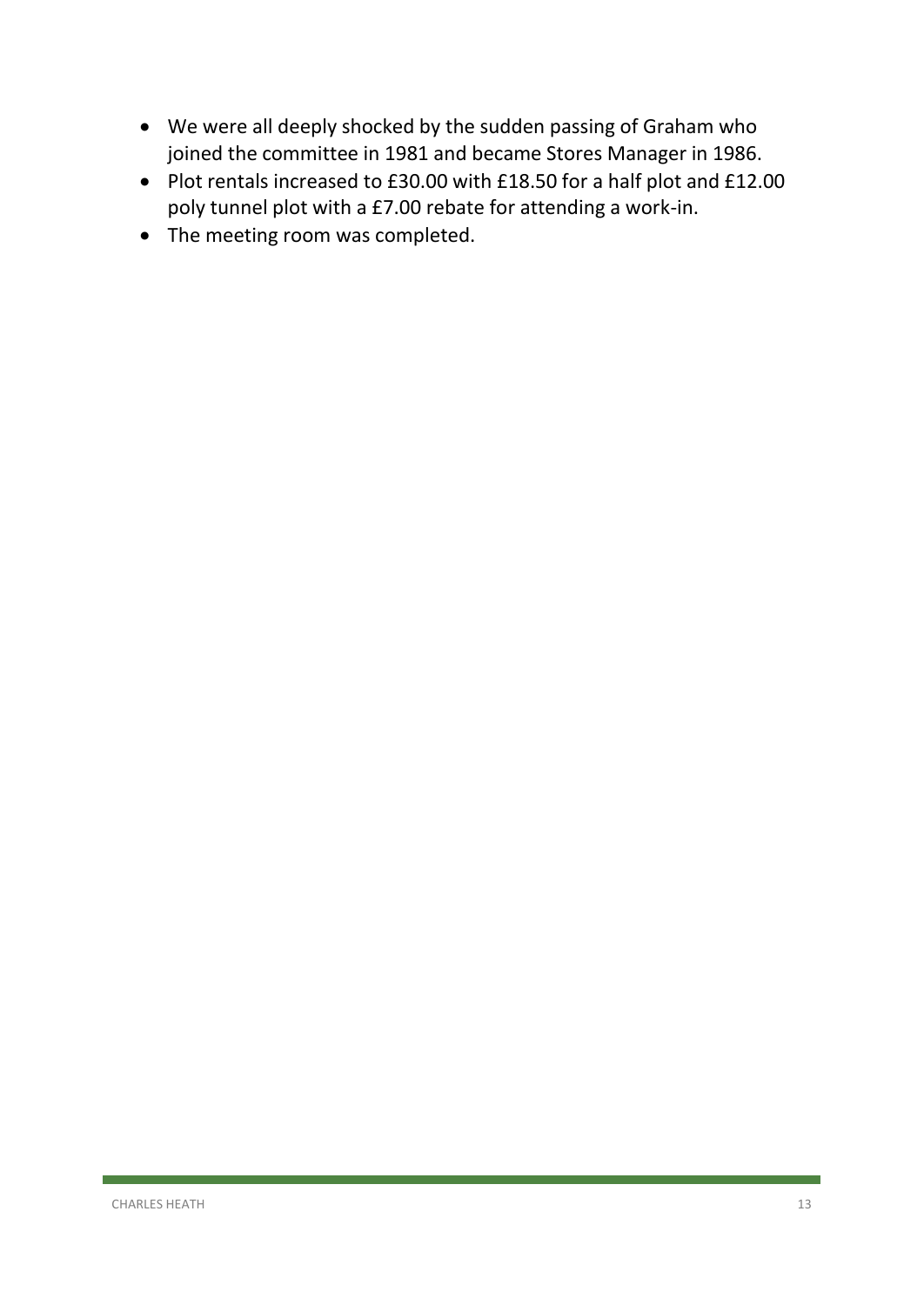## <span id="page-14-0"></span>Extract From Minutes

The above are the major milestones in the history of Capel St Mary Allotments Association. For more detail I have briefly extracted some of the significant items as noted in the minutes of the general committee meetings, the annual general meetings and the executive committee meetings.

The first record that I can find about the Capel St Mary Allotments Association is in a minute book passed to me by our former General Secretary Mick Webb who has carefully retained most of these old documents from which I will attempt to extract some of the milestones of the Association.

I have included quite a lot of detail from the early meetings as this included the setting up of the Association and the work to establish the allotments.

A complete list of committee members and their positions held on the committee since 1977 to 2017 is an appendix to this document.

#### 2nd February 1977

The first entry in the minute book is a meeting held at 8 Penn Close and attended by:

Mr D Edwards (Chairman)

Mr D Ruddock (Secretary)

Mr M France (Treasurer)

Mrs D Jones

Miss E Thurston

Mr R Biden

Mr D Richardson

Mr R Talbot

With apologies from Mr G Mott

Subjects discussed included contacting the Parish Council to request a revision of the proposed layout of the allotment field in Pound Lane, presentation of a set of rules for the allotments to be discussed at the next meeting and the need for a "terms of reference/constitution" to be sought from the Parish Council.

An annual subscription to the Association was proposed at 25p.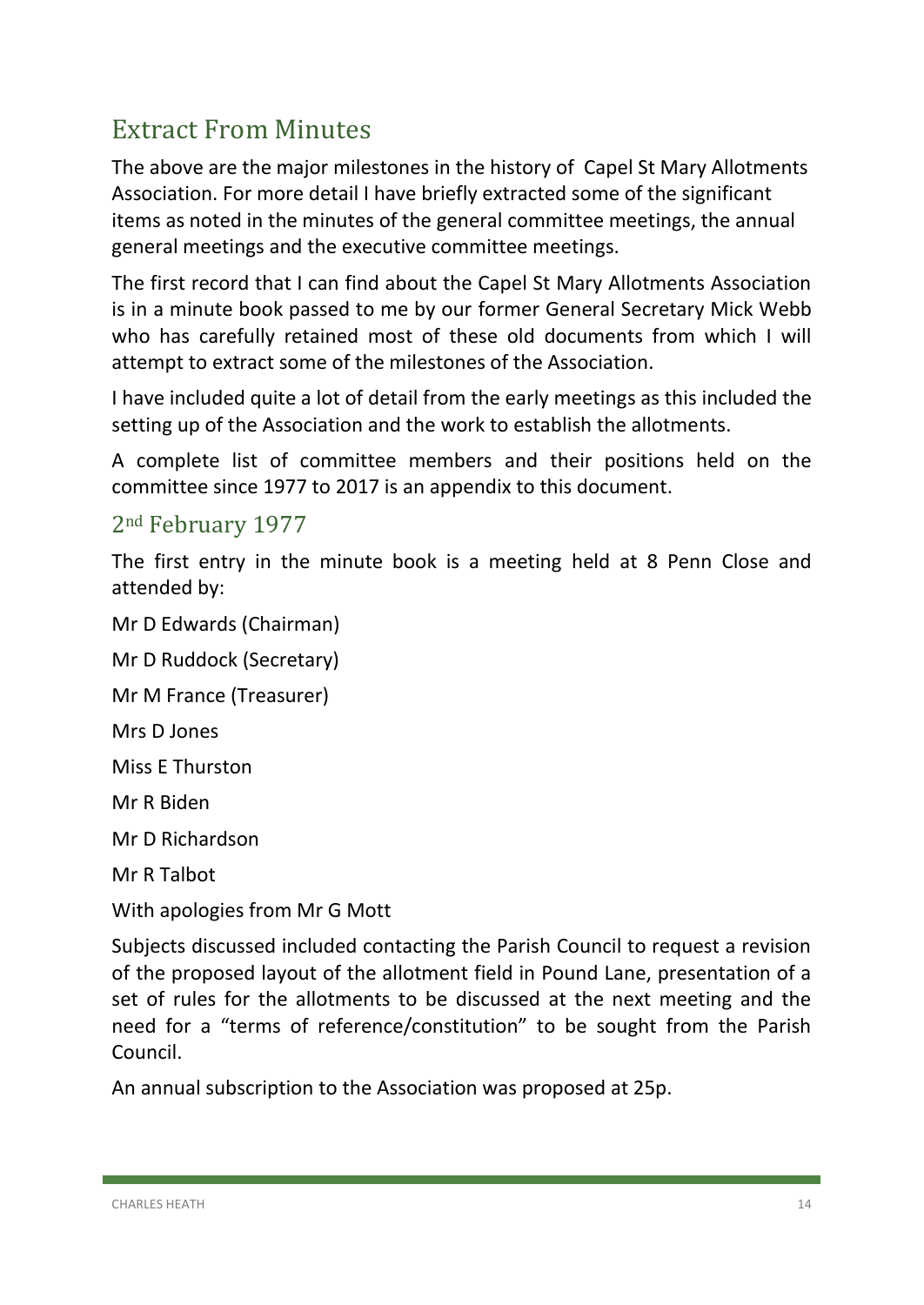## 10th February 1977

This meeting held only a week later discussed a letter from Councillor Wall regarding the layout of the allotment field which was then adopted. Provision of water was to be discussed with the Parish Council.

#### 21st March 1977

In addition to the members mentioned above Mr R Harrison appears to have now joined the committee.

Correspondence between the Chairman and Councillor Lodge were read out and agreed. (The minutes do not indicate what this correspondence was about). Other items discussed were the allocation of half plots, and the preparation of a constitution by Mr D Richardson. The subject of collection of rents was to be brought up at a meeting between the Chairman and Councillor Lodge.

#### 23rd May 1977

An estimate of £670 for the supply of water on site had been received. This was to include six taps and tanks. The Scouts were to be paid £5 to pull up all the weeds on site and to bring their own tools.

#### 22nd August 1977

A motion was raised about approaching the Parish Council to decrease the rents. Mr R Biden reluctantly resigned from the committee. 100 membership cards ordered.

#### 3rd October 1977

Mr T Richardson co-opted onto the committee. The Parish Council were discussing access routes for the water supply with Anglian Water. The Parish council had also agreed to collect the plot rentals.

Rent was £20 for a full plot and £15 if a second was taken. At present there was no planning permission for individual sheds to be erected.

#### 28th November 1977

Water supply was to be by access across land to the east of the allotment field. The committee agreed that the Association should join the NSALG at 20p per member. It was agreed to organise a produce show for 1978 to be held in the local primary school.

#### 16th January 1978

Seed orders taken to the value of £87.67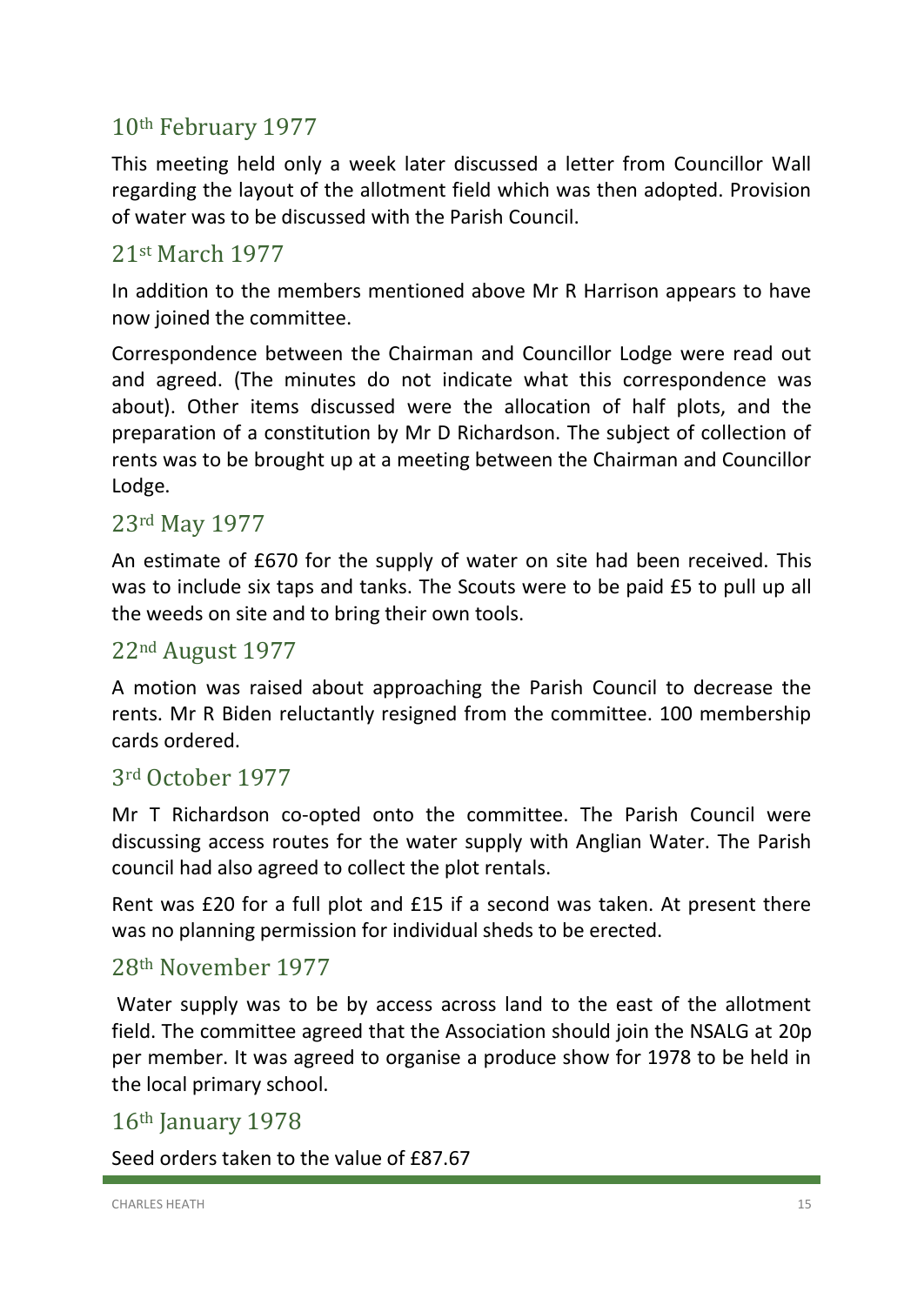#### 6th March 1978 AGM

25 members attended. Reports given at the AGM summarised the year's progress. No water supply on site as yet. Allotment hut finished. A Best Kept Allotment competition had been held but was considered not very satisfactory. The winner was Mr D Edwards for plot 41.

There was some friction between the Association and Parish Council regarding lack of water supply.

Members also felt the £20 plot rental was too high. It was agreed that the Association should collect the rents instead of the Parish Council. Councillor Lodge was thanked for all the work he had done regarding the allotments.

Election of officers and committee was as follows:

Mr D Edwards (Chairman) Mr T Richardson (Secretary)

Mr M France (Treasurer)

Mr G Mott (Sales Hut)

| Mrs D Mitchinson | Mrs D Jones            |
|------------------|------------------------|
| Mrs M Shead      | <b>Miss E Thurston</b> |
| Mr R Harrison    | Mr T Webber            |

Mr R Leeks

An Auditor was appointed – Mr M Fenn. *(Malcolm is still our auditor)*

#### 10th April 1978

The much needed water supply now being installed. There was no up to date record of plot holders. It was agreed to write to the NSALG regarding the £20 plot rental. Mr Pearce was to be contacted to plough some of the vacant plots. The Sales Hut was completed.

#### 15th May 1978

Mr John Farmer from the NSALG had replied regarding the high rent and a meeting was to be arranged with the Parish Council.

Mrs Ivy King had offered a cup for the show in memory of her father Albert Coppen.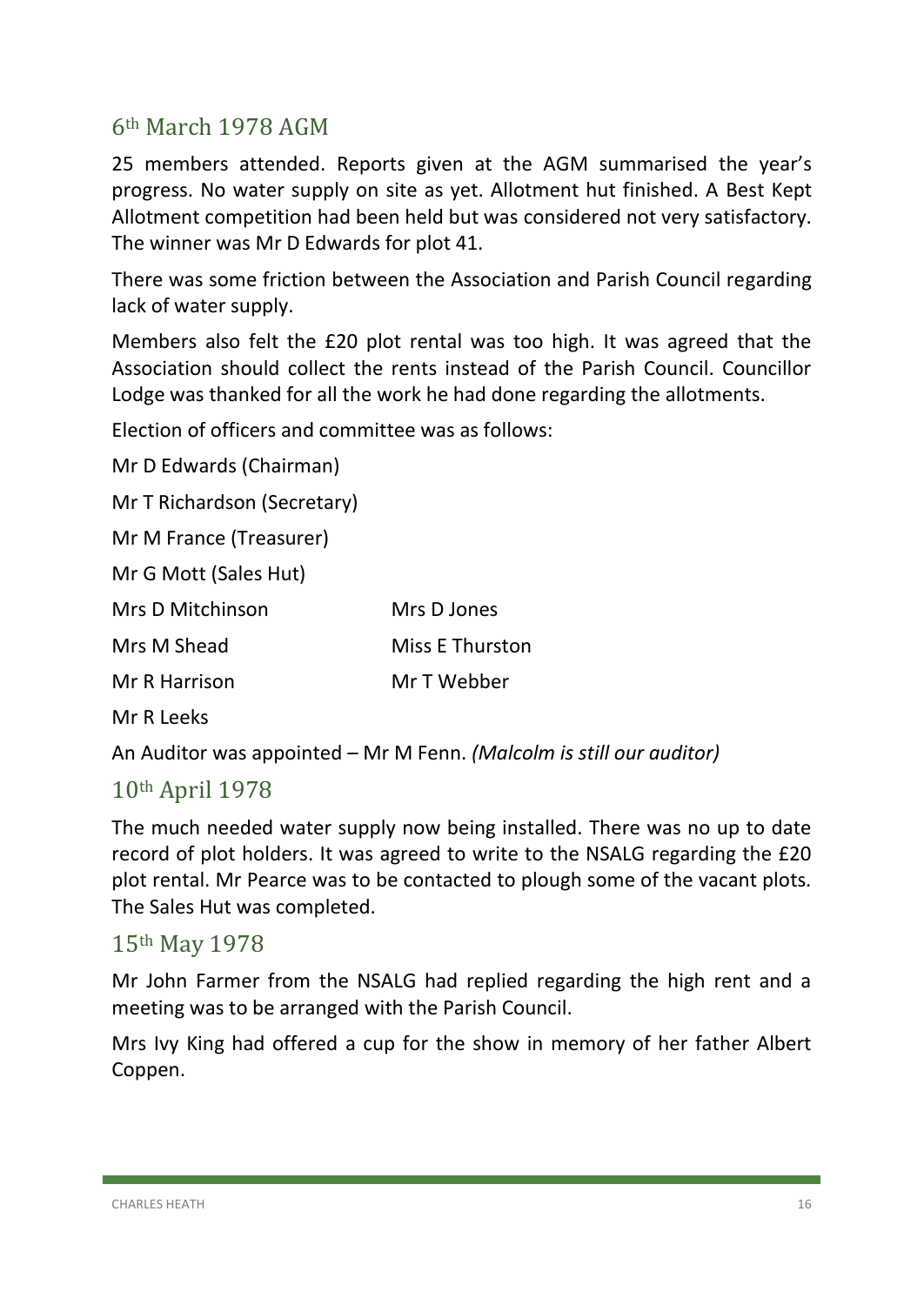#### 5th June 1978

Mr Dennis Edwards the chairman resigns. Mr Gordon Mott appointed chairman.

A "sales hut" rota was to be established. Finance was required to enable stock for the hut to be purchased.

#### 3rd July 1978

The Allotments Association first Flower and Produce Show to be held in the school hall in September. Mrs Dorothy Jones gave a pewter tankard for presentation to the winner of the Best Kept Allotment competition.

#### 24th July 1978

Mr G Mott was winner of the Best Kept Allotment competition. It was suspected that soft fruit had been stolen from the site. Several insurance schemes had been received from the NSALG and a decision was to be made at the next meeting.

#### 14th August 1978

Following advice from the NSALG that the current rent of £20 calculated by the Parish Council was illegal under allotment laws the Parish Council agreed to reduce the rent to £10.

#### 2nd September 1978

The Allotments Association first Flower and Produce Show held at the Primary school attracted 300 entries. It was reported that although the show was a success the standard of the entries and presentation was below "show standard" but at least a start had been made.

#### 2nd October 1978

The committee was still dissatisfied with the rent at £10.

#### 6th November 1978

It was agreed that up to £50 could be spent on hut stock.

#### 4th December 1978

The Parish Council had proposed the setting up of an Allotment Management Committee comprising four Allotments Association committee members and four Parish Councillors.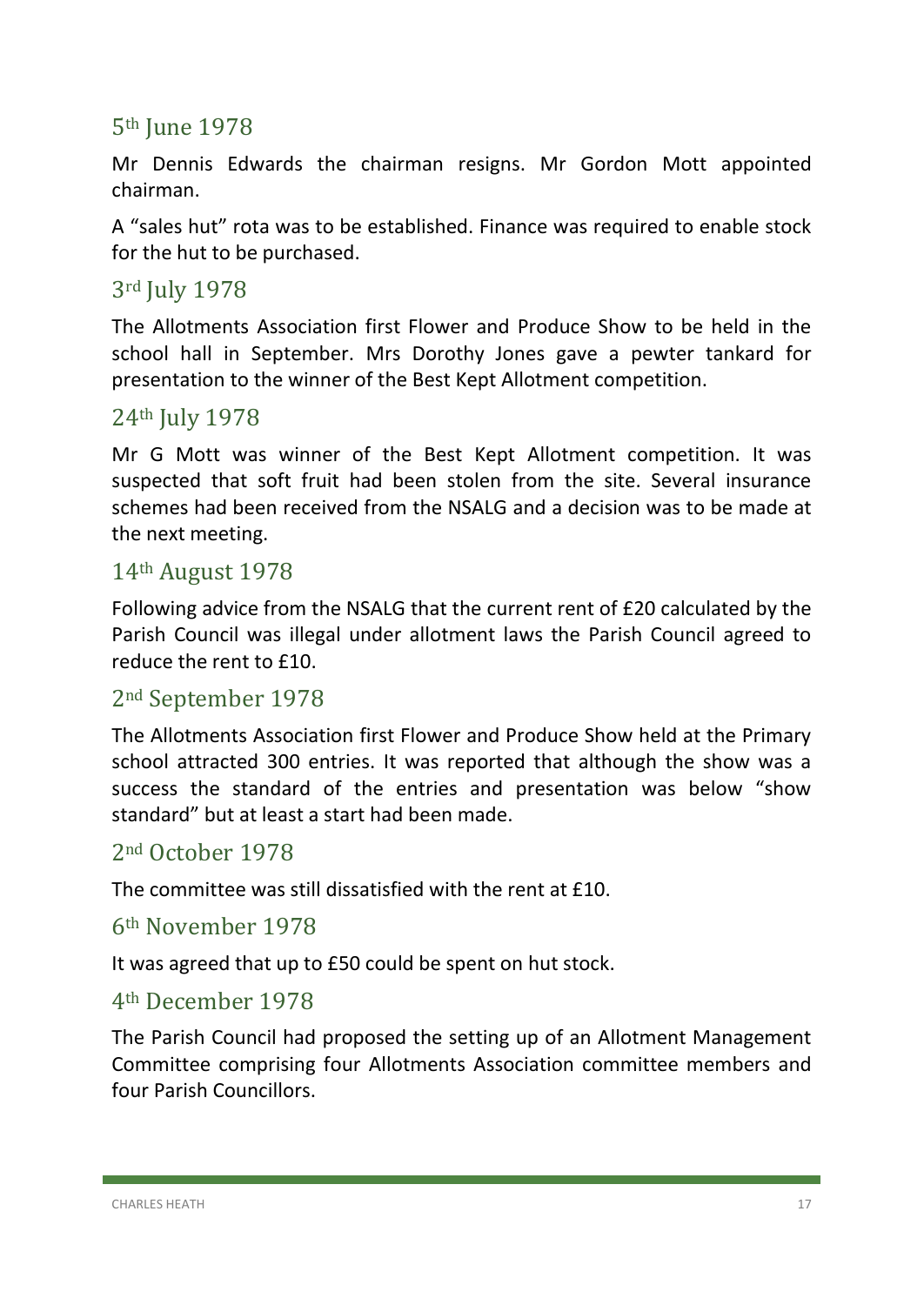## 15th January 1979

The treasurer reported a balance of £156 in the bank account. Insurance of hut stock to be arranged.

#### 5th February 1979

It was agreed that no further action would be taken regarding the reduction of plot rents and that £10 per plot was a reasonable amount. There were problems with the drainage of the car park.

Subscriptions to be 70p.

#### 8th March 1979

Spare plots to be ploughed by Mr Pearce. Suffolk County Council requested that the hedge be cut along Pound Lane.

#### 19th March 1979 AGM

25 members present. A plot holder queried if planning permission had been applied for erection of individual sheds on plots. A successful show had been held. A profit of 8% on hut sales had been achieved and more variety of products would be held in future. A set of rules had been prepared to be issued at next collection of rents. Mrs Mitchinson and Mrs Jones resigned from the committee.

Messrs Lodge, Mullen and Osborne were elected onto the committee. Mr Roger Pearce was appointed President of the Association.

*It is now over 2 years since the first meeting of the Association and several major milestones achieved in that time. Having now covered "the birth" I will summarise briefly any outstanding event mentioned in the forthcoming monthly meetings and report the annual activities as described in the AGM reports.*

#### May 1979 to April 1981

Problems regarding the bad condition of the tractor paths to be raised with the Management Committee.

Secretary Mr T Richardson died. Mrs Margaret Shead appointed secretary.

Hut sales hit £550 for the year.

Plot rental reduced to £5 from January 1980.

A 5hp Merrytiller rotovator purchased for £321.74 to be hired by plot holders.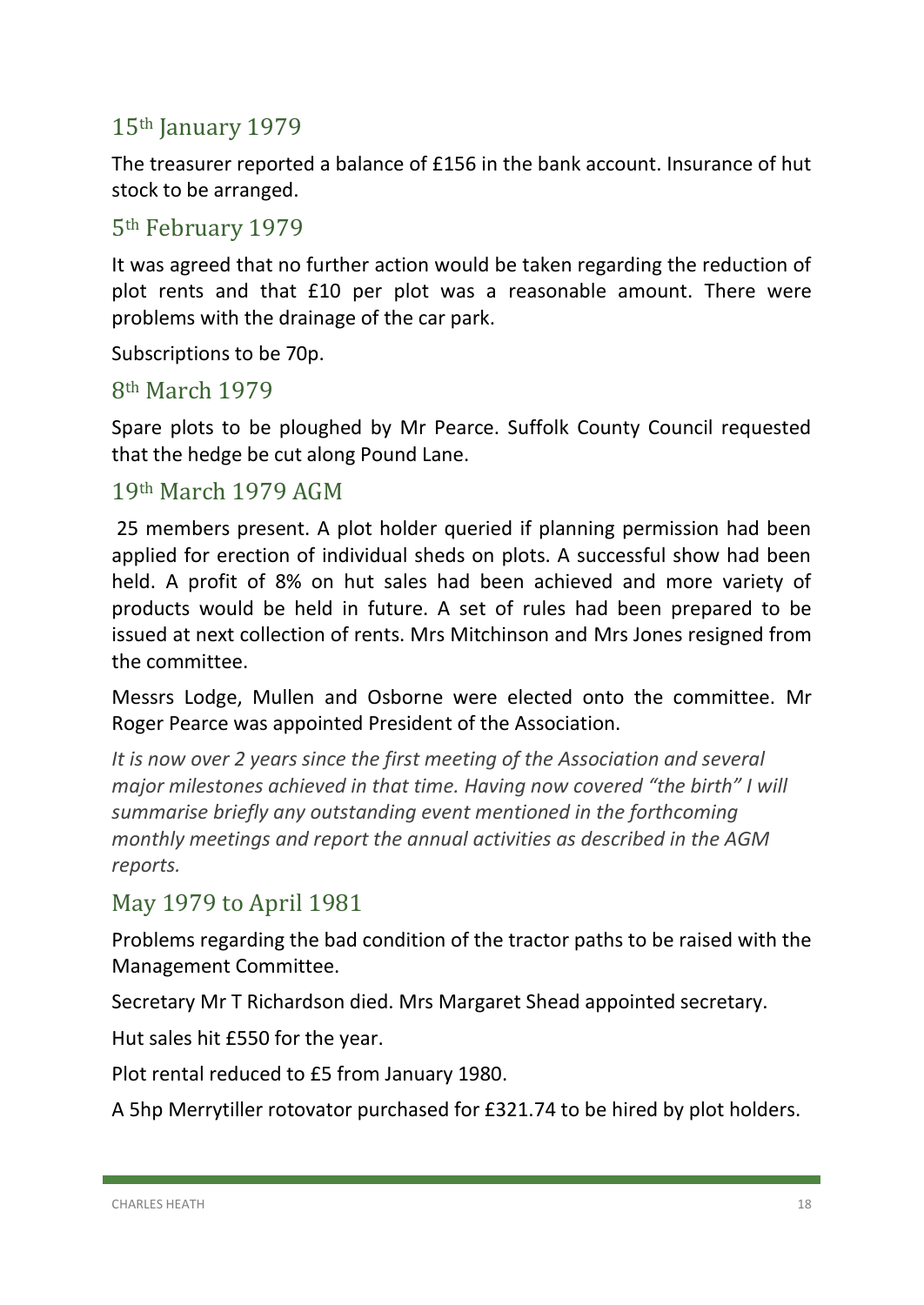March 1980 - Colin Osborne to take over as Sales Secretary and Ian Fraser elected onto the committee.

Hard core laid on car park. Concern expressed that car park is being used by large lorries.

It was reported that dogs were not being kept under control on the site. (two owners have been spoken to). Also, rabbits had been seen.

Un-let plots to be ploughed by Roger Pearce.

It was suggested that the Management Committee be asked to consider a loan to the Association to finance stock for the hut. £270 agreed.

Mr Ian Fraser elected secretary at AGM in March 1981.

Complaint about dogs running loose on the allotments.

Annual subscription raised to 80p.

Graham Whybrow, Abe Hall, and A Cheatham elected onto the committee, Gordon Mott stands down as Chairman and Ray Harrison elected Chairman in March 1981.

A trial period agreed for the use of hose pipes on site. *(since banned)*

#### May 1981 to March 1983

Hut stock was valued at £300 and insured for £3.

A request had been made to the committee for provision of a toilet on site.

Following a visit by Ray Harrison to the RHS, it was proposed that the association should consider joining. *(It was later agreed to join).*

Abe Hall had investigated the feasibility of a toilet on site and reported back to the committee on the subject with a humorous poem.

Mr Cheatham appointed first membership secretary.

Feasibility study on installation of a site toilet concluded that it was not practical.

Eight plot holders were identified as not working their plot to a satisfactory standard and agreed that warning letters be sent.

Hut sales in 1981 totalled £653. *(In 2016 sales including seed scheme were £15,929).*

Agreed after research of many seed schemes that the NSALG scheme was the best and joined in 1982.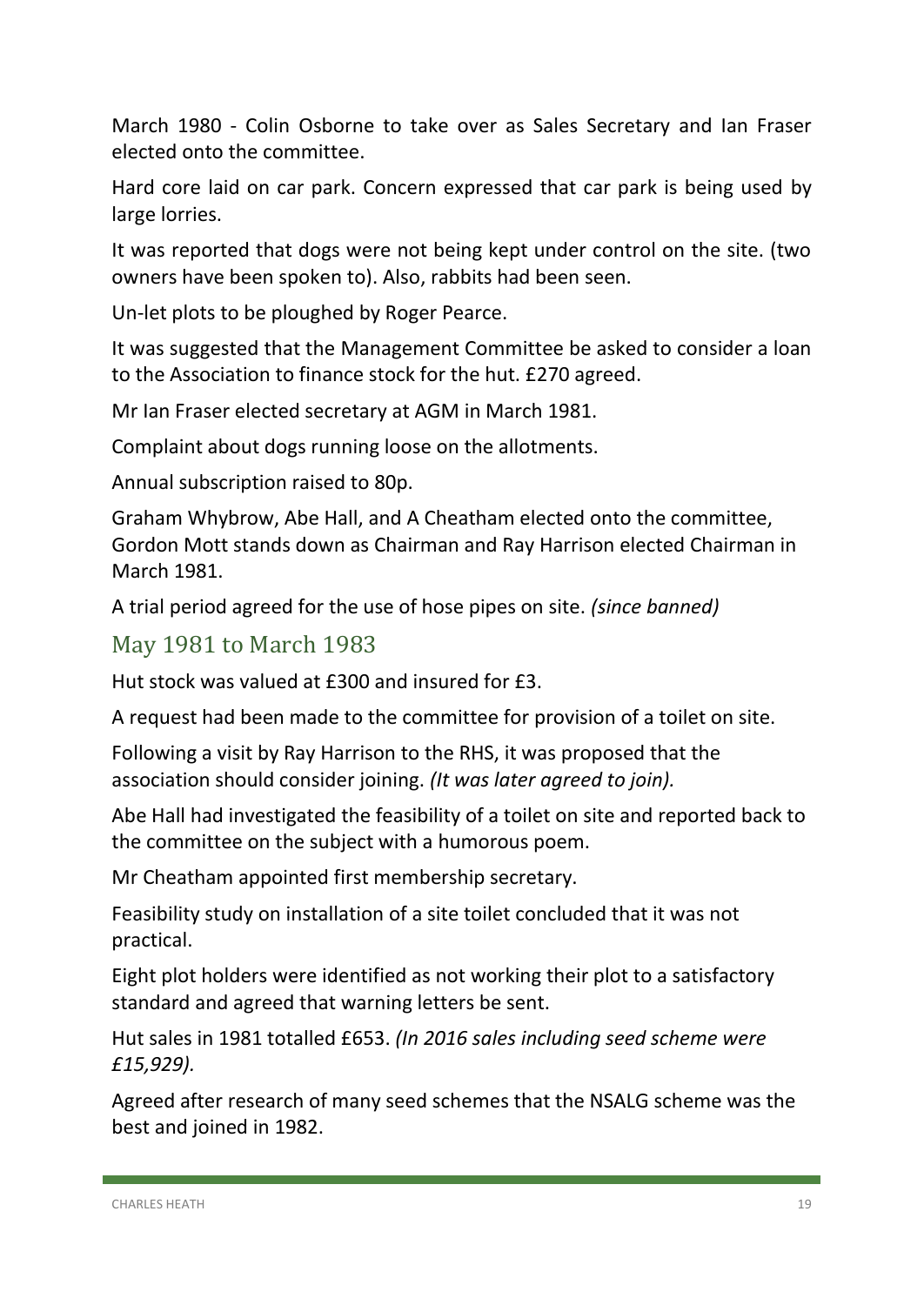Rabbit tracks seen in the snow! –boundary fence to be checked.

At the 1982 AGM a suggestion was made that there ought to be "some kind of community shelter" erected on site. *(A poly tunnel/shelter was erected in 2011).*

April 1982. To keep in contact with members Abe Hall had allocated each committee member with an area of the village listing the roads and members in each area. *(This principle remains to this day.)*

Capel St Mary entered the Best Kept Village competition and a working party had been organised to keep the allotments up to standard.

Although several working parties had been organised to maintain the site, the first formal work-in now established.

July 1982 – Graham Whybrow wins the Best Kept Allotment competition. *(And several times since!).*

Purchase of a strimmer had necessitated the establishment of a set of health and safety rules.

Prior to December 1982 all committee meetings had been held in members' houses. It was decided that in future the meeting room at the village hall would be more suitable.

A new constitution had been prepared by Abe Hall for presentation at the AGM in March 1983 which included the establishment of an Executive Committee which meets 5 times a year. The General Committee meets 6 times a year.

## April 1983 to March 1985

It was agreed to continue to issue each committee member with an information folder containing a calendar of events, hut prices, hut duty dates, constitution, local rules, list of plot holders and members.

Unworked plots are becoming a problem especially that there is now a waiting list.

Deputies appointed for the executive members of the committee.

Members of the committee were allocated areas of responsibility for the maintenance of the site. *(This was not adopted).*

Plot holders of unworked plots to be personally approached with a view to finding out reasons for lack of activity.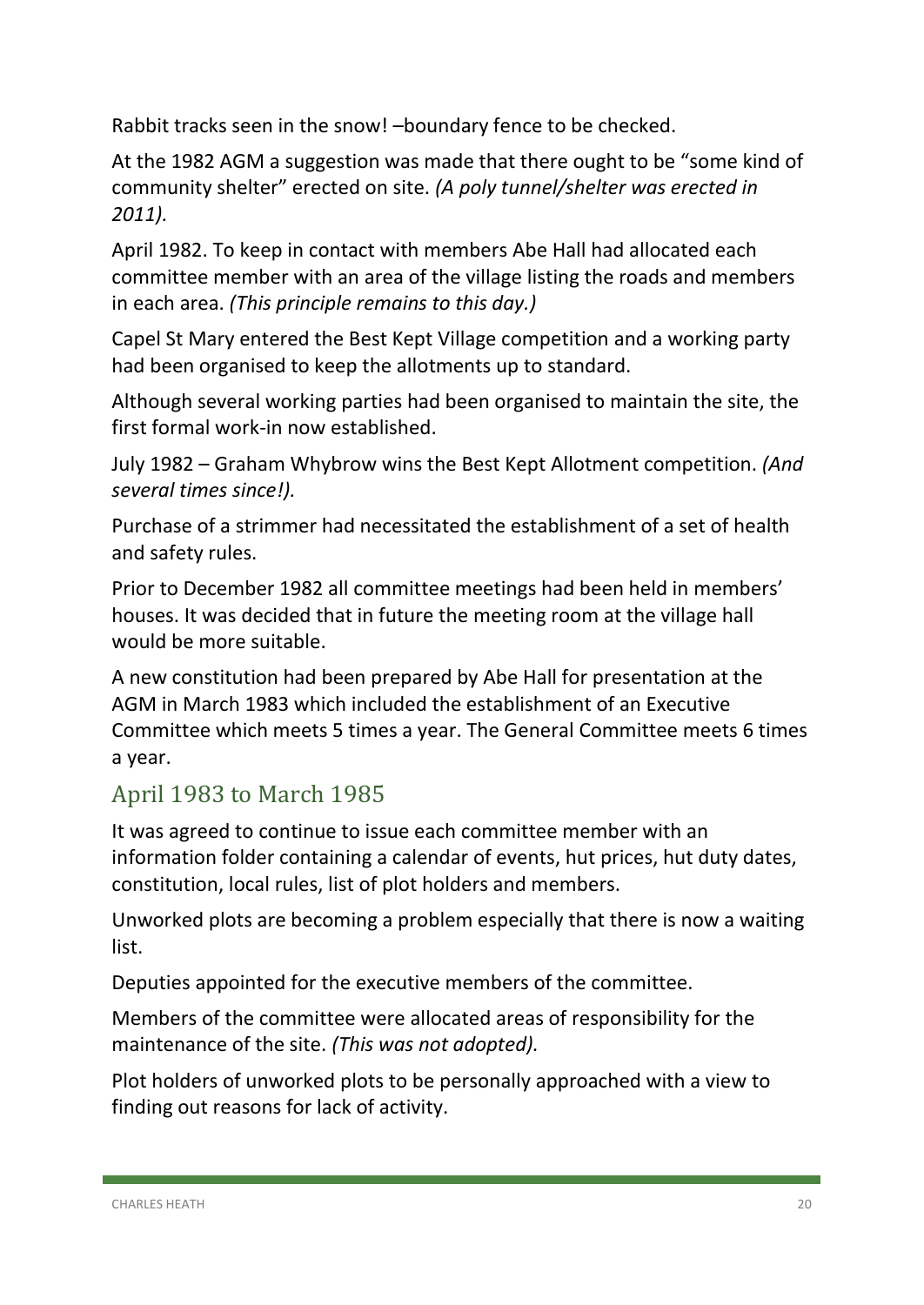There was difficulty in stocking and financing the stores hut in sufficient volumes to meet demand. Agreed to ask the Management Committee for a £200 loan. Stores Manager to agree with the Treasurer before committing expenditure.

Changes at the NSALG had made the Association question the value of being a member.

Hut sales for 1984 were £1,895.

#### April 1985 to March 1987

1985 AGM held at ByPass Nurseries by kind permission of Major Fenwick. The nursery remained open for the evening and special discounts given on purchases. 63 members attended.

Major Fenwick appointed President.

1986 Membership reaches 171.

Graham Whybrow appointed Stores Manager.

Due to the bad weather and several vacant plots the site had not looked its best in 1985. It was decided to create the post of Site Manager to address the situation.

First version of the scarecrow logo appears on The Hut price list.

10% discount card introduced by the ByPass Nurseries for members of the Association.

Charles Heath appointed Chairman *(still chairman in 2017)*

The 1986 Show to be held in marquee at the Bypass Nurseries site. The Show to feature a "teddy bears picnic".

1986 AGM attended by nearly 100 members encouraged by special discounts at the ByPass Nurseries.

Gordon Mott appointed Site Manager.

To help with the administrative work it was suggested that a word processor be funded. It was agreed that although desirable it would not make a direct contribution to the allotment site. *(No computers in those days).*

Abe Hall – general secretary attends another National Conference of the NSALG. Next year at Torquay.

At the conference staffing and management of NSALG were subjected to some considerable criticism.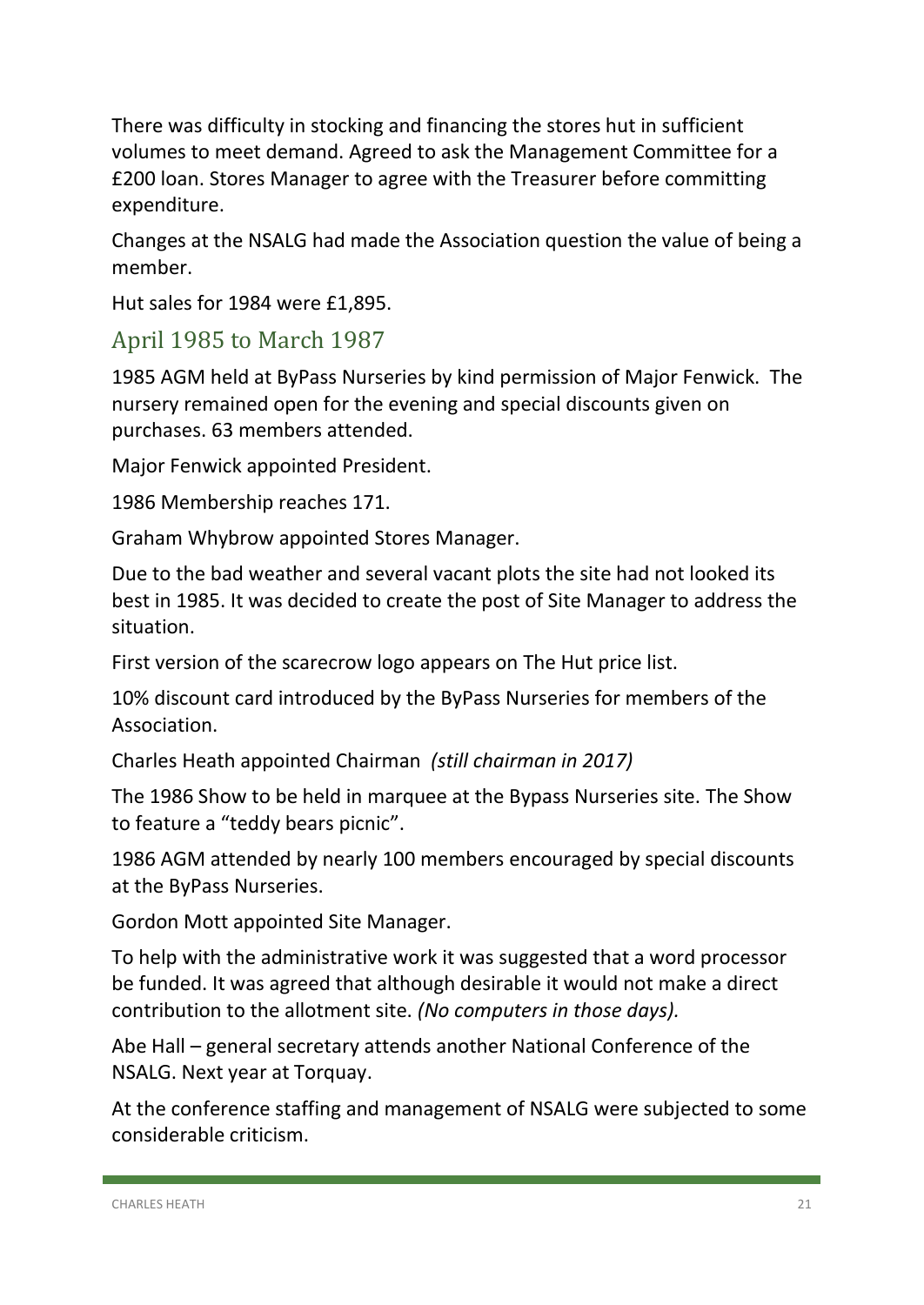Hut sales reach £3,055 .72 including seed scheme.

## April 1987 to March 1990

Steve Baker appointed Show Secretary for the September 1988 Show. *(Steve is now the Association's President).*

1987 membership reaches over 200.

1989 Show to be held again in the village hall and Celia Waters appointed Show secretary.

18 plot holders have given up their plots causing problems with weeds on unlet plots. Roger Pearce has done much work with his own machinery to keep the allotment site tidy.

Purchase of a wheeled strimmer.

Hut now open on Sundays at peak season. An additional hut had been erected to increase the sales area.

In 1988 a trip to RHS Wisley was enjoyed by 50 members.

Abe Hall had attended the AGM of the NSALG at Broadstairs where a proposal to increase the annual subscription from 25p to 35p *(subscription to the NSALG in 2017 is £3.00).*

Abe Hall stood down as General Secretary after six years service and Steve Baker was appointed his successor. Abe Hall was appointed Membership Secretary taking over from Steve Baker.

## April 1990 to March 1993

61 members attend the AGM at the Bypass Nurseries. Thanks were conveyed to Major Fenwick and his staff for hosting the AGM for allowing members to purchase goods at a discounted price.

The economic uncertainties caused by the Gulf War had reduced the sponsorship contributions for the show.

The asbestos roof on the main shed has been replaced with timber and felt and a surrounding concrete base constructed.

With finance from both the Association and Parish Council the car park is to be re-surfaced.

1990 Hut sales reach £4,500 and seed scheme sales total £500

Abe Hall as Membership Secretary reported a membership of 308 and at the end of his report said "Having spoken far longer than anyone else and said far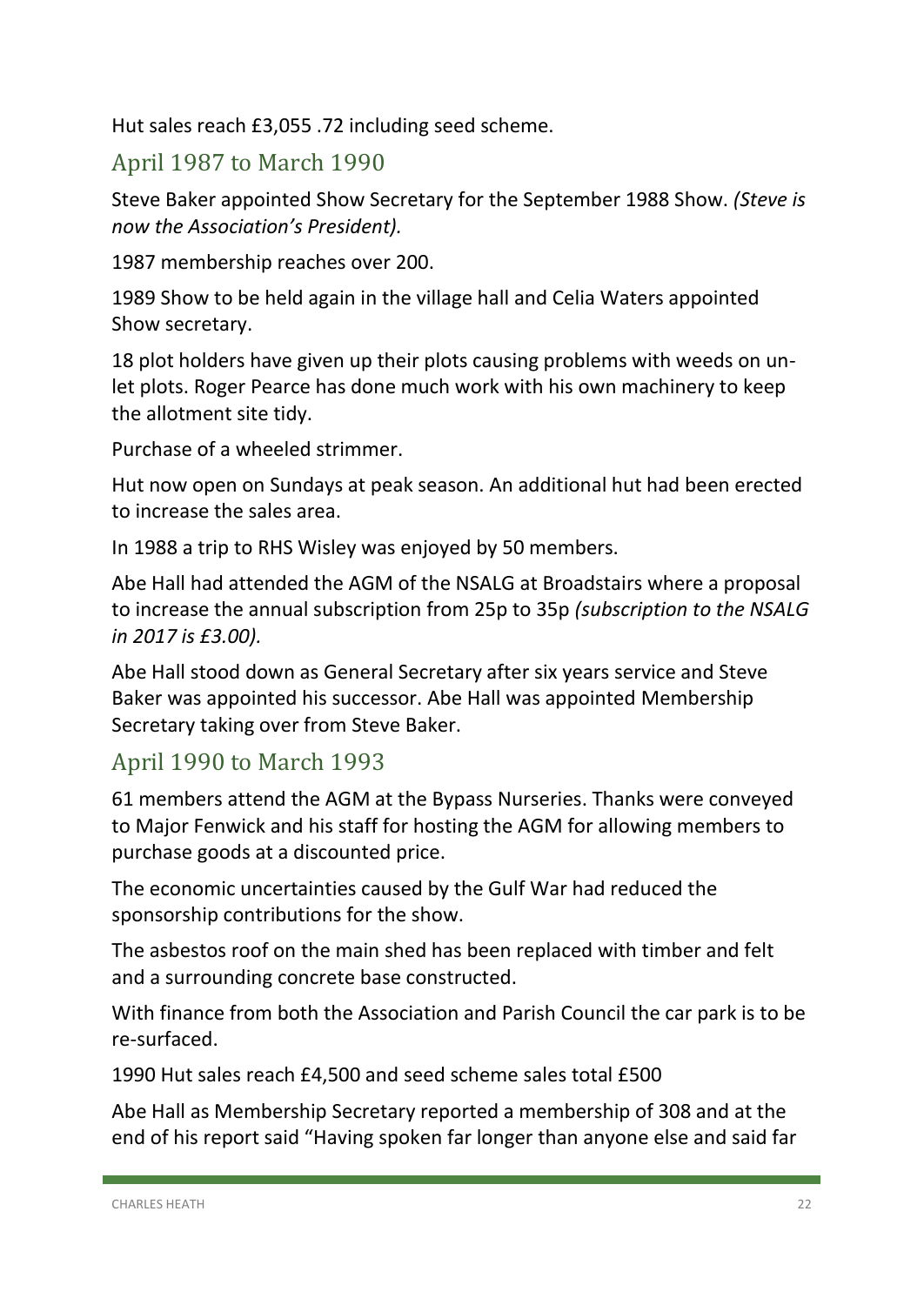less, he has realised that he missed his vocation. Should have been a politician."

In 1990 several members had enjoyed a visit to the seed merchants Kings of Kelvedon.

Subscriptions to be increased from £1 to £2.

Carol Day and her helpers again provided teas and refreshments at the AGM and Jack Barnes organised the raffle.

The 1991 Show was filmed by a TV company for a future programme about allotments. *(Nothing ever came of it, suspect it ended up on the cutting room floor!).*

Planning permission for individual plot holders' huts on the site was applied for.

The Association had been involved in the village fun day and had given children rides in wheelbarrows. *(I doubt if we would be able to do this today with the health and safety rules that now apply).*

The 1992 Show had attracted 596 entries from 97 people, a magnificent effort following a very low 410 entries the previous year.

It was agreed to purchase some staging tables for the show and to jointly purchase these with the garden club to save the high cost of renting the tables.

A new Residents' group of classes for produce grown in Capel was to be introduced in next years show. This was to reflect the difficult growing conditions in heavy clay in Capel.

The surfacing of the car park was now finished and the extension to the sales hut completed.

Hawkshead TV had visited the allotment site to film footage of allotments for a series featuring Delia Smith. *(This time we did actually appear on Delia's show with Jim Keywood on his plot).*

Steve Baker announced his resignation as general secretary a position now to be filled by Mick Webb.

Abe Hall was given Honorary Life Member of the Association.

Many plots remain vacant. A proposal to grow Christmas trees has been submitted which would provide much needed income in the future.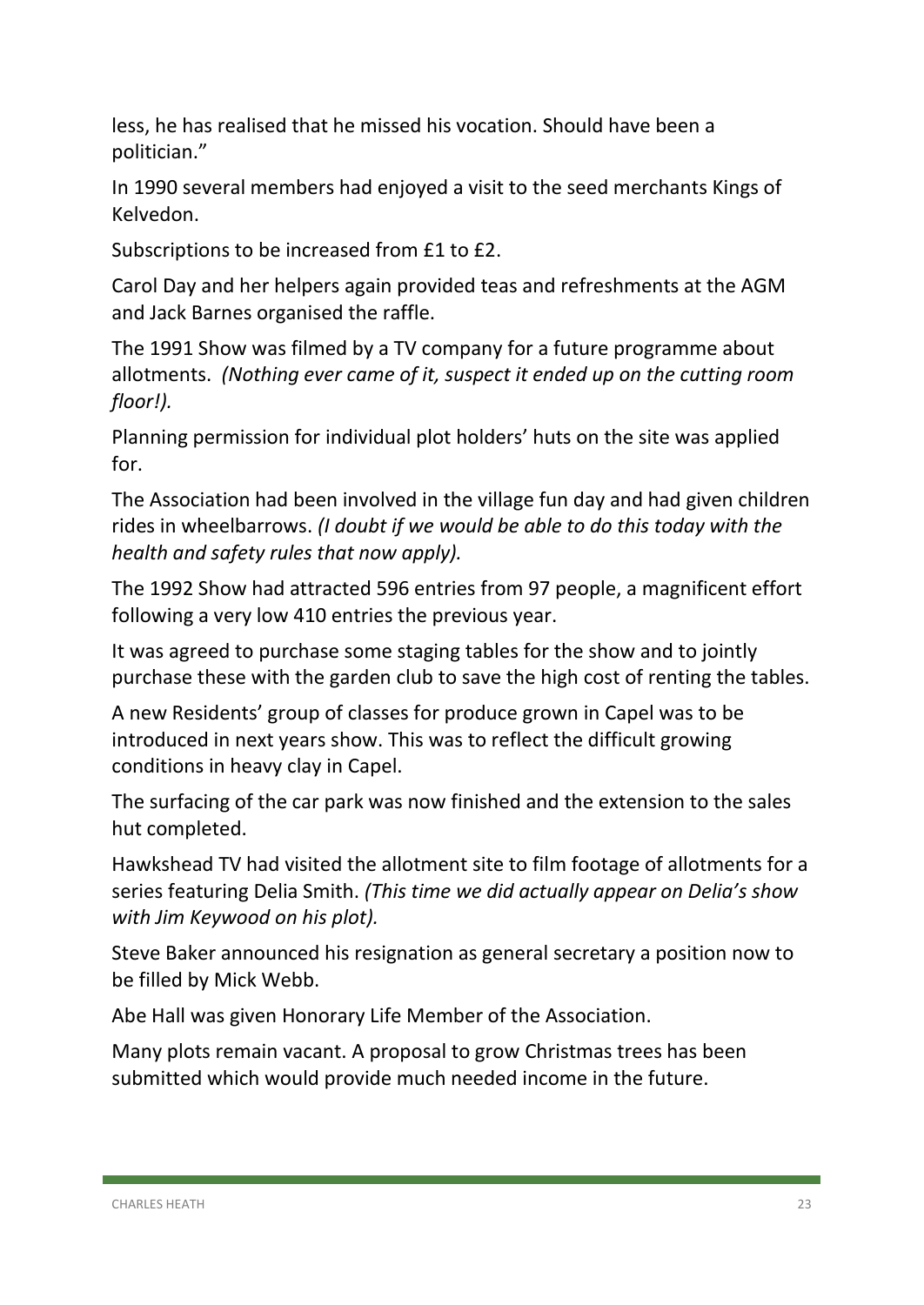## March 1994 to March 1997

By kind invitation of Major Fenwick the 1994 show was held at the ByPass Nurseries.

Three vacant plots had been ploughed in an attempt to attract new plot holders.

The results of a membership survey concluded that in general members were happy with the current level of facilities provided by the Association.

Vacant plots continued to be a problem, giving the committee extra work in attempting to maintain them to a reasonable standard.

It was agreed to collect plot rentals and membership subscriptions from September for the following year. *(This was to assist the committee members in this task by not having to venture out in the middle of winter in the dark and to give an early indication of any plots becoming vacant).*

It was agreed that a small mower would be kept in the new shed and available to all plot holders to assist in keeping the paths cut between plots.

The 1995 show included a separate photography section sponsored by Bob Durham.

There were 48 plot holders in 1995. *(A measure of the increased level of interest in allotments can be gained in that we now have 80 plot holders in 2017).*

The 1996 show will be held in the village hall to recreate the "village feeling" that the event lost when being staged at the ByPass Nurseries. A new class of entries will be introduced for Capel Residents only and new chrysanthemum classes included.

Dennis Ross was acting as Site Manager whilst Gordon Mott was in hospital.

Phil Hickley was elected onto the committee.

Part of the boundary fence had been renovated by volunteers with specialist tools provided by Roger Pearce. It was intended to continue this work at the next work-in.

Major Fenwick resigned as President and Gordon Mott who continues to recover from his recent long illness was invited to the role.

A new ride on mower has been supplied by the Parish Council for use on site and will only be used by trained members.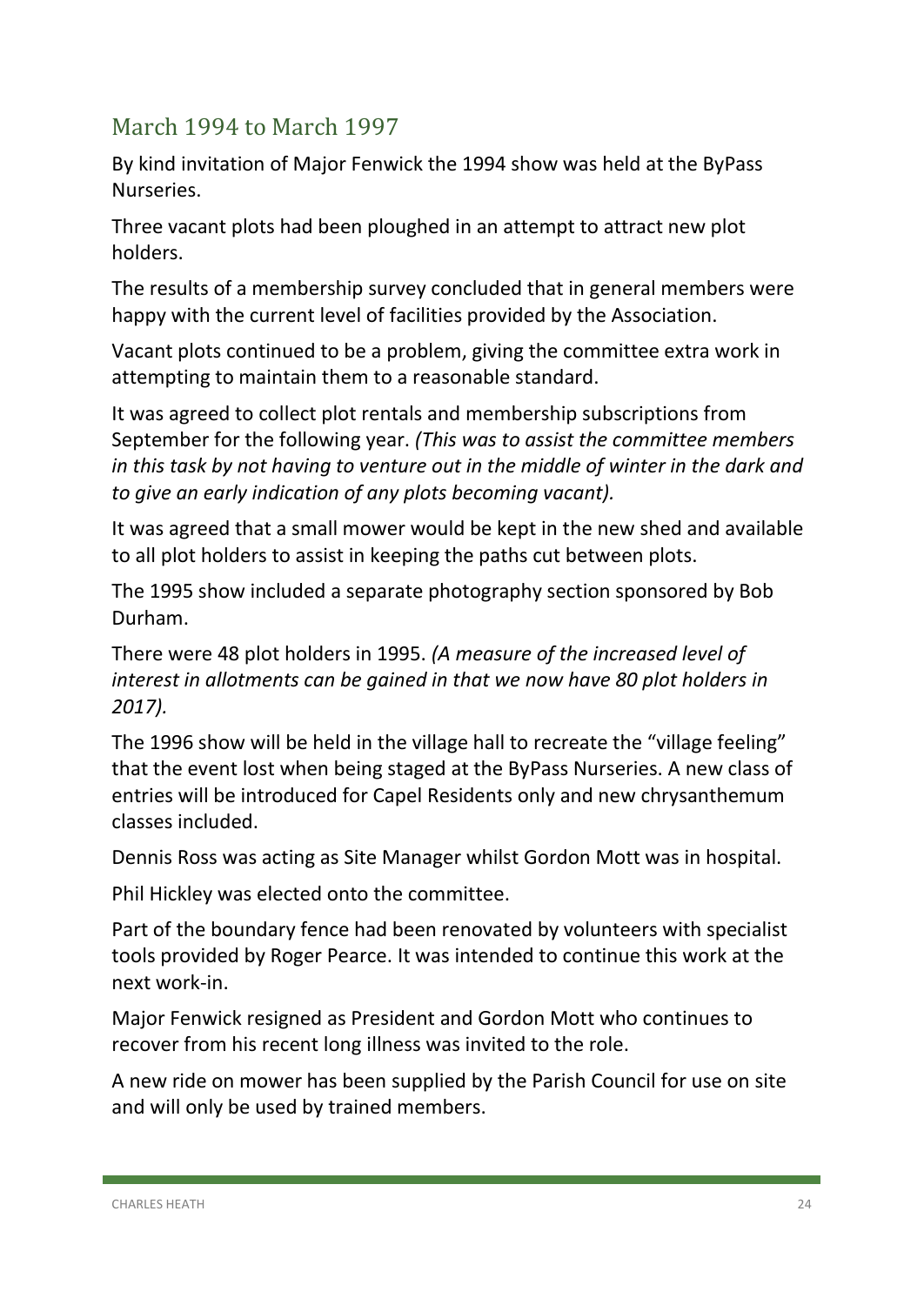The subject of "dogs on site" and the control thereof provoked considerable debate at the AGM.

New products for sale at the hut were floral sundries, salt for dishwashers and bark.

Attendance at the 1997 Show was down possibly due to the funeral of Diana Princess of Wales held on the same day.

Graham Whybrow gave an interesting account of the years trading at the hut. 3,000 kg of salt had been sold, 22,000 litres of multipurpose compost, grow bags containing 10,000 litres of growing medium, 1,000 kg of growmore, 100 litres of tomato feed and 10,000 feet of canes had been sold.

A new members information pack is to be introduced to explain the aims of the Association and give details of the organisation.

Graham Whybrow is to start a series of articles in Capel Capers on "gardening on a budget". This follows on from an interesting series on chrysanthemums by Jack Garstang.

#### March 1998 to March 2004

A photocopier was purchased. A smart new notice board had been made by Ernie Allen. A donation was made to the Parish Council towards a new hand mower.

Hut sales in excess of £4,000. Again Graham Whybrow our Stores Manager gave an interesting analysis of the year's sales. Enough grow bags to produce 3,000lbs of tomatoes, slow release pellets for 284 hanging baskets, 640mtrs of netting, liquid feed to fill 3,333 watering cans, perlite to fill a bath, 2,000kilos of salt and 35,000litres of compost.

The rules of the Best Kept Allotment competition are to be changed to be in line with the NSALG guide-lines.

A "flyer" was produced and distributed to promote the allotment plots.

The 1999 show had experienced an increase in the number of entries. New tablecloths for the show benches had been purchased. The show schedule now included metric measurements as well as imperial.

The worn out rotovator had been disposed of as well as a shredder. A new rotovator/cultivator and a wheeled heavy duty strimmer were purchased.

Parish Council representatives had been impressed by the overall standard of the allotment site.

The subject of dogs on site provoked another lively discussion at the AGM.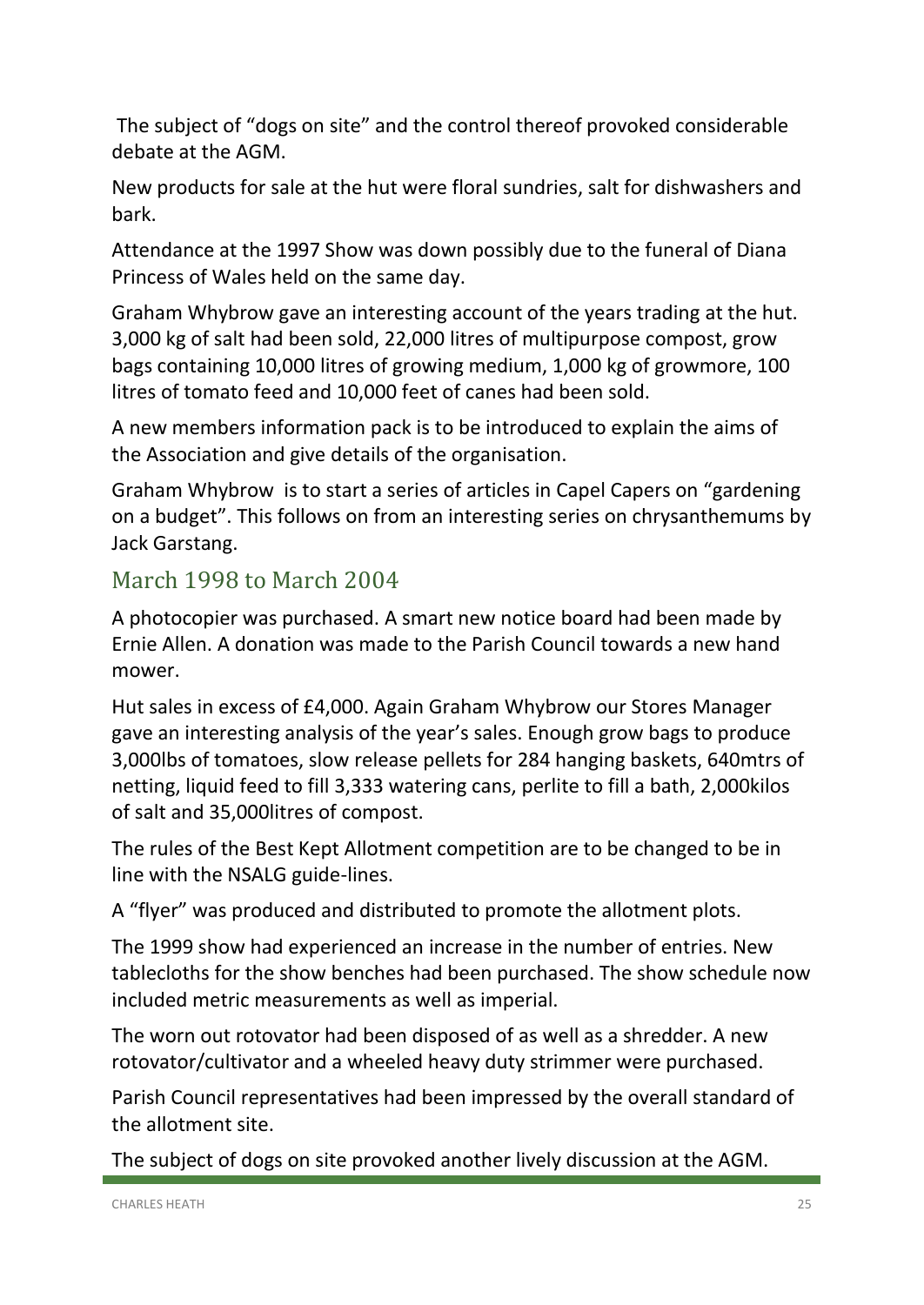Rats had been observed on site. Appropriate action had been taken to try to eliminate them.

A website for the Association is to be created by Keith Bright who was elected onto the committee.

It was reported that the new photocopier had done 12,720 copies in the year since purchase.

Mick Webb our general secretary had worked for many hours on a revised constitution and rulebook. A copy of the revised constitution was put to the Members at the AGM. The new rulebook is in draft and will hopefully be approved at the next committee meeting.

The Association exhibited at the Chelsea Flower show.

#### *We are now at the start of a new millennium*

To celebrate the start of a new millennium two picnic tables had been purchased for the site.

The 2000 Show produced 564 entries from 64 people. A computer system devised by Mick Webb was used to produce entry cards, staging notices, show results and calculation of prize money.

The Show had featured in the local press with a picture of a giant cabbage and a journalist from the Kitchen Garden Magazine was in attendance to write a feature for a forthcoming edition. *(After a 15 month wait it was published in a 6 page article in December 2001).* 

Excessive rain during the winter of 2000 had caused the car park to flood including the surrounding area and many plots were seriously water logged.

Another Millennium project came to fruition, an on site TOILET!

This project was financed 50:50 between the Association and the Parish Council. *(A proud moment as at that time not many allotments had toilets on site).*

In 2001 a "Civic Ceremony" was held with the toilet being formally opened by Gerald White Chairman of the Parish Council with Colin Nickerson, Eastern Regional Rep of the NSALG in attendance. This was followed by a hog roast and BBQ. The unfortunate hog was named "Primrose".

Wendy Russell appointed "toilet monitor" (*She has done an excellent job keeping the toilet and toilet shed in tip top condition).*

In a very busy year the newly created Association website was launched by Keith Bright.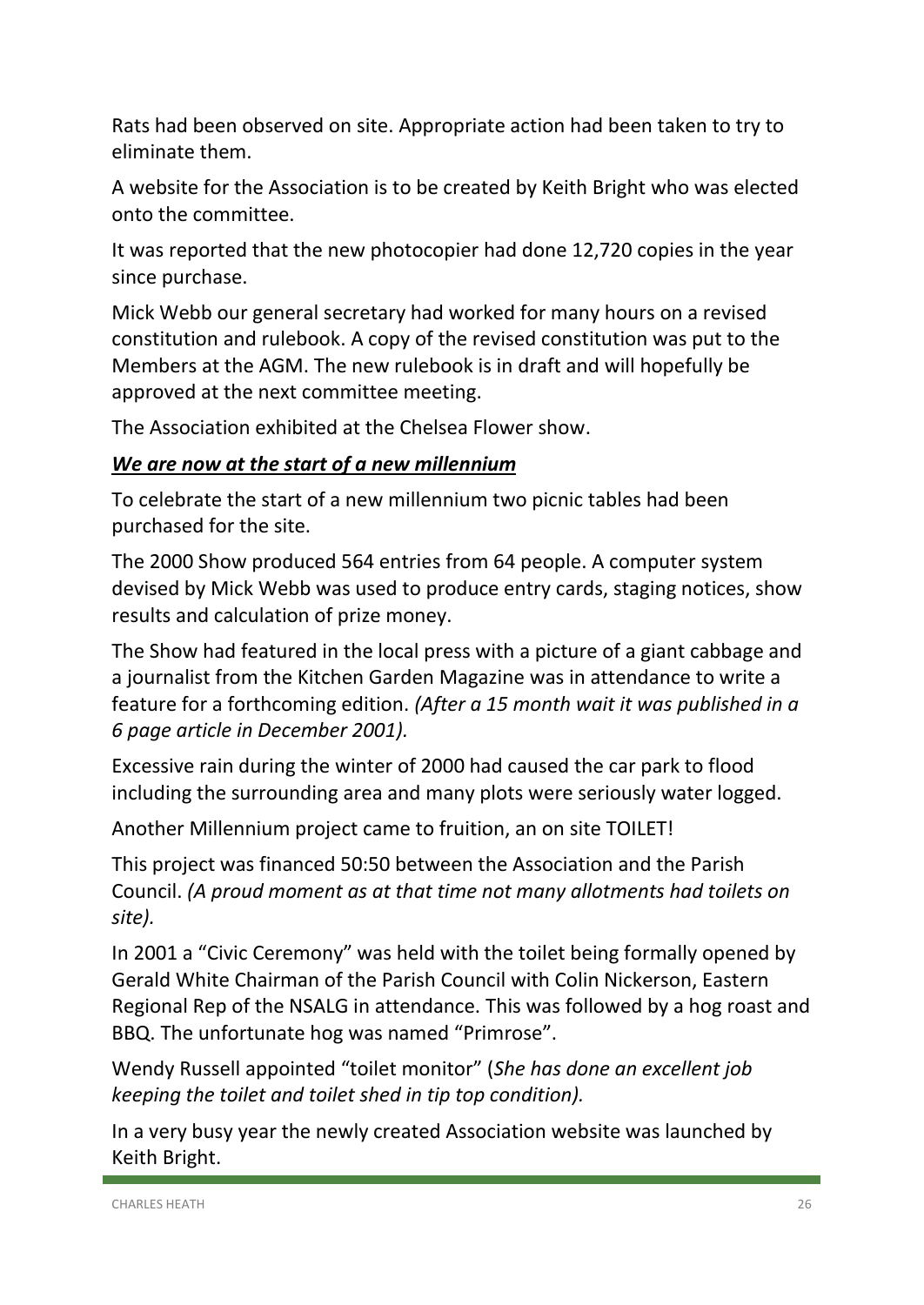Mick Webb continued to represent the Association at meetings of the Suffolk Society of Allotment and Leisure Gardens (SSALG). He was appointed secretary. The SSALG promoted allotment gardening at the Suffolk Show and Bury Chrysanthemum show and attended open days at Otley College and a flower and produce show at Lowestoft. Articles have been published in the NSALG magazine.

Continuing the publicity theme, six members of the Association and Parish Council Chairman Gerald White were interviewed on the allotment site and featured in a half hour programme on Radio Suffolk.

Membership has reached 271.

Our exhibit of a hanging basket and window box at the Hampton Court Flower Show was awarded a Bronze Medal. Thanks were extended to Graham Whybrow for his hard work in achieving this award.

Membership subscription was increased from £2 to £3, the last increase being in 1991.

After the AGM, Mr Haynes from Kings Seeds gave an interesting talk on "A year in the life of a Seedsman".

The 2002 Show schedule will include sponsored advertising. Two new trophy cups had been presented – The Eric King Memorial Cup and The Andrew Tokely Cup.

Keith Bright was appointed Site Manager replacing Dennis Ross. Dennis Ross was thanked for the professional way he had performed his duties.

A generator has been purchased to provide electricity to the sales hut. Keith has installed the lighting and planned to also provide power sockets.

New products on sale in the hut are to include ready to use Glyphosate, coloured plant labels and Multi-rose insect spray.

The newly built hut extension is now available to house the extended range of products.

Geoff Cox was appointed Treasurer in place of Eric Catchpole who had passed away. Eric had done a sterling job in the role of treasurer over many years.

The 2002 Show was our Silver Jubilee year. Lesley Dolphin of Radio Suffolk reported the progress of Andrew Tokely's leeks from planting the seed to winning first prize. Gordon Mott the Association President who was involved in the very first show in 1978 presented the cups and trophies.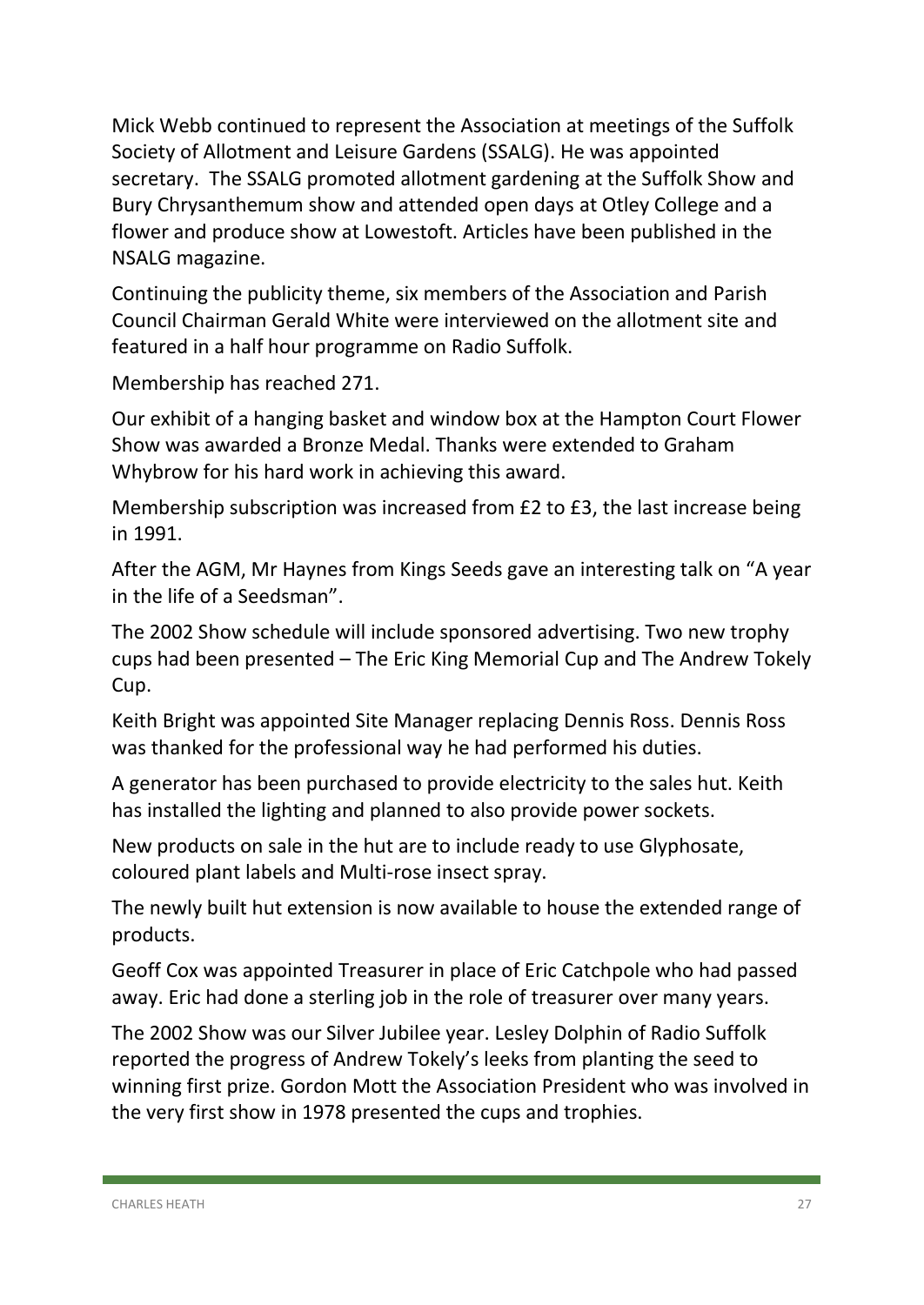A new Honda rotovator was purchased as well as a high pressure washer to clean down machinery after use.

Celia Waters relinquished the job of Membership Secretary which was taken over by Mick Webb. Steve Baker who had been on the committee for 17 years and had been Membership Secretary, Show Secretary and General Secretary for 4 years also stepped down from the committee. *(Steve Baker became our President in 2006).*

Charles Heath had volunteered to be a member of the steering committee for the preparation of a Parish Plan for Capel. He asked members of the Association to let him know of any particular issues they may have.

All 68 available plots had been rented out to 57 plot holders.

A new ploy tunnel is planned which will contain 24 sections available to rent measuring 8' by 6'.

Bunkers had been built around the site to hold surplus mushroom compost from the mushroom farm.

Keith Bright announced he was relocating to Spain and would leave the committee but would still maintain the website. Colin Waters also stepped down from the committee. Ernie Allen, Colin Rose and Deirdre Rose joined the committee. Colin Rose was appointed Site Manager.

In 2004 funds of £2,000 had been spent on the poly tunnel. This was for materials as the labour had been provided by volunteers. Thanks were given to Keith Bright who had "masterminded" the project.

## March 2005 to March 2010

The 2005 show held in a marquee on the playing field gave the show a real "country feel". A hailstorm in June had affected the number of entries in the fruit classes.

Hut sales reached an all time high of £8,920.

A feature about Capel allotments appeared in the Lets Talk (Suffolk edition) magazine. A visit to site by Tim Yeo (South Suffolk MP) was arranged to support "an early day motion" in the House of Commons to request that the government do more to support allotments.

David and Sheila Hall held the Allotment's BBQ in their garden in July with the added attraction of the use of their swimming pool. *(Several further BBQ's were held there).* 

A trip to Bressingham was organised by Wendy Russell.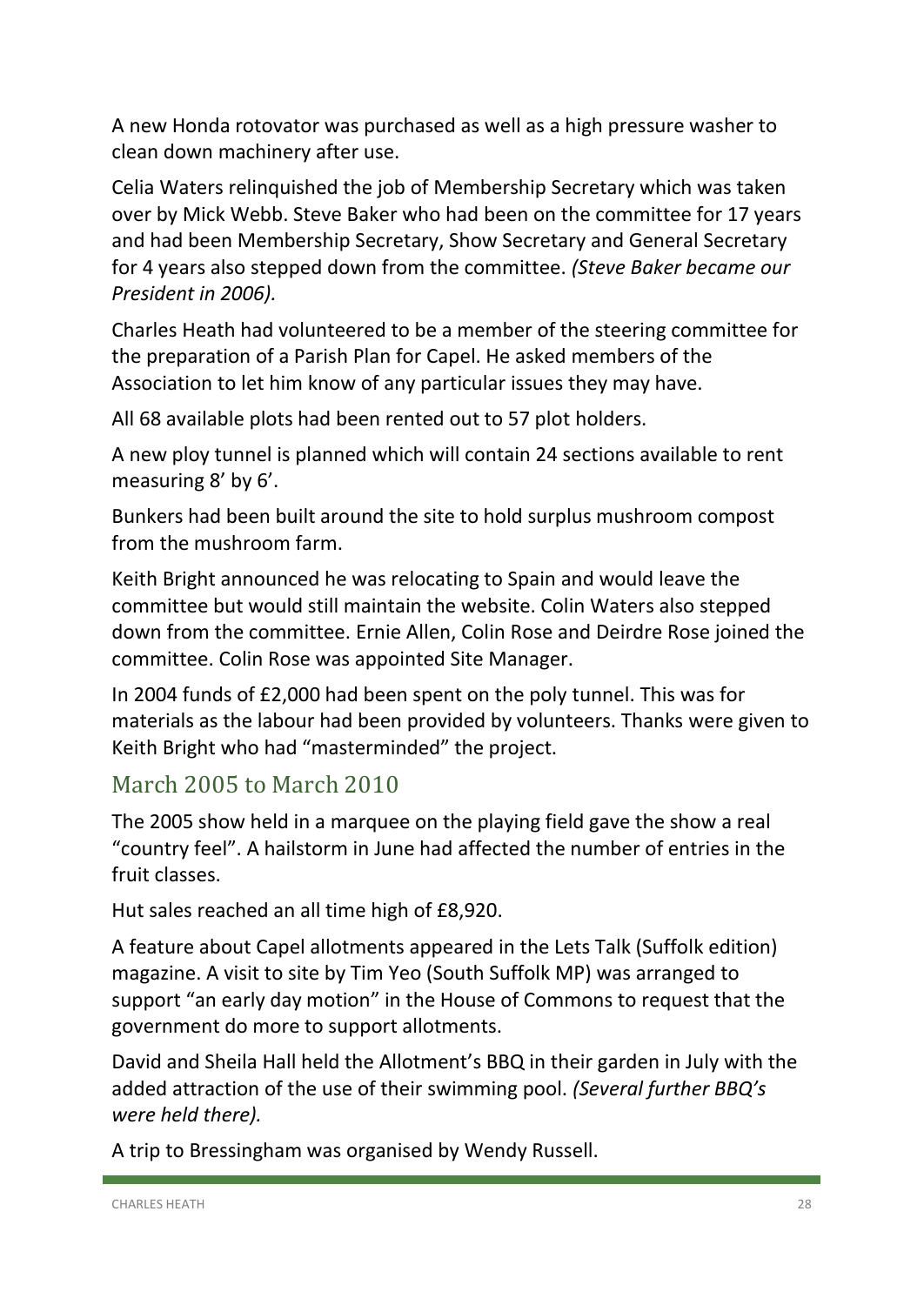Sad news of the death of Gordon Mott who was one of the pioneers of the Allotments Association.

Steve Baker invited to become President.

In 2006 we entered the national competition for the Best Allotment Plot. (*One of our plot holders was placed second)* 

Profit on the raffle at the BBQ was donated to the Capel doctors surgery. *(Since then further donations have been made to St Elizabeth Hospice, Air Ambulance, Tree House Appeal (EACH), Woolverstone Wish Fund (NHS), First Responders, St. John's Ambulance, Parkinson's UK, Suffolk Accident Rescue Service, Allotment wild life area).*

Mick Webb awarded a certificate for the best community website on Onesuffolk.

Colin Rose stands down as Site Manager and Clive Newby takes over role.

Work started on the wild life area. Visit to site by Suffolk Wildlife Trust to assess suitability of site for an owl box.

Number of plot holders reaches 72 people occupying 80 plots and number of Association members hits 350.

The 2008 show was a bumper year for entries. 79 exhibitors entered 697 exhibits.

Four new mammoth records achieved for a pumpkin, potato, runner bean, and marrow.

Site manager issued useful tips to plot and poly tunnel holders.

Treasurer Geoff Cox takes over Membership Secretary role from Mick Webb.

The site remains full and there is a growing waiting list for plots.

Several exchange visits within Suffolk took place with other allotment sites.

The twice yearly Work-ins when volunteer plot holders help maintain the allotment site continue to be most successful saving the Parish Council many hundreds of pounds whilst achieving a "professional" looking site.

In addition to the work-ins the committee members contributed many hours not only on site maintenance but also on administrative matters.

The Allotment Site was visited by over 30 people in an open garden event to raise funds for St Elizabeth Hospice.

A new cup for the Best Newcomer allotment holder was donated by Rita Hurcombe in memory of her husband Colin.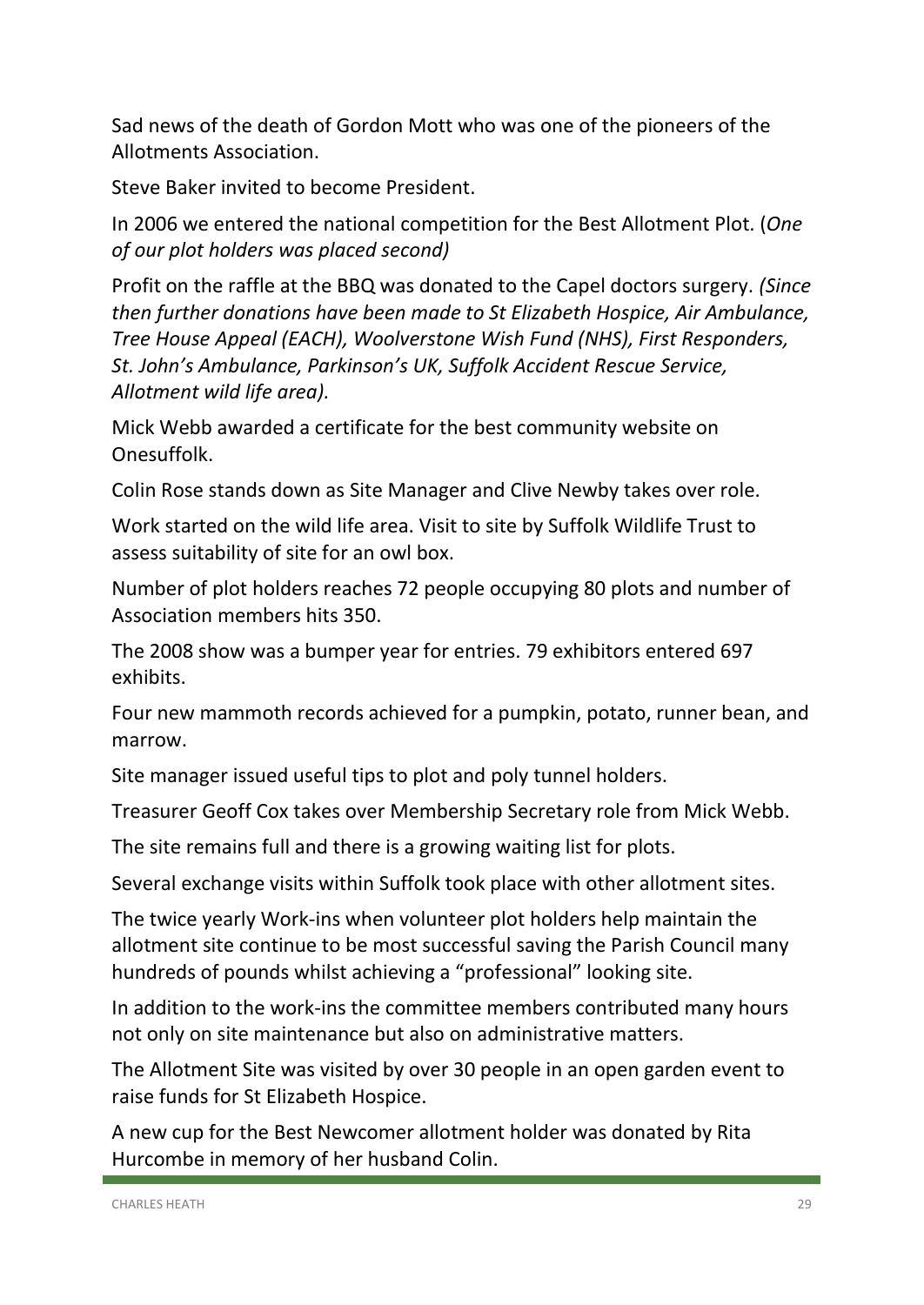Membership reaches 380.

Over 1400 bulbs planted in the wild life area.

#### March 2011 to March 2017

"The Hut" was refitted with new shelving, windows and shutters.

New poly tunnel erected and financed by the Association at a cost of over £2,000.

Village organisations invited to view the wild life area.

Scarecrow competition held in 2012 *(winner Dennis Smith).*

Dennis created the Olympic games as a theme for the entertainment at the 2012 BBQ.

Karen Kenny who is the Eastern area representative of the NSALG and Derrick Holder chairman of the SSALG were guests at the AGM.

Funds continue to be spent on the wild life area with information boards.

The 2012 show was the  $35<sup>th</sup>$  show and was recorded on film by local film makers Darius Laws and Nick Woolgar. The film included some of the regular exhibitors, interviews with plot holders, committee members and show helpers together with produce grown on the allotment. Now available on DVD.

In 2012 the original green cover on the new poly tunnel shredded in high winter winds. A heavy duty white plastic cover was fitted in the spring of 2013.

Allotments took part in the Open Garden weekend in June.

The Suffolk Association of Local Councils included the allotments as part of their council training scheme and used the allotment site as an example of good practice.

The president of the International Office of Allotment Gardeners came to Capel as part of his visit to Ipswich.

We hosted a meeting of the SSALG in the new poly tunnel.

The replacement cover on the new poly tunnel was ripped to pieces by hurricane force winds. *(A new cover was fitted, financed by an insurance claim).*

After 25 years service Mick Webb stands down as General Secretary and is congratulated by the President Steve Baker for a remarkable achievement. Mick agrees to carry on as web master and retain some IT jobs.

Philippa Brandon appointed General Secretary.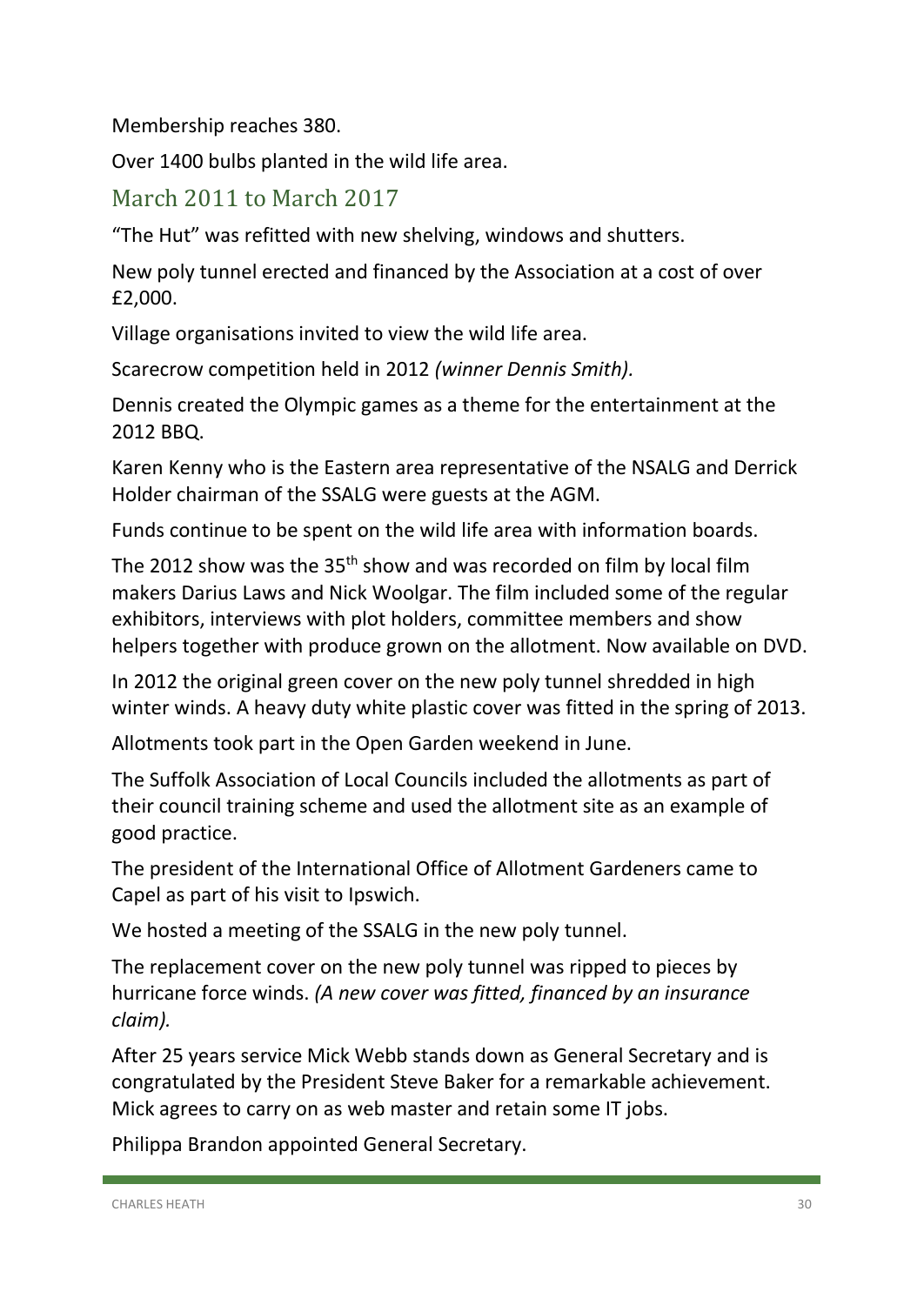Subscriptions raised from £4 to £5 to cover the increase of the NSALG subscription to £3.

Electricity supply connected to allotment site thanks to the expertise of Dennis Smith who now joins the committee. This project has been financed completely by the Association from profits on Hut sales.

Sales hut refurbished and a cane store built.

A sub committee reviewed and revised the plot rental agreements together with the local rules. These were incorporated into the Parish council Allotments Management Committee standing orders and came into effect in 2014.

Clive Newby retires after 8 years as site manager. Dennis Smith takes over the role having assisted Clive in the last year or so.

A permanent brick BBQ was built on site ready for the 2014 BBQ in July.

Several new water tanks installed on the Allotment site, planned and executed by Dennis Smith and volunteer helpers.

The Association together with the Suffolk Society of Allotments and Leisure Gardens (SSALG) won the Silver Gilt Award at the Suffolk Show.

Draw ticket sales reached £999 for the Grand Draw at the Show, this being the main fund raiser for the Show.

Charles Heath retires as Show Secretary after 23 years and Wendy Russell takes over the role.

From 2016 plot rental for a full plot increased from £20 to £26, the previous increase was in 2012. However, only half plots are rented out at £16. Those attending work-ins receive a £6 rebate.

In 2016 the Association together with the Suffolk Society of Allotments and Leisure Gardens (SSALG) won the Gold medal at the Suffolk Show. Dennis and Graham raised the plants in the poly tunnel to produce a wonderful display of vegetables. *(We will be at the Suffolk Show again in 2017)* 

A special display board and bunting was displayed at the entrance of the allotment site in honour of the Queen's  $90<sup>th</sup>$  birthday.

Hut sales together with the seed scheme reach a record £15,929.

Ian Fraser stands down as Seed Scheme Manager and committee member. Ian has been a committee member for 37 years and has managed the seed scheme for 33 years.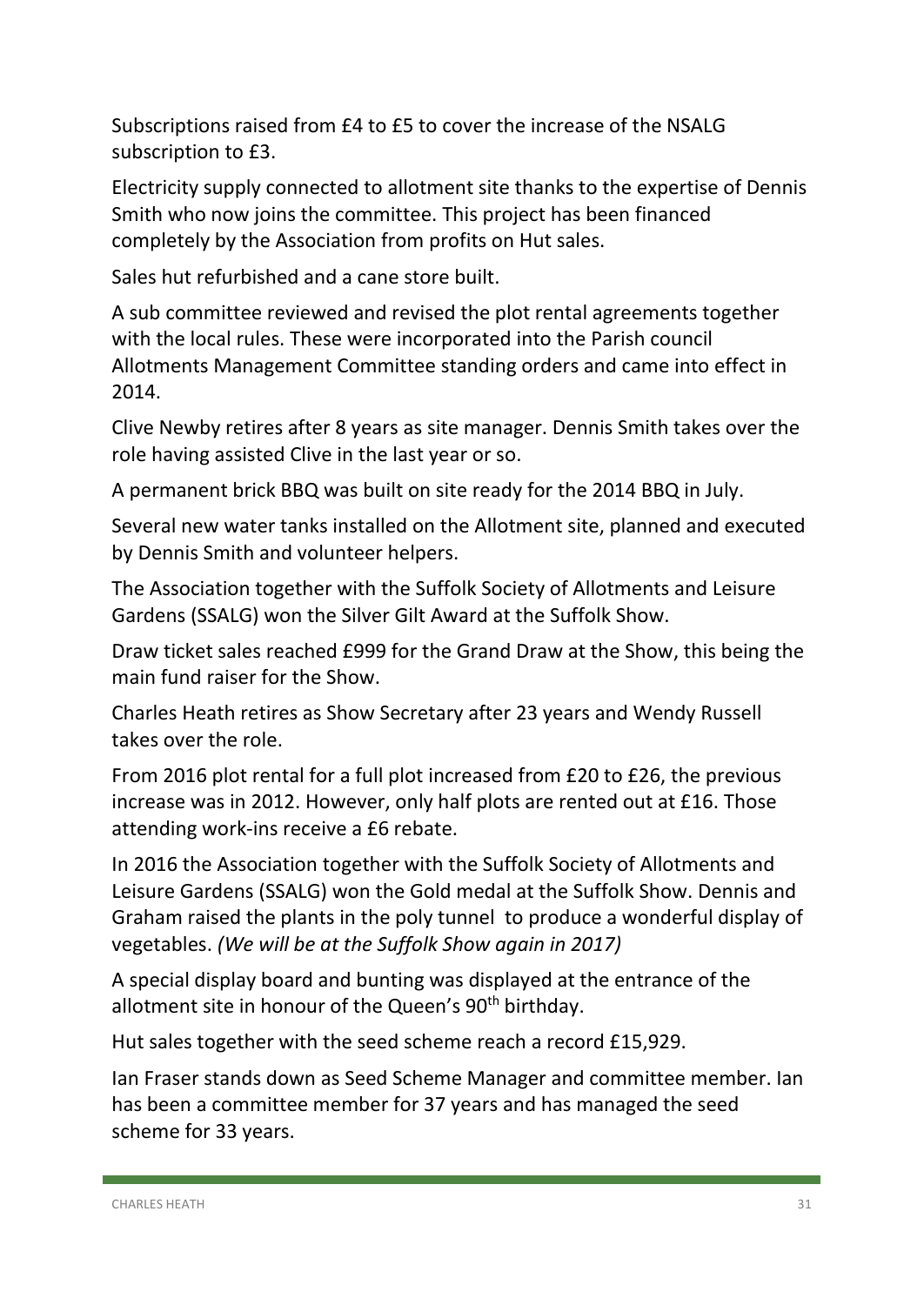Martyn Dowsett joins the committee as IT Manager.

An extension to the sales hut is made to accommodate rolls of fleece and netting.

## March 2017 to March 2018

The Association reaches its' 40<sup>th</sup> anniversary.

A presentation was made at the 2017 AGM to 4 plot holders who have had their plots since 1977 these were Ian Fraser, Charles Heath, Colin Osborne and Malcolm Fenn

Graham Whybrow sorts through 3,500 photos to produce a display of 600 to celebrate our 40 years shown at the BBQ, Capel Fun Day and at the AGM

New computerised ordering system adopted for the Kings seed scheme

Phil Hickley takes over the running of the seed scheme from Ian Fraser.

The Association together with the SSALG wins Gold medal and Best in Show at the 2017 Suffolk Show.

Martyn Dowsett develops a new computer system used to run the 40<sup>th</sup> Flower and Produce Show.

Several members go on a visit to Mauldons Brewery.

Several articles about the allotment site and Show appear in the NAS Allotment magazine.

The Flower and Produce Show continues to attract over 600 entries.

After trawling through 40 years worth of minutes the 40 year History of Capel Allotments is published.

#### March 2018 to March 2019

This is the year of the long hot summer with plot holders watering for a 10 week period without rain.

In spite of the dry weather the annual Show remained buoyant and an article with pictures of the Show appeared in the National Allotment Society magazine.

A stall to promote the Allotments was held at Bentley Family Fun Day as well as our own Capel Fun Day.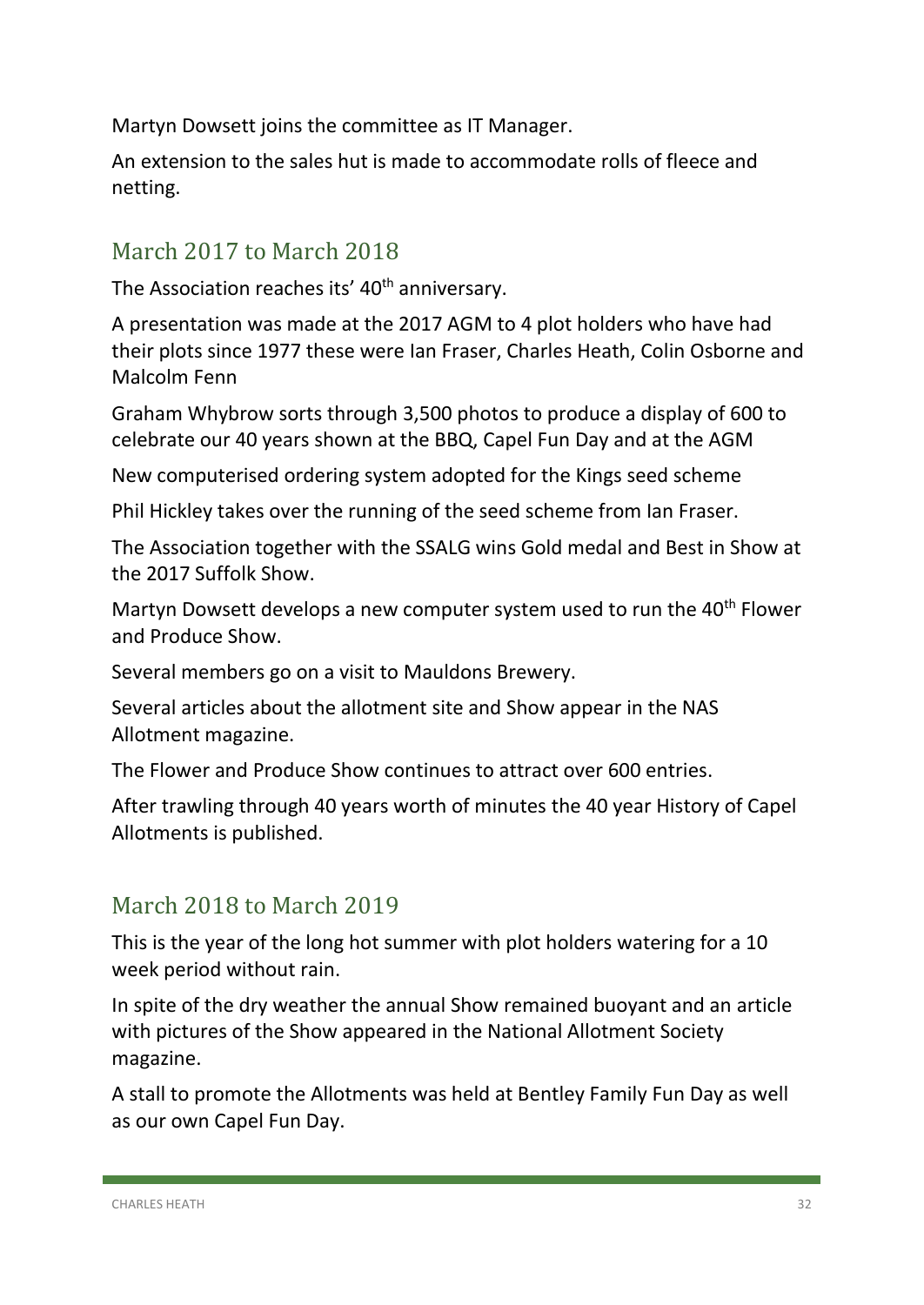Several group visits to the wildlife area and allotments saw pond dipping, fruit and veg naming and tasting including hedgerow scavenging.

Committee approves the idea for a meeting room on site and planning permission is applied for.

An old horse box is purchased and renovated and converted into a bar for use at the 2018 BBQ

Website is refreshed and rules put in place to comply with new data protection laws.

A Facebook page is launched.

Leaflets are printed to promote the allotments in the new houses being built in the village.

## March 2019 to 2020

In contrast to last year we had a proper English spring, summer and autumn.

Crops grew well despite a heavy attack of potato blight.

The weather at the BBQ was the wettest yet with torrential rain the whole evening. Renovation of the horse box into a bar continued and was named "Scarecrow Tavern"

Following theft of machinery replacement items purchased include a mower, saw attachment and brush cutter. A new cultivator was purchased with the funds built up over years charging plot holders for the hire.

Application for a grant to help finance the meeting room from the National Allotment Trust was submitted.

At the Show a presentation was made to Dennis Page who retired as a show judge after many years judging the floral classes.

New banners purchased to promote the Show. The sale of draw tickets reached £1,000.

We took part again in the village scarecrow trail

This history of Capel Allotments sent to Suffolk Records Office

## March 2020 to March 2021

There can be only one word to sum up the year 2020 and that is "COVID". A pandemic that has changed all our lives.

The AGM was cancelled.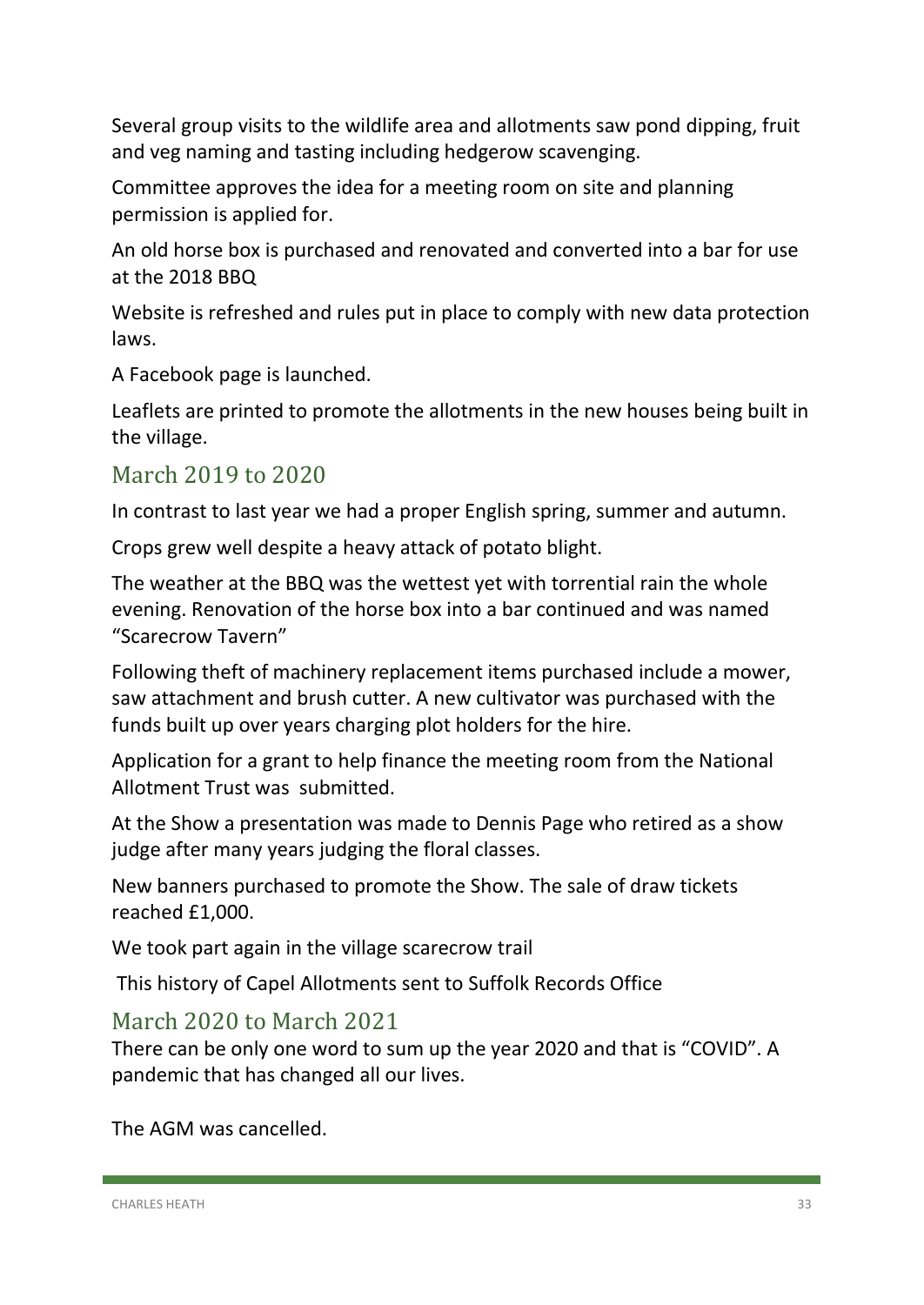The Allotment site remained open and was greatly appreciated by all plot holders as a place of refuge during the enforced lockdowns.

The lockdowns prevented going out or having holidays and this gave everyone a lot more time to work on their plots resulting in the allotment site looking even more superb than normal.

There were record orders for seeds from Kings and for potatoes.

There were record sales at the Hut which was organised as Covid safe and an online ordering and delivery system was introduced.

Unfortunately, our 43rd Show had to be cancelled because of the Covid restrictions as was our proposed "Picnic on the Plot" as a replacement for the BBQ

A "Covid" government grant of £10,000 was received and spent on the meeting room.

The meeting room was built by our team of volunteers led by our Site Manager

The application for a grant from the National Allotment Society to finance the meeting room was unsuccessful.

The poly tunnel suffered storm damage but has now been repaired, extended, and has a new cover all done by our team of volunteers.

Our Treasurer and IT committee members produced a new system for the rent and subscription renewals which has been very successful.

Committee meetings were held by using "WhatsApp", emails and phone. Not ideal, but kept the admin side of the Allotments Association on track.

March 2021 to March 2022

Many "COVID" restrictions remain in place for 2021

The very sad news of Graham Whybrow's death in May 2021

We were all deeply shocked and saddened by the passing of Graham who joined the committee in March 1981 and became Treasurer the following year until he became Stores Manager in 1986.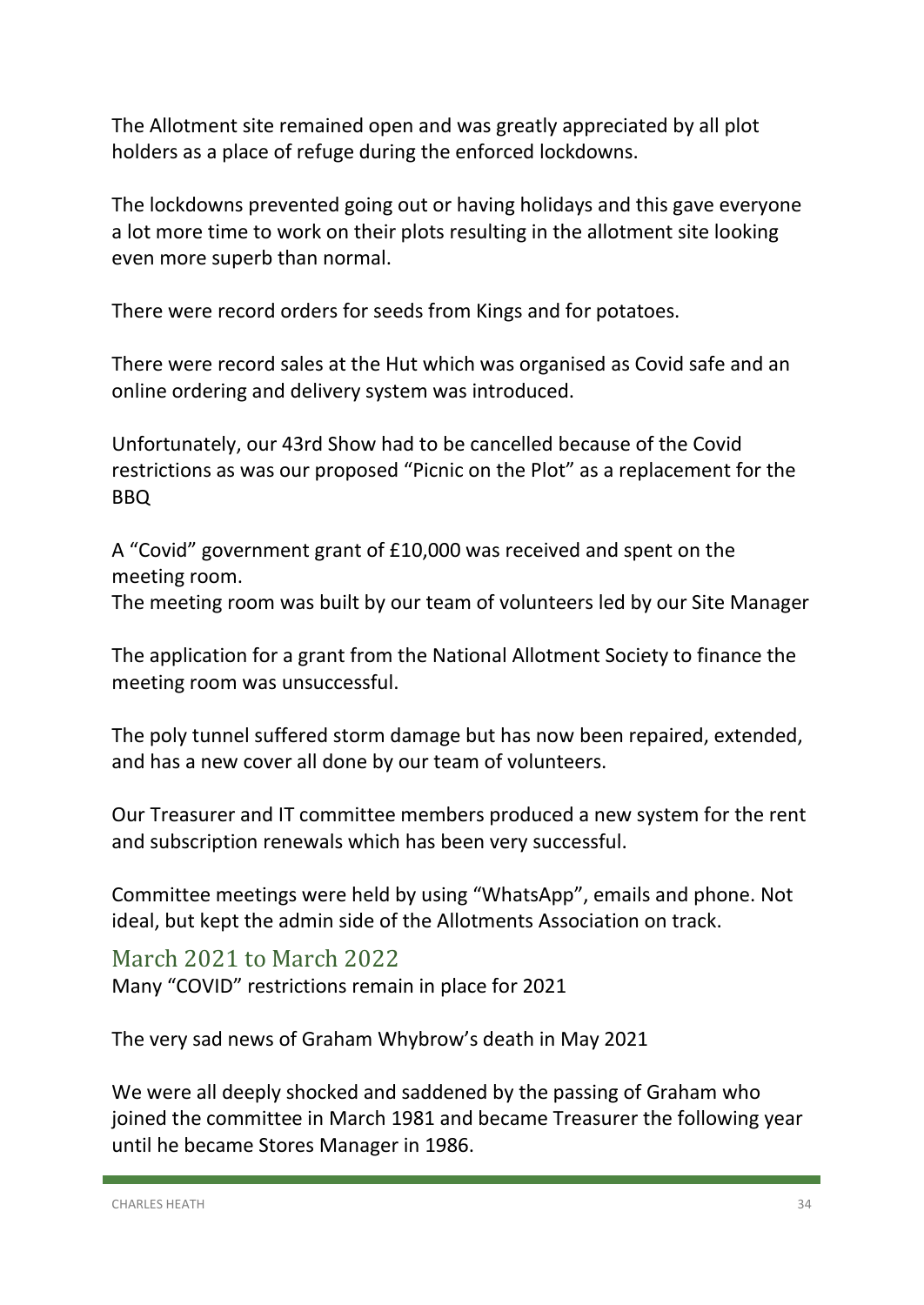Plot rentals have increased to £30.00 for a full plot and £18.50 for a half plot and £12.00 for a poly tunnel plot with a £7.00 rebate for plot holders attending a "work-in". The majority of plot holders have half plots and these will increase by £2.50 per year and poly tunnel plots by £2.00

The meeting room (Plotters' Retreat") was fitted out with lighting and heating and kitchen facilities and is now a wonderful asset for the site.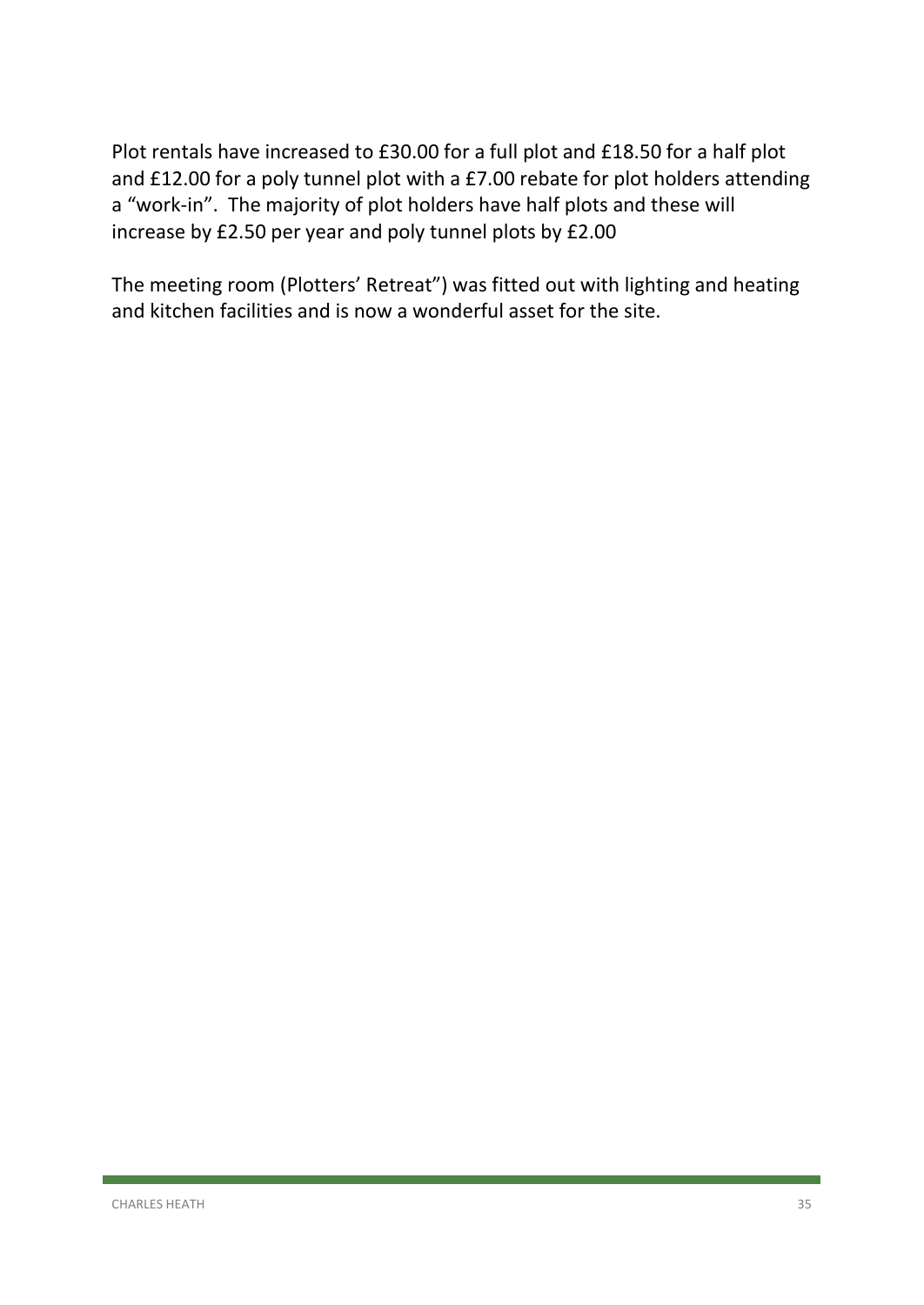The current committee members which are subject to re-election each year at the AGM are:

| <b>Name</b>           | <b>Role</b>                 |
|-----------------------|-----------------------------|
| <b>Charles Heath</b>  | Chairman                    |
| Philippa Brandon      | <b>General Secretary</b>    |
| <b>Geoff Cox</b>      | <b>Treasurer</b>            |
| Dennis Smith          | <b>Stores Manager</b>       |
| Dennis Smith          | <b>Site Manager</b>         |
| <b>Martyn Dowsett</b> | <b>IT Manager</b>           |
| <b>Geoff Cox</b>      | <b>Membership Secretary</b> |
| <b>Wendy Russell</b>  | <b>Show Secretary</b>       |
| <b>Phil Hickley</b>   | Seed Scheme Manager         |
| <b>Graham Leach</b>   |                             |
| David Armitage        |                             |
| Angie Armitage        | <b>Minute Secretary</b>     |

*2020 will be our forty third year (1977 to 2020)*

A display of the Association's 40 years was held at Capel Fun Day in June 2017.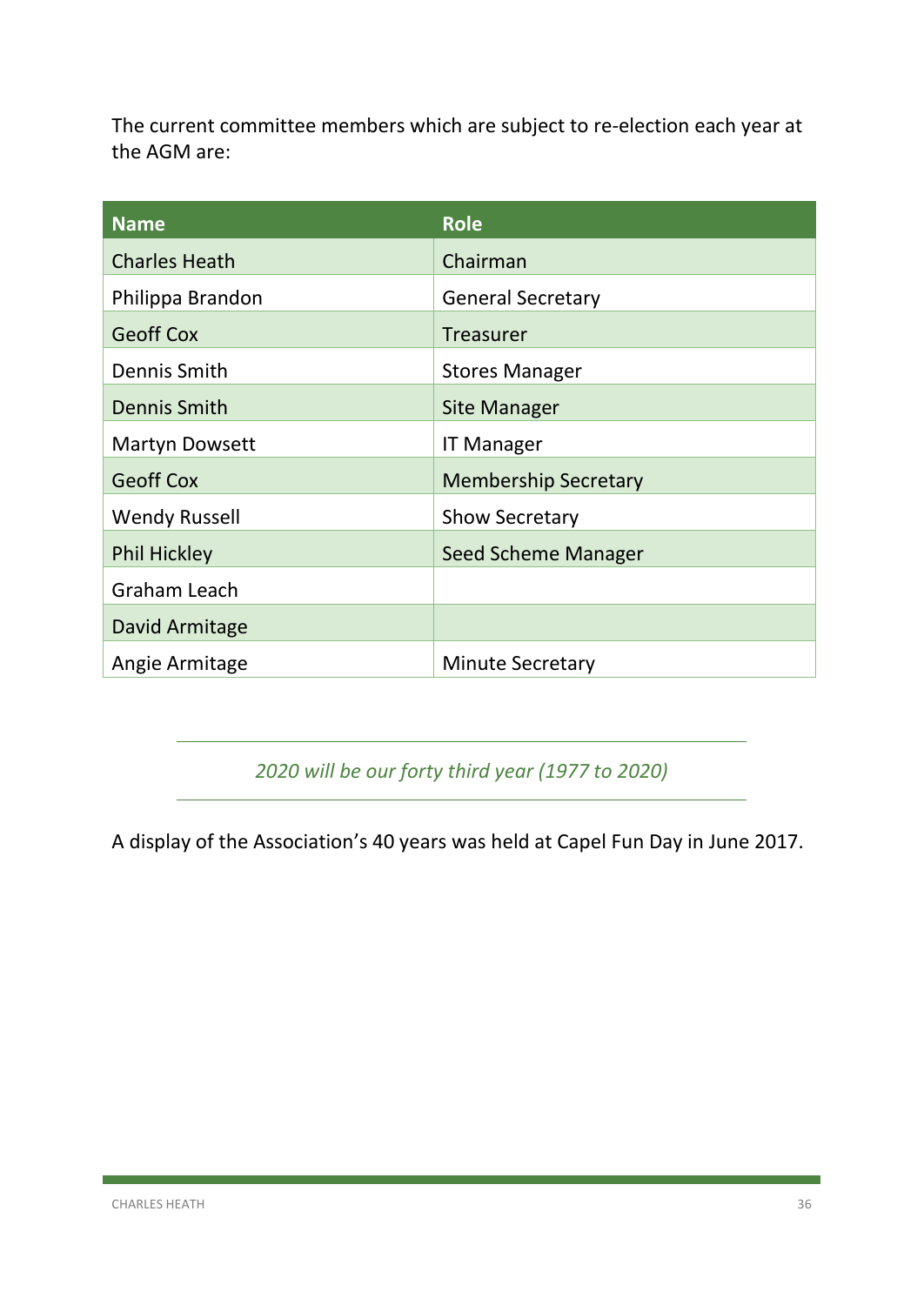## <span id="page-37-0"></span>History of Committee and Post Holders

## History of Committee Members

| <b>Name</b>                      | <b>Role</b>              | <b>Dates</b>                 |
|----------------------------------|--------------------------|------------------------------|
| Mr Dennis Edwards                | Chairman                 | February 1977 to June 1978   |
| Mr D Ruddock                     | <b>General Secretary</b> | February 1977 to March 1978  |
| Mr M France                      | <b>Treasurer</b>         | February 1977 to March 1982  |
| Mrs Dorothy Catchpole<br>(Jones) | Committee                | February 1977 to March 1979  |
|                                  | Committee                | March 1986 to March 2006     |
| Miss E Thurston                  | Committee                | February 1977 to March 1982  |
| Mr R Biden                       | Committee                | February 1977 to August 1977 |
| Mr D Richardson                  | Committee                | February 1977 to March 1978  |
| Mr R Talbot                      | Committee                | February 1977 to March 1977  |
| Mr Gordon Mott                   | Committee                | February 1977 to March 1978  |
|                                  | <b>Stores Manager</b>    | March 1978 to March 1979     |
|                                  | Seed Scheme Manager      | March 1978 to March 1981     |
|                                  | Chairman                 | June 1978 to March 1981      |
|                                  | Committee                | March 1981 to March 1982     |
|                                  | Chairman                 | March 1982 to March 1986     |
|                                  | Committee                | March 1986 to March 1987     |
|                                  | Site Manager             | March 1987 to March 1997     |
|                                  | President                | March 1997 to April 2006     |
| Mr Ray Harrison                  | Committee                | March 1977 to March 1979     |
|                                  | <b>Stores Manager</b>    | March 1979 to March 1980     |
|                                  | Committee                | March 1980 to March 1981     |
|                                  | Chairman                 | March 1981 to March 1982     |
|                                  | Committee                | March 1982 to March 1983     |
| Mr Tom Richardson                | Committee                | October 1977 to March 1978   |
|                                  | <b>General Secretary</b> | March 1978 to June 1979      |
| Mrs D Mitchinson                 | Committee                | March 1978 to March 1979     |
| <b>Mrs Margaret Shead</b>        | Committee                | March 1978 to June 1979      |
|                                  | <b>General Secretary</b> | June 1979 to March 1981      |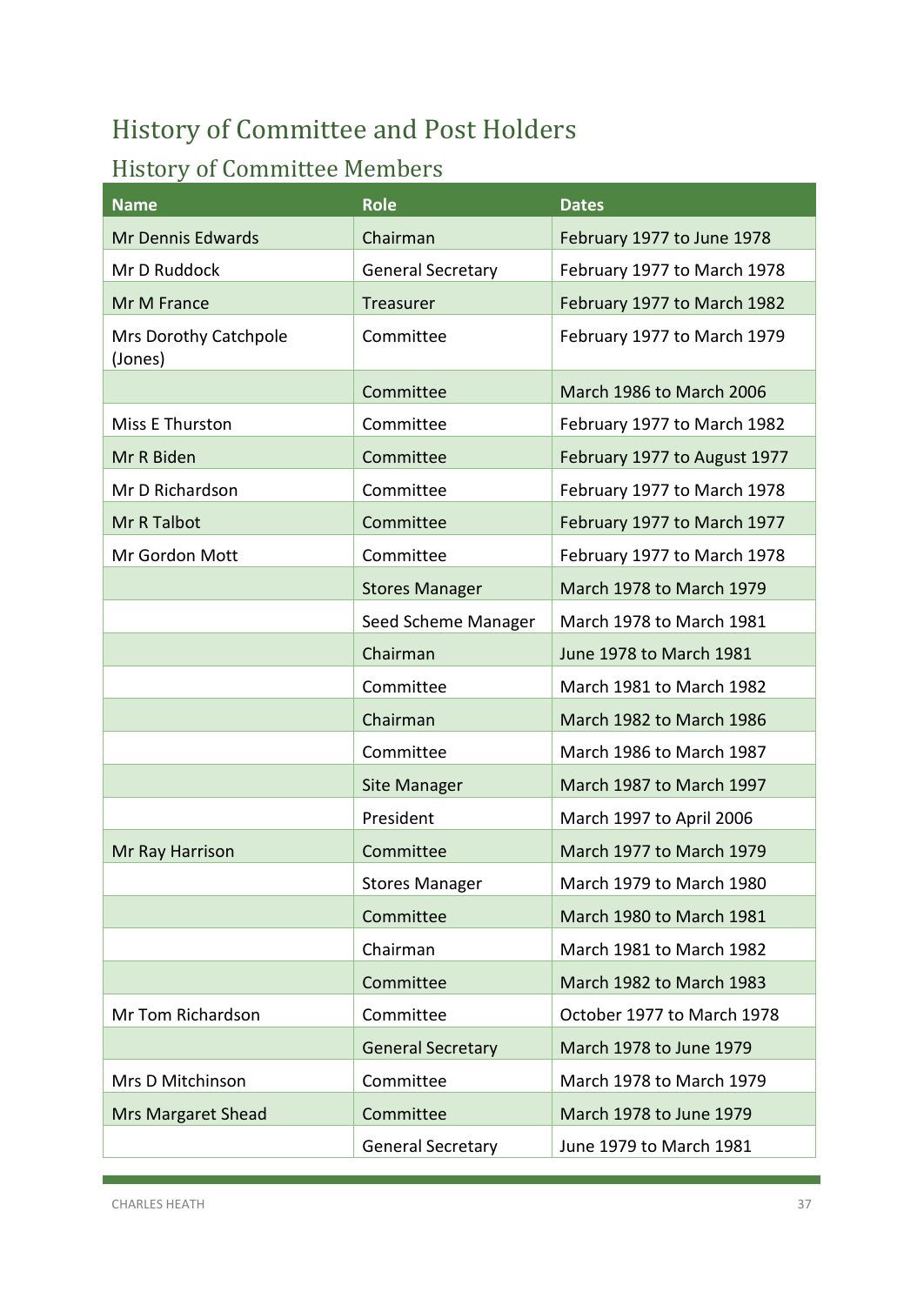| <b>Name</b>       | <b>Role</b>                 | <b>Dates</b>                 |
|-------------------|-----------------------------|------------------------------|
|                   | <b>Show Secretary</b>       | March 1980 to March 1984     |
| Mr T Webber       | Committee                   | March 1978 to March 1980     |
| Mr Roy Leeks      | Committee                   | March 1978 to March 1984     |
| Mr Malcolm Fenn   | Auditor                     | March 1978 to -              |
| Mr Ronnie Lodge   | Committee                   | March 1979 to March 1986     |
| Mr C Mullen       | Committee                   | March 1979 to March 1983     |
|                   | Seed Scheme Manager         | September 1981 to March 1983 |
| Mr Colin Osborne  | Committee                   | March 1979 to March 1980     |
|                   | <b>Stores Manager</b>       | March 1980 to March 1986     |
| Mr Roger Pearce   | President                   | March 1979 to March 1984     |
| Mr Ian Fraser     | Committee                   | March 1980 to March 1981     |
|                   | <b>General Secretary</b>    | March 1981 to March 1983     |
|                   | Seed Scheme Manager         | March 1983 to March 2017     |
| Mr D Dosher       | Committee                   | March 1980 to March 1982     |
| Mr Graham Whybrow | Committee                   | March 1981 to March 1982     |
|                   | Treasurer                   | March 1982 to March 1986     |
|                   | <b>Stores Manager</b>       | March 1986 to May 2021       |
| Mr Abe Hall       | Committee                   | March 1981 to March 1983     |
|                   | <b>General Secretary</b>    | March 1983 to March 1989     |
|                   | <b>Membership Secretary</b> | March 1989 to March 1992     |
|                   | <b>Asst Site Manager</b>    | March 1992 to March 1993     |
| Mr A Cheatham     | <b>Membership Secretary</b> | March 1981 to March 1983     |
| Mr Peter Bumphrey | Committee                   | March 1982 to March 1986     |
| Mr Tony Parker    | Committee                   | March 1982 to March 1984     |
|                   | <b>Show Secretary</b>       | March 1984 to March 1986     |
| Mr Bob Halls      | Committee                   | March 1983 to March 1986     |
|                   | <b>Site Manager</b>         | March 1986 to March 1987     |
| Mrs Sally French  | Committee                   | March 1983 to April 1983     |
| Mr Paul Finch     | Committee                   | March 1983 to March 1986     |
| Mr Charles Heath  | Committee                   | July 1983 to March 1986      |
|                   | Chairman                    | March 1986 to -              |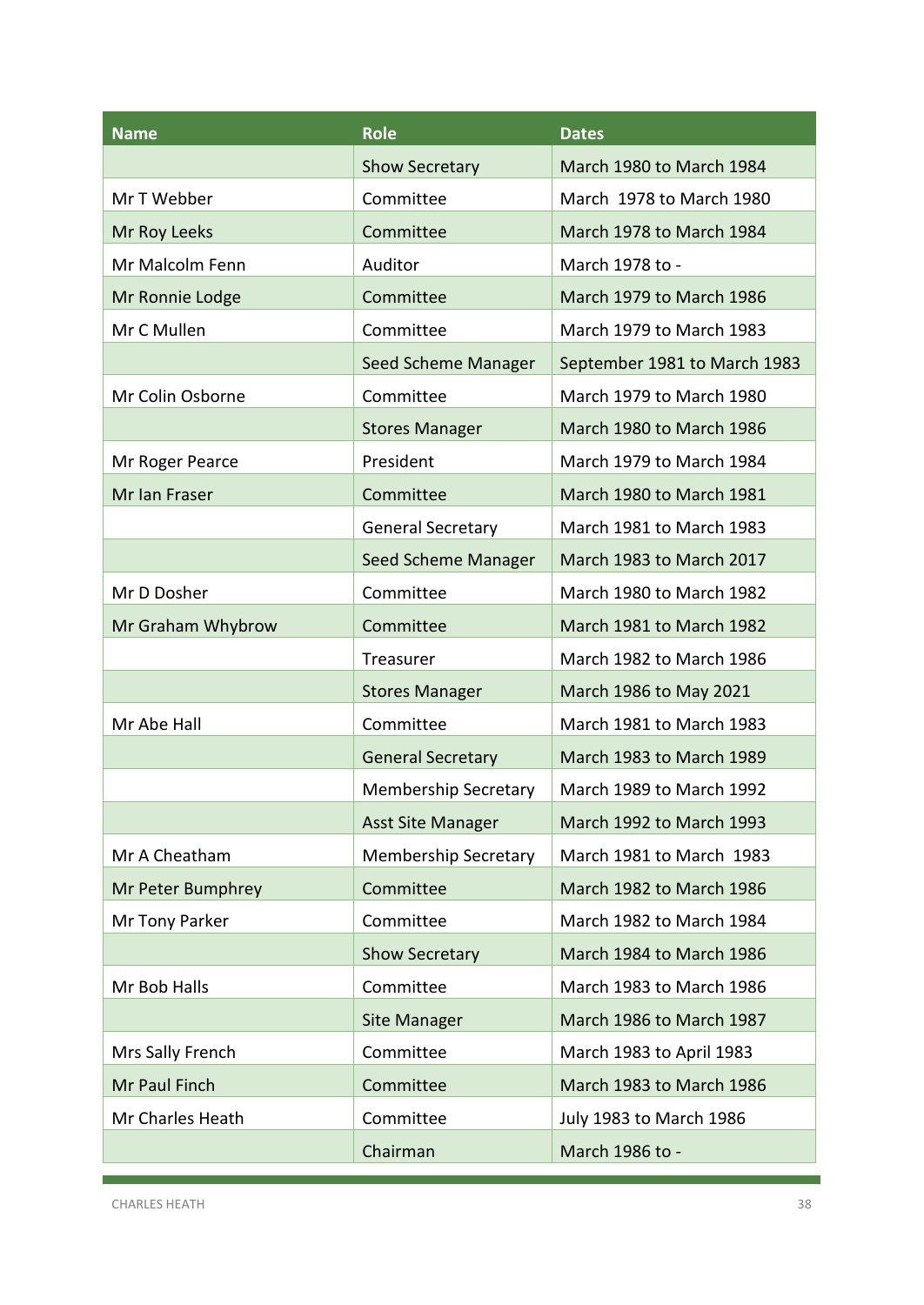| <b>Name</b>                  | <b>Role</b>                 | <b>Dates</b>                |
|------------------------------|-----------------------------|-----------------------------|
|                              | Show Secretary              | March 1992 to March 2015    |
| Mrs Brenda Eyers             | Committee                   | March 1984 to March 1986    |
| Mr Peter Treanor             | Committee                   | March 1984 to March 1986    |
| <b>Major Charles Fenwick</b> | President                   | June 1984 to March 1996     |
| Mr Keith Cheney              | Committee                   | March 1986 to March 1989    |
| Mr Les Bryant                | Committee                   | March 1986 to March 1989    |
| Mr Peter Chapman             | Committee                   | March 1986 to March 1989    |
| Mr Steve Baker               | Committee                   | March 1986 to March 1987    |
|                              | <b>Membership Secretary</b> | March 1987 to March 1988    |
|                              | Asst. General Secretary     | March 1988 to March 1989    |
|                              | Show Secretary              | March 1988 to March 1989    |
|                              | <b>General Secretary</b>    | March 1989 to March 1993    |
|                              | Committee                   | March 1993 to March 2003    |
|                              | President                   | May 2006 to -               |
| Mr Eric Catchpole            | Treasurer                   | March 1986 to March 2003    |
| Mr Andrew Hare               | Committee                   | March 1986 to March 1988    |
| Mr Tom Cramman               | Committee                   | March 1986 to March 1988    |
| <b>Mrs Elaine Harrison</b>   | <b>Show Secretary</b>       | March 1986 to March 1988    |
| <b>Mrs Celia Waters</b>      | Committee                   | March 1988 to March 1989    |
|                              | <b>Show Secretary</b>       | March 1989 to March 1992    |
|                              | Committee                   | March 1992 to March 1993    |
|                              | <b>Membership Secretary</b> | March 1993 to March 2003    |
| Mr Mick Webb                 | Committee                   | March 1988 to March 1993    |
|                              | <b>General Secretary</b>    | March 1993 to December 2013 |
|                              | <b>Membership Secretary</b> | March 2003 to March 2009    |
| Mr Jim Keywood               | Committee                   | March 1989 to March 1993    |
| Mr Ted Barrett               | Committee                   | March 1992 to March 1995    |
| <b>Mrs Wendy Russell</b>     | Committee                   | March 1992 to March 2015    |
|                              | Show Secretary              | March 2015 to -             |
| Mr Mike Harrison             | Committee                   | March 1994 to March 1995    |
| Mr Martin Leech              | Committee                   | March 1994 to March 1999    |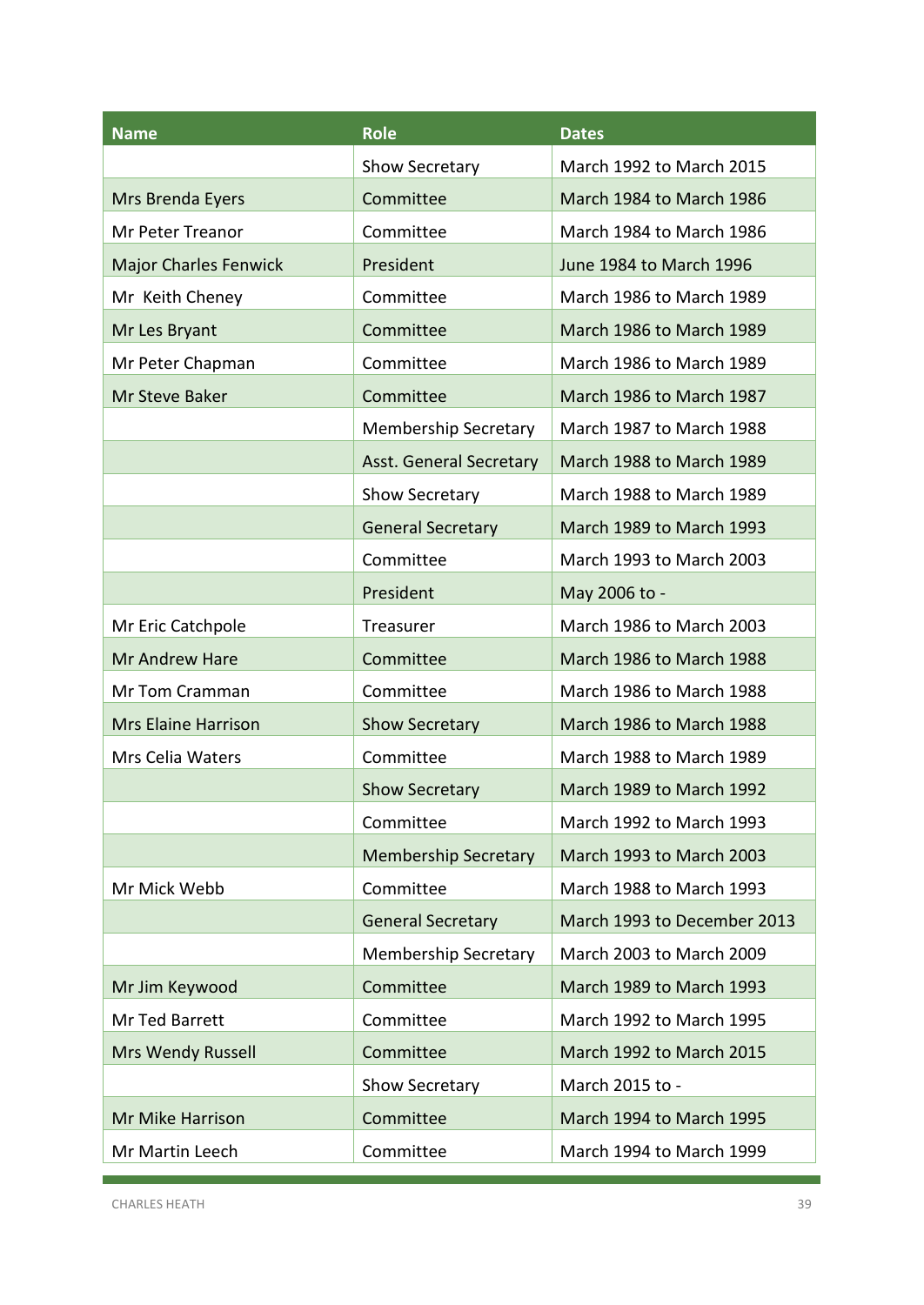| <b>Name</b>                | <b>Role</b>                 | <b>Dates</b>               |
|----------------------------|-----------------------------|----------------------------|
| Mr Dennis Ross             | Committee                   | March 1995 to March 1997   |
|                            | Site Manager                | March 1997 to March 2002   |
|                            | Committee                   | March 2002 to April 2008   |
| Mr Phil Hickley            | Committee                   | March 1996 to - March 2007 |
|                            | Seed Scheme Manager         | March 2017 to              |
| Mr John Turner             | Committee                   | March 1998 to March 2000   |
| <b>Mrs Lorraine Farrow</b> | Committee                   | March 1999 to March 2000   |
| Mr Keith Bright            | Committee                   | March 2000 to March 2002   |
|                            | <b>Site Manager</b>         | March 2002 to March 2005   |
| Mr Colin Waters            | Committee                   | March 2001 to March 2004   |
| <b>Mrs Deirdre Rose</b>    | Committee                   | March 2004 to March 2008   |
| Mr Geoff Cox               | Treasurer                   | March 2003 to -            |
|                            | <b>Membership Secretary</b> | March 2009 to -            |
| Mr Colin Rose              | Site Manager                | March 2005 to March 2007   |
|                            | Committee                   | March 2007 to March 2008   |
| Mr Ernie Allen             | Committee                   | March 2005 to March 2008   |
| Mr Nick Wade               | Committee                   | March 2005 to March 2007   |
| Mr Clive Newby             | Committee                   | March 2006 to March 2007   |
|                            | <b>Site Manager</b>         | March 2007 to March 2015   |
|                            | Committee                   | March 2015 to March 2016   |
| Mrs Philippa Brandon       | Committee                   | March 2008 to March 2013   |
|                            | <b>General Secretary</b>    | March 2013 to -            |
| Mr Graham Leach            | Committee                   | March 2008 to - March 2022 |
| Mrs Tina Ruffles           | Committee                   | March 2008 to March 2015   |
| Mr Dennis Smith            | Committee                   | March 2014 to March 2015   |
|                            | Site Manager                | March 2015 to -            |
|                            | <b>Stores Manager</b>       | May 2021 to -              |
| Mr David Armitage          | Committee                   | March 2015 to -            |
| Mrs Angie Armitage         | <b>Minute Secretary</b>     | March 2015 to -            |
| Mr Martyn Dowsett          | <b>IT Manager</b>           | March 2017 to -            |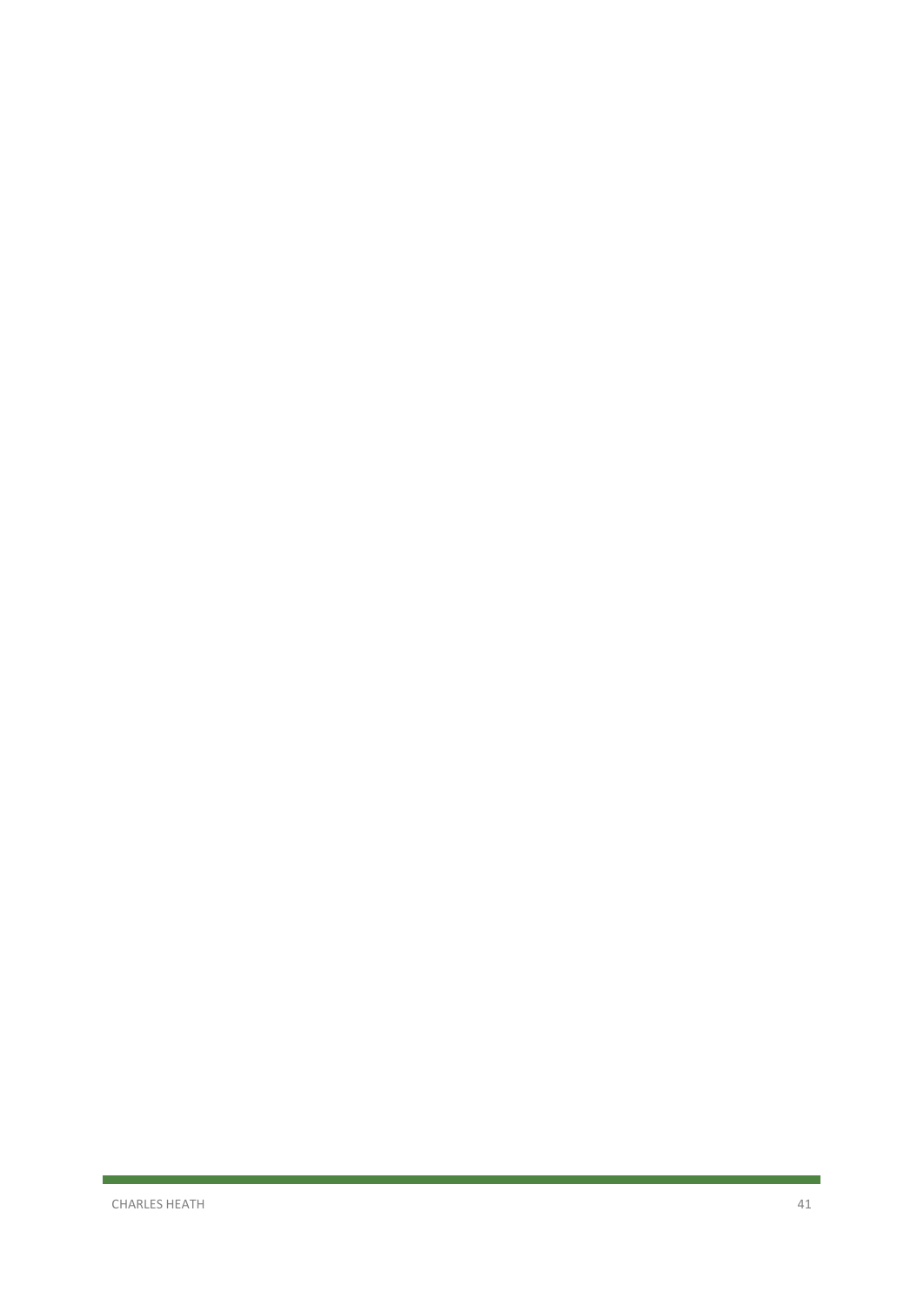#### Chairman

| <b>Name</b>              | <b>Role</b> | <b>Dates</b>               |
|--------------------------|-------------|----------------------------|
| <b>Mr Dennis Edwards</b> | Chairman    | February 1977 to June 1978 |
| Mr Gordon Mott           | Chairman    | June 1978 to March 1981    |
| Mr Ray Harrison          | Chairman    | March 1981 to March 1982   |
| Mr Gordon Mott           | Chairman    | March 1982 to March 1986   |
| Mr Charles Heath         | Chairman    | March 1986 to -            |

## General Secretary

| <b>Name</b>               | <b>Role</b>              | <b>Dates</b>                |
|---------------------------|--------------------------|-----------------------------|
| Mr D Ruddock              | <b>General Secretary</b> | February 1977 to March 1978 |
| Mr Tom Richardson         | <b>General Secretary</b> | March 1978 to June 1979     |
| <b>Mrs Margaret Shead</b> | <b>General Secretary</b> | June 1979 to March 1981     |
| Mr Ian Fraser             | <b>General Secretary</b> | March 1981 to March 1983    |
| Mr Abe Hall               | <b>General Secretary</b> | March 1983 to March 1989    |
| Mr Steve Baker            | <b>General Secretary</b> | March 1989 to March 1993    |
| Mr Mick Webb              | <b>General Secretary</b> | March 1993 to December 2013 |
| Mrs Philippa Brandon      | <b>General Secretary</b> | March 2013 to -             |

## Show Secretary and the secretary of the secretary of the secretary of the secretary of the secretary of the secretary of the secretary of the secretary of the secretary of the secretary of the secretary of the secretary of

| <b>Name</b>                         | Role                  | <b>Dates</b>             |
|-------------------------------------|-----------------------|--------------------------|
| <b>Mrs Margaret Shead</b>           | <b>Show Secretary</b> | March 1980 to March 1984 |
| Mr Tony Parker                      | <b>Show Secretary</b> | March 1984 to March 1986 |
| <b>Mrs Elaine Harrison</b><br>non/c | <b>Show Secretary</b> | March 1986 to March 1988 |
| Mr Steve Baker                      | <b>Show Secretary</b> | March 1988 to March 1989 |
| <b>Mrs Celia Waters</b>             | <b>Show Secretary</b> | March 1989 to March 1992 |
| Mr Charles Heath                    | <b>Show Secretary</b> | March 1992 to March 2015 |
| <b>Mrs Wendy Russell</b>            | <b>Show Secretary</b> | March 2015 to -          |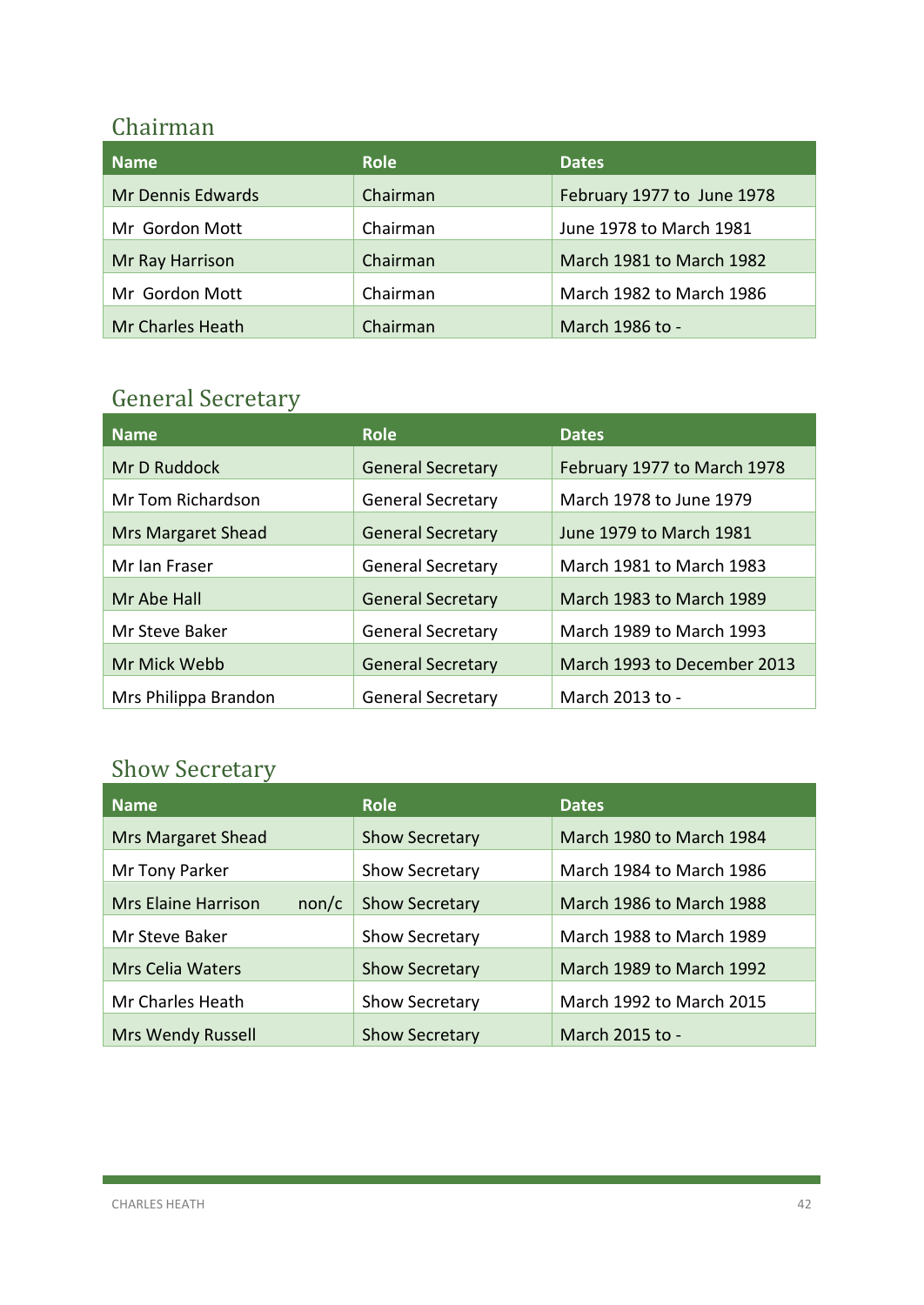## Site Manager

| <b>Name</b>     | <b>Role</b>         | <b>Dates</b>                    |
|-----------------|---------------------|---------------------------------|
| Mr Bob Halls    | <b>Site Manager</b> | March 1986 to March 1987        |
| Mr Gordon Mott  | Site Manager        | March 1987 to March 1997        |
| Mr Dennis Ross  | <b>Site Manager</b> | March 1997 to March 2002        |
| Mr Keith Bright | Site Manager        | <b>March 2002 to March 2005</b> |
| Mr Colin Rose   | <b>Site Manager</b> | March 2005 to March 2007        |
| Mr Clive Newby  | Site Manager        | March 2007 to March 2015        |
| Mr Dennis Smith | <b>Site Manager</b> | March 2015 to -                 |

## Stores Manager

| Name              | Role                  | <b>Dates</b>             |
|-------------------|-----------------------|--------------------------|
| Mr Gordon Mott    | <b>Stores Manager</b> | March 1978 to March 1979 |
| Mr Ray Harrison   | <b>Stores Manager</b> | March 1979 to March 1980 |
| Mr Colin Osborne  | <b>Stores Manager</b> | March 1980 to March 1986 |
| Mr Graham Whybrow | <b>Stores Manager</b> | March 1986 to May 2021   |
| Mt Dennis Smith   | <b>Stores Manager</b> | May 2021 to -            |

## Seed Scheme Manager

| <b>Name</b>           | <b>Role</b>                | <b>Dates</b>                 |
|-----------------------|----------------------------|------------------------------|
| <b>Mr Gordon Mott</b> | Seed Scheme Manager        | March 1978 to March 1981     |
| Mr C Mullen           | Seed Scheme Manager        | September 1981 to March 1983 |
| Mr Ian Fraser         | <b>Seed Scheme Manager</b> | March 1983 to March 2017     |
| Mr Phil Hickley       | Seed Scheme Manger         | March 2017 to                |

## Membership Secretary

| Name                      | <b>Role</b>                 | <b>Dates</b>                |
|---------------------------|-----------------------------|-----------------------------|
| Mr D Ruddock              | as General Secretary        | February 1977 to March 1978 |
| Mr Tom Richardson         | as General Secretary        | March 1978 to June 1979     |
| <b>Mrs Margaret Shead</b> | as General Secretary        | June 1979 to March 1981     |
| Mr A Cheatham             | <b>Membership Secretary</b> | March 1981 to March 1983    |